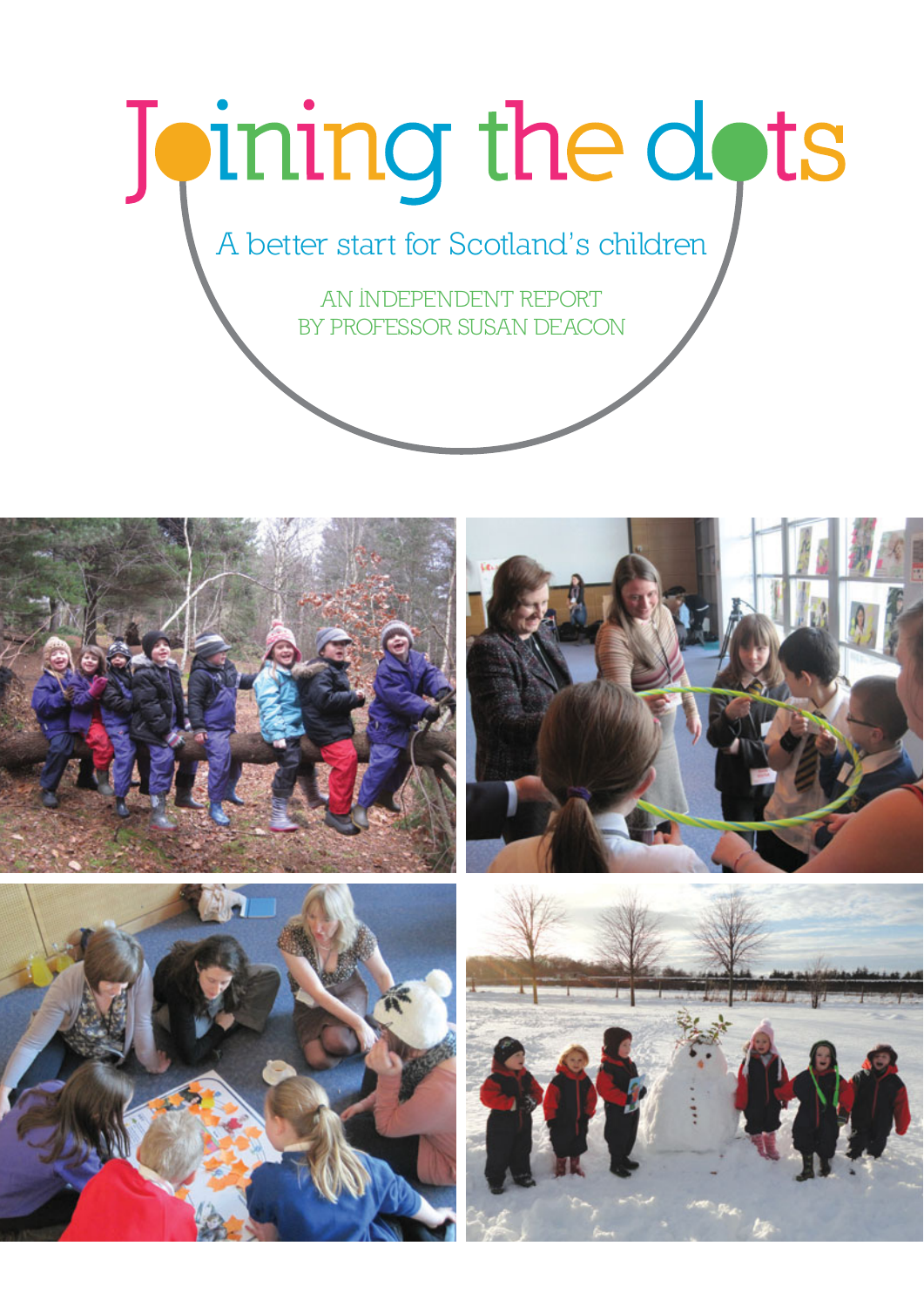# **Contents**

| Preface                                                      | p3              |
|--------------------------------------------------------------|-----------------|
| Introduction                                                 | p4              |
| <b>About This Work</b>                                       | p5              |
| <b>What This Work Can Contribute</b>                         | p8              |
| The Early Years Matter – FACT                                | p9              |
| <b>Scotland Can Do Better</b>                                | pll             |
| No Time to Lose                                              | pl <sub>2</sub> |
| Not Everything That Matters Costs Money                      | pl3             |
| <b>Building Shared Responsibility</b>                        | pl4             |
| Getting Serious About Prevention and Early Intervention      | pl6             |
| Unlocking Resource and Potential                             | pl <sub>7</sub> |
| We Need a Bias for Action                                    | pl9             |
| This Needs to be a Team Effort                               | p21             |
| Doing What Counts, Measuring What Matters                    | p23             |
| Time is Precious                                             | p24             |
| Supporting Families, Developing Communities                  | p26             |
| <b>Building Sustainable Services and Support</b>             | p27             |
| A Different Role for Government                              | p28             |
| Driving Change                                               | p29             |
| Extend National Leadership beyond Government and Politicians | p31             |
| It's not Rocket Science!                                     | p31             |
| Conclusion                                                   | p31             |

# **Annexes**

| Why Relationships matter for the early years                    | p34 |
|-----------------------------------------------------------------|-----|
| Input from Early Years Dialogue Groups                          | p40 |
| An Example of Input: Points raised by Early Years Practitioners | p45 |
| Stakeholder Engagement & Acknowledgements                       | p46 |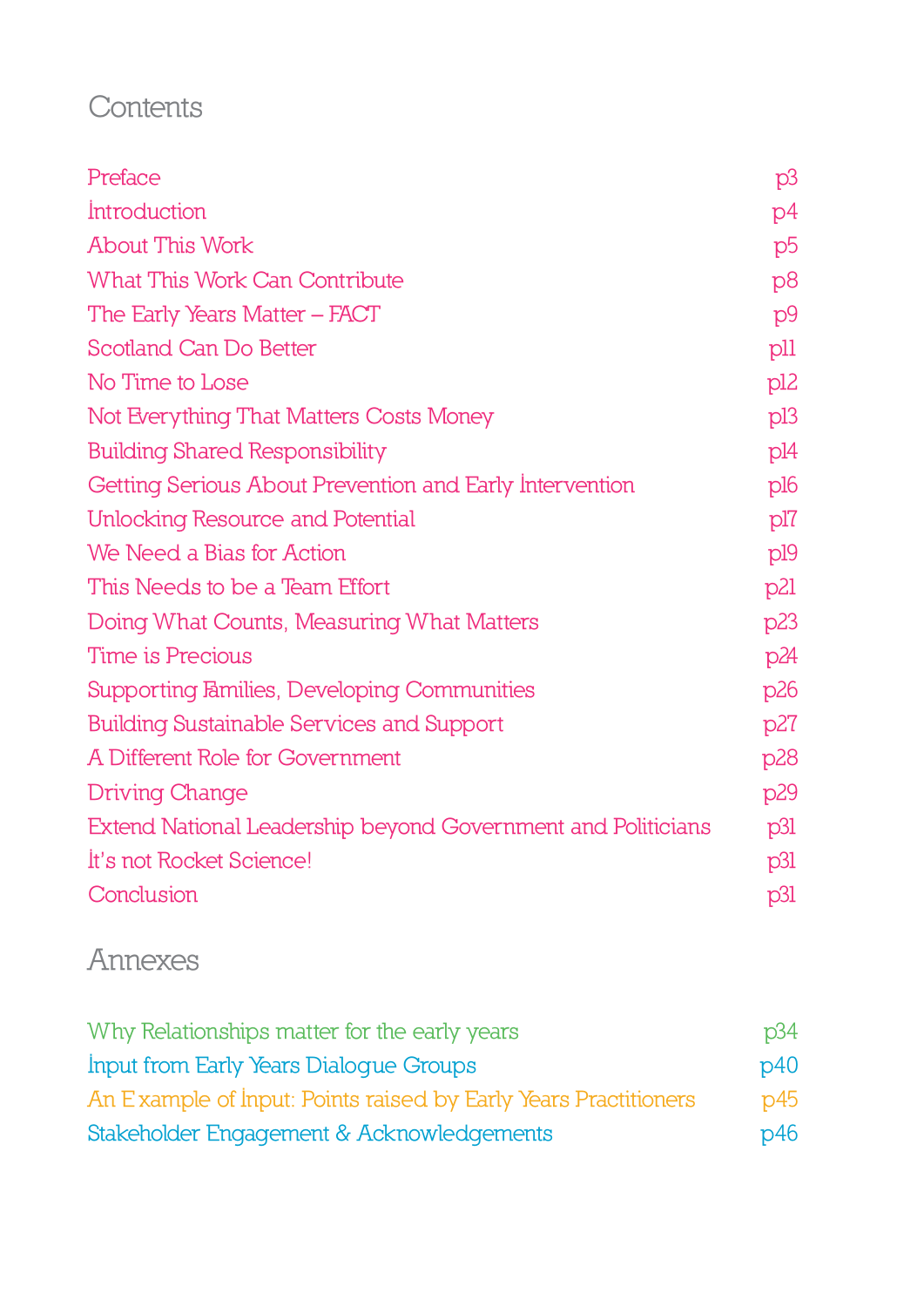# **Preface**

Scotland has its problems – and you don't need to look far to find them. Drug and alcohol misuse, poor health and violence - we all know the roll call of Scotland's ills only too well. But Scotland has a great many strengths too – and even greater potential.

For many years I've been fortunate to have the chance to study, practice and explore widely how we can change Scotland for the better. Time and again what has been clear to me is that if we are serious about improving people's lives and building a stronger future for our country we must do more to give children a better start in life.

So when the Cabinet Secretary for Education and Lifelong Learning, Michael Russell MSP, asked me to take a fresh look at this issue and to explore with a wide range of people what more we could do, it was a challenge that I was pleased to accept.

For six months I carried out an intensive process of dialogue and inquiry on the importance of children's early years - actively 'championing' the issue while also considering what more we might do to intensify our national effort. In that time I engaged with more than 1500 people across many walks of life and considered an extensive range of research, comment and opinion. I was keen throughout not just to replicate what others had done, but rather to go out and test ideas, to ask searching questions and to give people an opportunity to share their views and experiences. I am immensely grateful to everyone who engaged with me along the way. Indeed the willingness of people to participate in a different type of dialogue on this issue in itself bodes well for the future and is something that can be built upon.

I have been able to tap into a rich vein of interest, experience and insight and to amass a wide array of material. In the short time available I could not possibly capture here all that I have heard, read or learned - less still address every issue and idea. What I have been able to do is identify common themes - as well as differences - emerging from a range of people's views and to distill some main observations, conclusions and suggestions. I include some feedback from this process of dialogue and engagement as an Annex to this report and, over the coming months, Scottish Government officials will assist in the collation and further examination of this work so that it can be used more widely in the future.

Not everyone will agree with what I have to say but I sincerely hope that this will be a constructive – if at times uncomfortable – contribution to a national discussion which needs to be had, not least given significant reductions in public spending and in the context of a forthcoming Scottish election.

My overarching conclusion is that, even with the pressures that exist, there is much more we can do to give children in Scotland a better start in life. But this will require a genuine and concerted effort and a fundamentally different way of thinking and working. It will also require a degree of collaboration and depth of commitment which has been lacking to date.

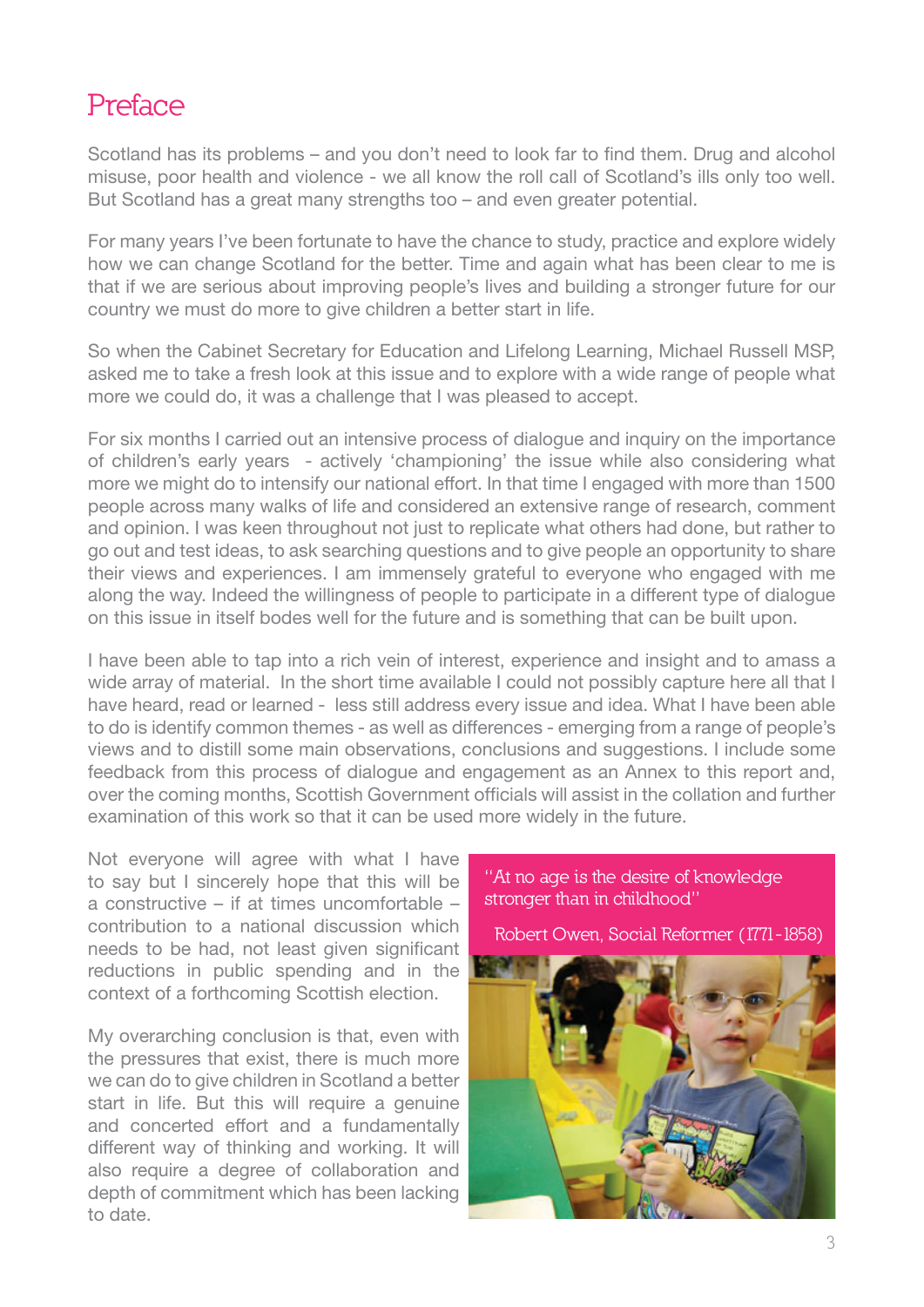I was asked to lead a dialogue. I have done that. I was asked to bring forward suggestions for practical action and I have set these out below. I was also asked to help build a consensus and, while I hope I have contributed to this, there is still a long way to go. It is one thing to agree that early years matter – quite another to agree on the actions we should take and another yet to resource and to take these actions. And that is the big challenge – but potentially also the biggest prize.

**Susan Deacon Honorary Professor School of Social and Political Science University of Edinburgh March 2011**



# **Introduction**

This report is about children's Early Years - why they matter and how we can improve them. But it is about more than that. It is about the kind of Scotland we want to live in. The kind of society we are and aspire to be. It is about what goes on in our homes, families and communities as well as what happens in our schools, nurseries and clinics. It is about what matters to us as human beings and what we can do to support one another – as individuals, as well as through our public services and professionals. It is also about Government, politics, public policy and public services– and how, with increasing pressures on the public purse we can try and do the rights things and do them well.

It is written against a backdrop of the most significant reduction in public spending in a generation. People up and down the land are concerned about their future, their jobs and their public services. Many are struggling with uncertainty, insecurity and real financial pressures. Politicians and public sector leaders are grappling with difficult choices, all in the face of significant public opprobrium. Much has been said about why we are in this situation and many fingers of blame have been pointed. But whether we hold our politicians, our bankers, or the global economic system responsible for the state we are in, the harsh reality is that we are here. And neither blame nor denial will take us forward.

Ensuring that our children get a good start in life, that the right foundation stones are laid, is more important than ever. Strong families and communities are as integral a part of economic recovery as they are an essential plank of a strong society. But the risk is that at a time like this, these are the things that will suffer. The danger is that public services will retrench into 'sticking plaster' solutions, patching up problems when they occur rather than tackling them at source and that people themselves will lose confidence and hope and a sense of powerlessness will prevail.

But it doesn't have to be that way.

The fact is that challenges often prompt us to think afresh, to regroup and embark on a new – and often better - course of action. And that is where we are now.

We owe it not just to our children, but to ourselves, to find a way to navigate our way through these challenging times in a spirit of cooperation and collaboration. Today's children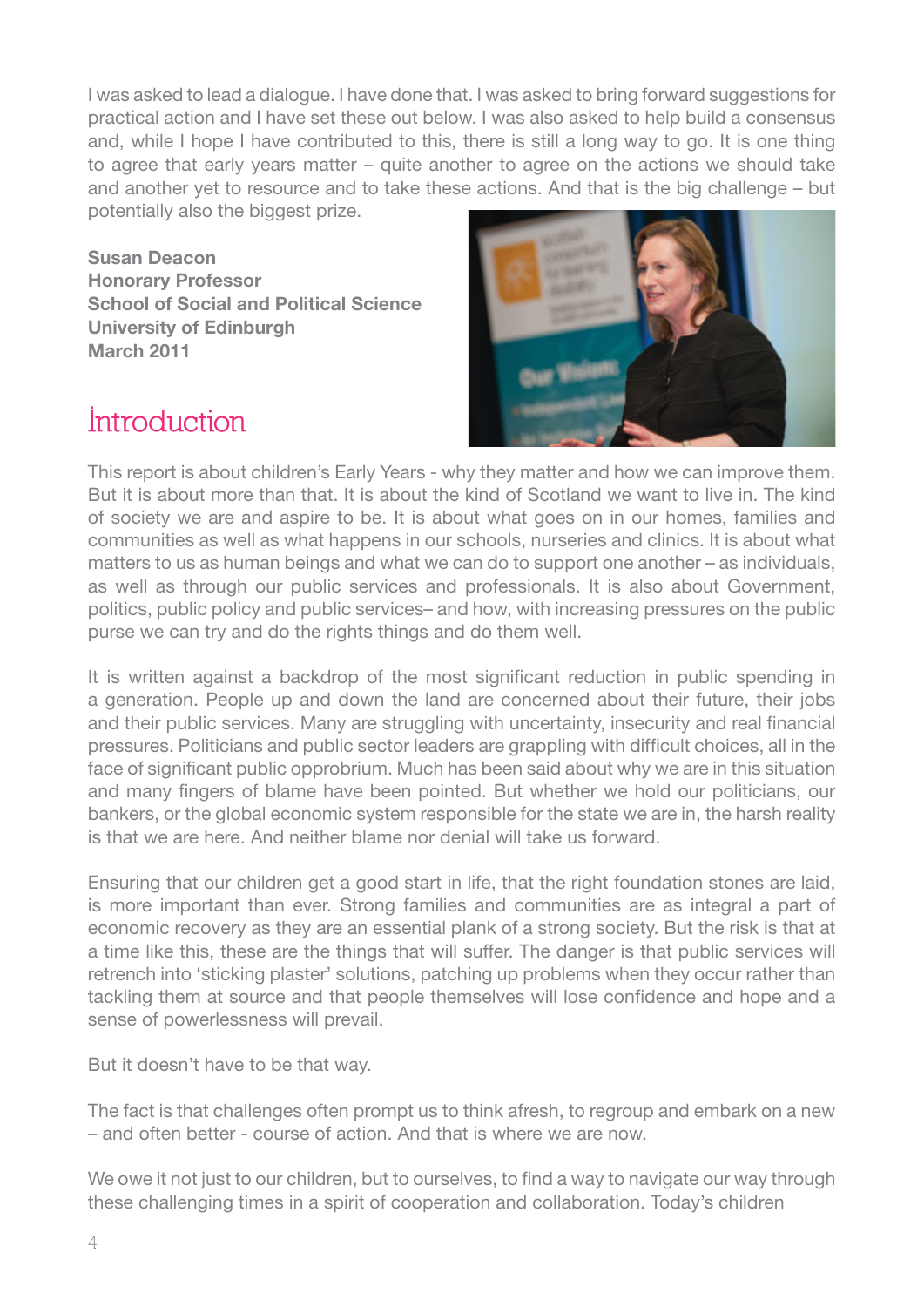are the leaders, parents and workers of tomorrow. The public purse may be shrinking, but in our communities, our public services and our businesses, as well as in a plethora of voluntary and charitable organisations and social enterprises, we have a wealth of riches - people, energy, ideas, activities and resource - upon which to draw. We need to work to build a shared awareness and shared commitment around the importance of giving children a good start in life and to channel our combined efforts towards achieving that end.



**Scotland is a small country. We have strong networks and close working relationships. We have a wealth of knowledge and experience, a track record of innovation, a rich culture and our greatest asset – our people. We know how important children's early years are and have a pretty good idea of what needs done to give children a better start in life. We have masses of research and evidence and heaps of good practice. We don't need to invent or discover any of this, we need to work together to connect it up – in short,** *'to join the dots'.*

# **About This Work**

In June 2010, the Scottish Government pledged to renew the national effort on children's early years. As part of this effort, Michael Russell MSP, Cabinet Secretary for Education and Lifelong Learning, invited me to champion action on children's early years and to lead a wide-ranging dialogue on how best to take action to improve children's early years of life. I was tasked with building agreement on the importance of the early months and years of children's lives and to identify practical ways to improve these given the unprecedented pressures on the public purse.

## *My remit was to:*

- Lead a dialogue to build on the broad areas of agreement across Scotland and Scottish *life which exists regarding the critical importance of children's early life experiences* and our shared responsibility to invest in their future; and, in particular, to encourage participation by elected representatives, business and the third sector
- Examine what more we can do in Scotland to ensure that children from all backgrounds and circumstances get the best possible start in life by considering how parents, families and communities; employers and businesses; civic and voluntary organisations  *ASWELLASNATIONALANDLOCALGOVERNMENTANDOURPUBLICSERVICESCANPOOLEFFORTSTO*  achieve this:
- Challenge the link between poverty and lack of attainment and achievement, focusing *On the need to create in children a readiness to learn and prosper no matter their social CIRCUMSTANCE*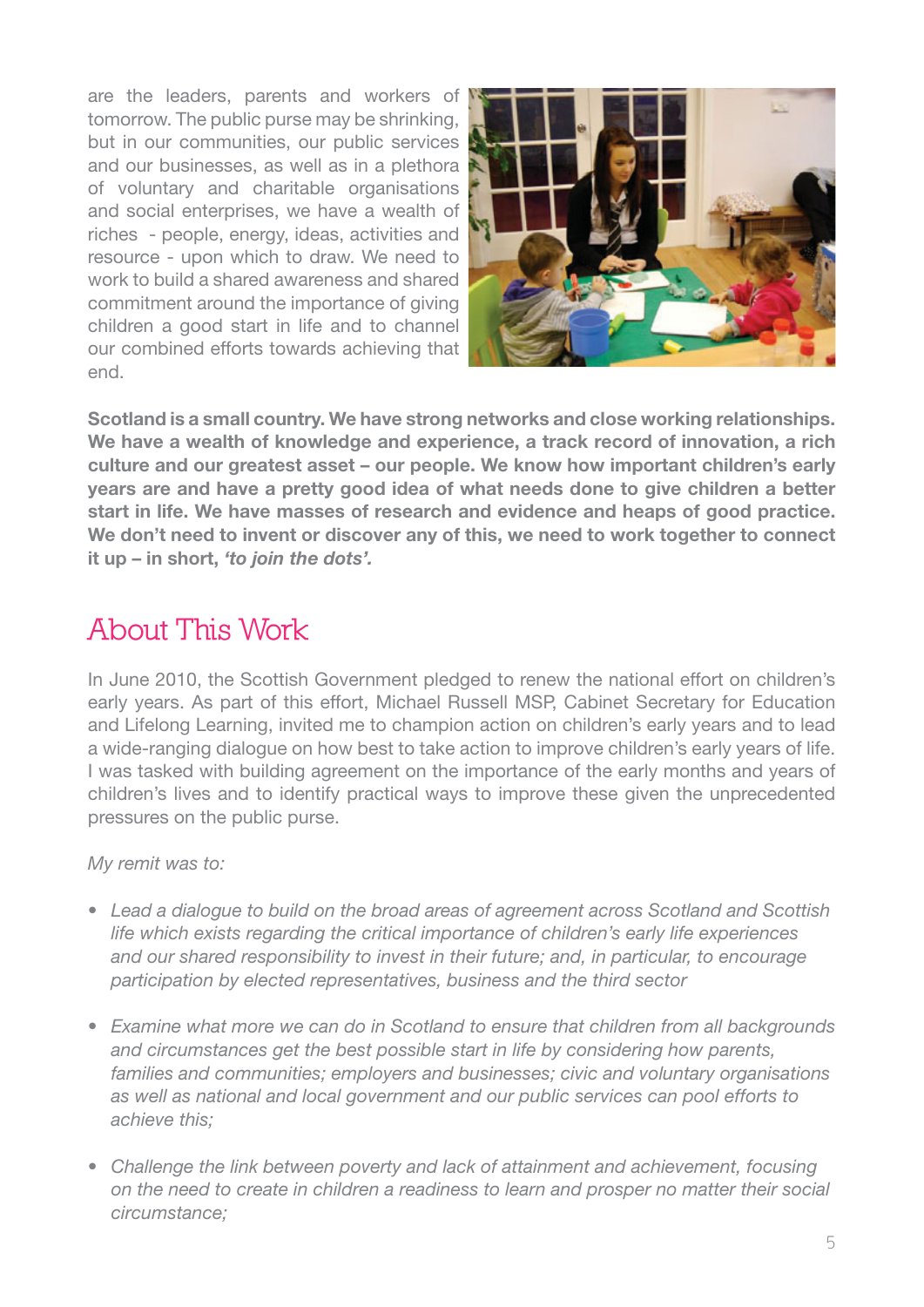- Assist in building a public consensus around the link between how we prioritise *investment in the early years and months of children's lives and how Scotland prospers* as a nation:
- **Bring forward suggestions for practical action to deepen and intensify this effort across** *Scotland within the context of unprecedented pressures on public expenditure.*

This was a wide-ranging and deliberately unconventional remit. To simultaneously be a champion, lead dialogue, build consensus, examine a big and complex issue and draw out suggestions for practical action was a tall order – not least in a part-time role with minimal time and resource. This was not, as some have described it, a taskforce, commission or review, rather it was an opportunity for a fresh perspective to be developed on the full array of issues affecting children's early years in Scotland.



I came to this project as an independent, informed individual who has grappled with these questions from many different angles. The views I share here draw upon what I have seen, heard and read throughout the course of this project as well as the experiences and insights I have gained over the past 25 years in the study and practice of politics, social policy, management and change. Having worked across national and local government, business, the third sector and academia I am pleased also to have been able to reach across boundaries and to engage in a very wide process of dialogue and listening. It has been an illuminating experience.

This work has had many strands to it, all focussed around the overarching question of what we could do to improve children's early years in Scotland, these included:-

- **Initial Scoping and Exploration** At the outset I had a series of informal meetings and discussions with a range of people across roles and sectors identifying key concerns, issues and helping to shape my approach.
- Research and Information Gathering Throughout the project I read and researched widely, gathering in a range of information, from research studies and policy documents, to numerous articles, reports and papers, and carried out extensive web based research. I also invited a number of people and organisations to share with me a distillation of their research findings, key issues and opinions.
- Conferences, Seminars and Events I accepted invitations to attend twelve conferences, seminars and events – variously as a speaker, facilitator or participant, and also gathered in summaries of discussion from a number of events I was unable to attend.
- s **In-depth, small group meetings and discussions** I took up invitations, and also initiated, smaller meetings and discussions with a wide range of professionals and practitioners across sectors, as well as parents and community groups.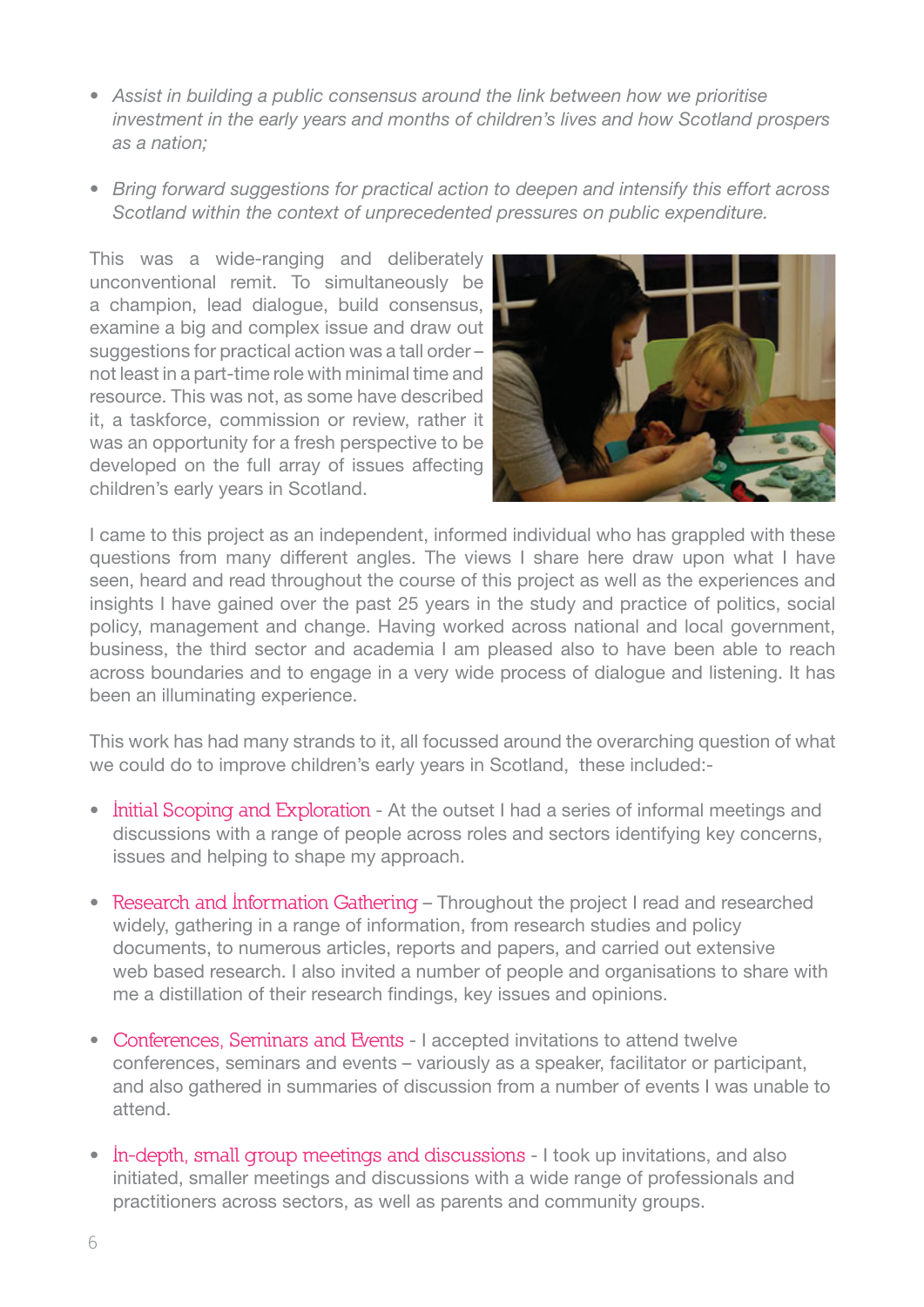- s **One-to-one meetings, exchanges and contributions** Through both face-to-face meetings, phone conversations and email, I engaged with a large number of interested individuals in a stimulating exchange of thoughts, ideas and material.
- **Discussion Groups** Several semi-structured discussion groups took place where the output was captured. This included work with the Association of Chief Officers of Scottish Voluntary Organisations, Learning and Teaching Scotland and the Glasgow Centre for Population Health.
- Facilitated Dialogue Groups Towards the end of the process, and with the support of the Scottish Funding Council, I held a series of facilitated, intensive and interactive 'knowledge exchange' sessions with deliberately diversified, informed individuals, digging into issues identified as important, the output of which was formally captured and analysed.
- **Participatory Events with Children and Teenagers The Children's Parliament**  conducted a consultative exercise with young children which is the subject of a separate report and DVD, and Space Unlimited, with support from SERCO, carried out a project with two groups of teenagers, the output from which is also the subject of a separate report.
- Capturing People's Voices Working in co-operation with the Children's Parliament, Support from the Start and Media Co-op, the voices of children, teenagers and parents have been captured on film during this project and so are available to share with wider audiences.

The approach I adopted was pragmatic and relied heavily on the goodwill and, largely voluntary, contribution of a very wide range of people and organisations. I am extremely grateful to all those who engaged with me during this project – more than 1500 individuals. Further acknowledgements and details of the engagement process are contained in an Annex to this report.

I hope that, in itself, this process of dialogue and engagement has helped to raise the profile of Early Years and to encourage discussion, exploration and collaboration which can be built upon in the future.

*I have long believed that we have yet to tap into the full potential of the wealth of knowledge, experience and commitment that exists in Scotland and to bring people and ideas together across traditional divides to lead and drive change. This project has confirmed that to me. I hope that some of my thinking and experimentation in this area will give others confidence to embark on such an approach in the future and to help bring together and channel the immense amount of commitment and enthusiasm which exists for improving children's Early Years in Scotland.*

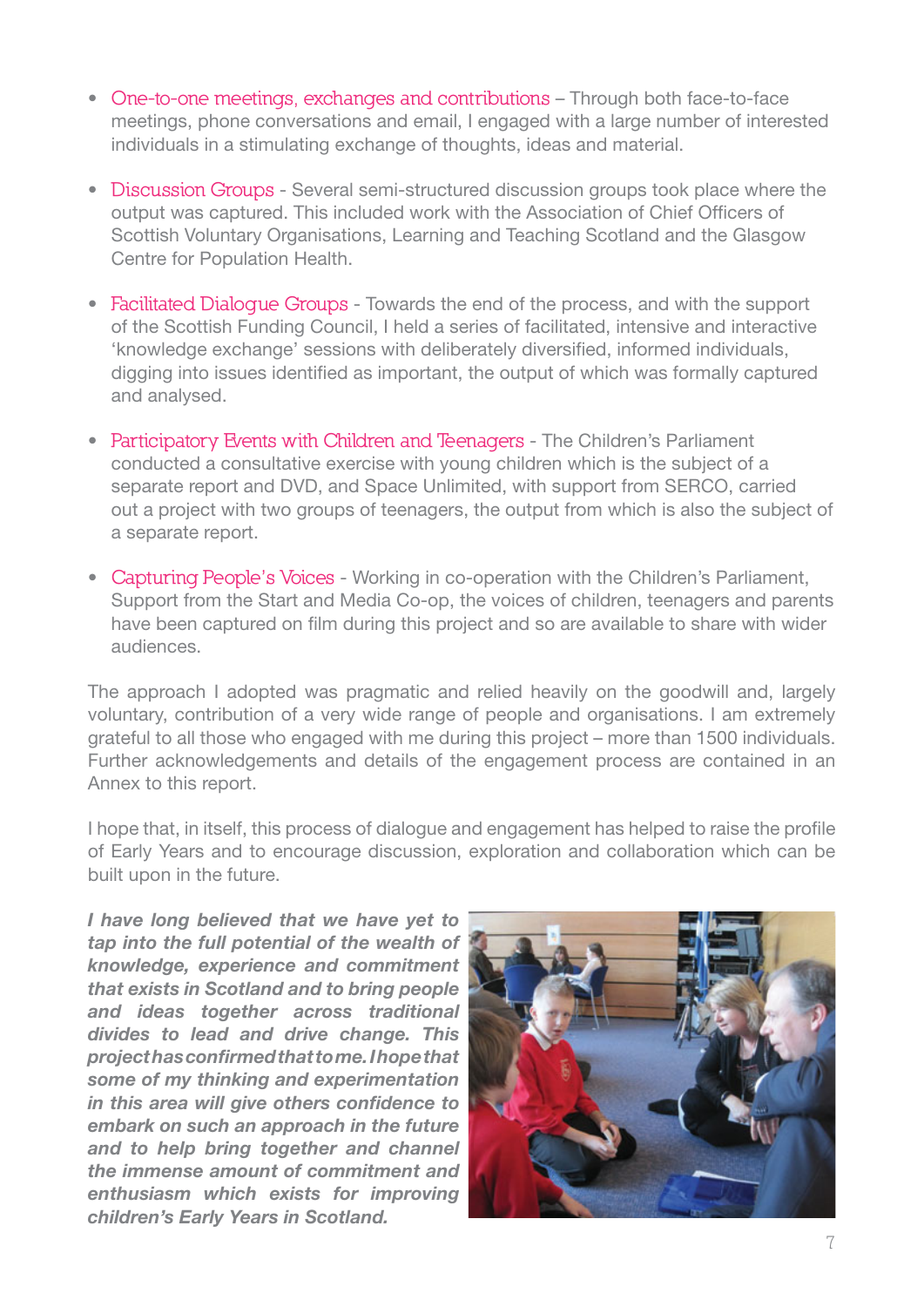# **What This Work Can Contribute**

There is no shortage of words on pages about why children's Early Years matter. In fact there are reams of material. In many ways the last thing we need is yet another report. From policy documents, research evidence and statistics through to magazine features and commentary – most of us would agree that early childhood is important and that it can play a big part in shaping both the lives of individuals as well as society itself. Human insight and intuition tell us that too. But what is equally clear is that there is much more we – all of *US*- can do to make a positive difference.

**At the heart of this framework is a desire to see investment in early years focused on building success and reducing the costs of failure. This will mean a shift from intervening only when a crisis happens, to prevention and early intervention. In turn, that will mean providing a supportive environment for children and the earliest possible identification of any additional support that may be required. It is not about throwing new money at old problems, or narrow initiatives. It is about a fundamental shift in philosophy and approach that embraces the role of parents and communities and supports them with engaging, high quality services that meet their needs.**

> **The Early Years Framework Scottish Government/COSLA, 2008**

My guiding principle throughout this work has therefore been to try and 'add value' to what is in many ways a crowded landscape of thinking and activity. I have sought to do that by trying to connect people and ideas and to formulate an overview and depth of insight into this wide ranging issue. I have also tried to reach – and encouraged others to reach – into a different, deeper level of thinking and reflection than might otherwise surface through more conventional process.

Towards that end, I offer here my own articulation of some of the key issues, reflecting and drawing upon what I have heard, and have tried to suggest where we might go from here. To make this vast subject and range of input accessible I have tried to re-frame this discussion and to distill it down to some key themes and messages which will, I hope, provide a useful and accessible basis for further thought, debate and action. I have also attempted to identify throughout suggestions for practical action – some big, some small, some new, some not so new – but all of which might help drive change and improvement. In the time available to me I have only been able to go so far – I hope others will go further.

**I am firmly of the view that we need urgently to create a 'bias for action' and radically shift energy, time and resource from analysis to action and from process to people.** 

**We need to recognise that it is people that make the difference and to value and respect the opinions and strengths of children, families and communities themselves. There have been too many warm words: we need change. There has never been a greater need and opportunity to combine our resources better and to invest in our children. Everything that I say here is with that end in mind.**

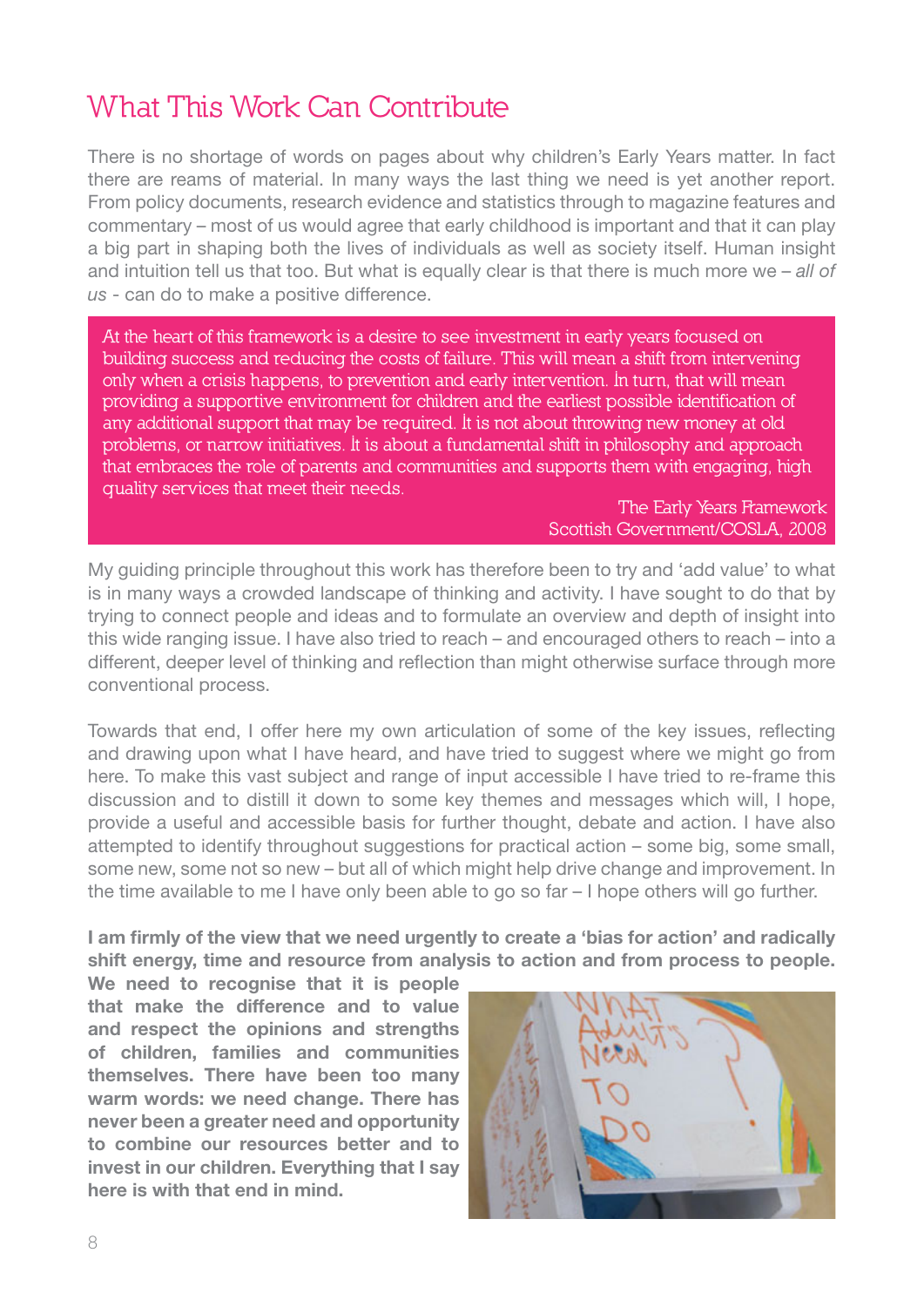# **The Early Years Matter – FACT**

The period before birth and in the early months and years of life has a profound impact on a child's life, on their physical, mental and emotional development and, in turn, their life chances. Our intuition tells us that. A vast body of research and evidence proves it beyond doubt. So investing our time, energy and resource in a child's Early Years makes sense – for the individual, the family, society and the economy.

#### **It is time for us to establish this as a known FACT and move on.**

We no longer, for example, debate or dispute that there is a link between smoking and lung cancer. As individuals we exercise choices about whether to act on that evidence, and the fact that evidence exists does not in itself make public policy choices clear cut. However the point is that we do not continually 'rediscover' nor spend time discussing 'the evidence' rather our focus is on what we can do to act on it.

#### **My contention is that this is where we need to get to in our approach to the issue of children's Early Years in Scotland**

#### **The Early Years Matter.....**

- **The portions of the brain which control vision, hearing and language development all start developing and peak before a child reaches the age of 18 months old**
- **Children begin to learn language and literacy even before they speak their first words**
- **By the age of three, 50% of our language is in place and, by five, its 85%**
- **Bt the age of 4, a child's brain is 90% of its adult size**
- **Like the construction of a house, our brains are built from the bottom up early experiences literally shape how the brain gets built**
- **A strong foundation in the early years increases the probability of a healthy happy child - a weak foundation increases the odds of later difficulties, sometimes lasting through the child's life**
- **The important construction that happens in the early years will help determine the child's future learning capacity, the ability to choose right from wrong, the ability to interact with others, or even the ability to develop trust and respect for other people**
- **The interactions between a child and parent or other caregiver directly affect the architecture of the brain**
- **Like the process of 'serve and return' in tennis, young children naturally reach out and communicate through babbling and facial expressions – the child smiles, so the adult smiles; the baby coos and the adult reacts.**
- **Singing, talking or reading to a very young child causes a reaction in the infant that then causes the adult to respond - these positives interactions help build the foundation for future learning and teach children to have positive emotional connections with other people through their adult lives.**
- **Prolonged stress in the absence of protective relationships is damaging to the developing brain, and can result in future problems in learning and physical and mental abuse.**

I observe that there has been – and continues to be - an enormous amount of time, energy and resource consumed in amassing and articulating evidence on the importance of Early Years – from neuroscience to economic analysis, there is no shortage of evidence. In fact there is a veritable array of reports, research and statistics which make the case for more effort and investment in Early Years and early intervention. We do not need more.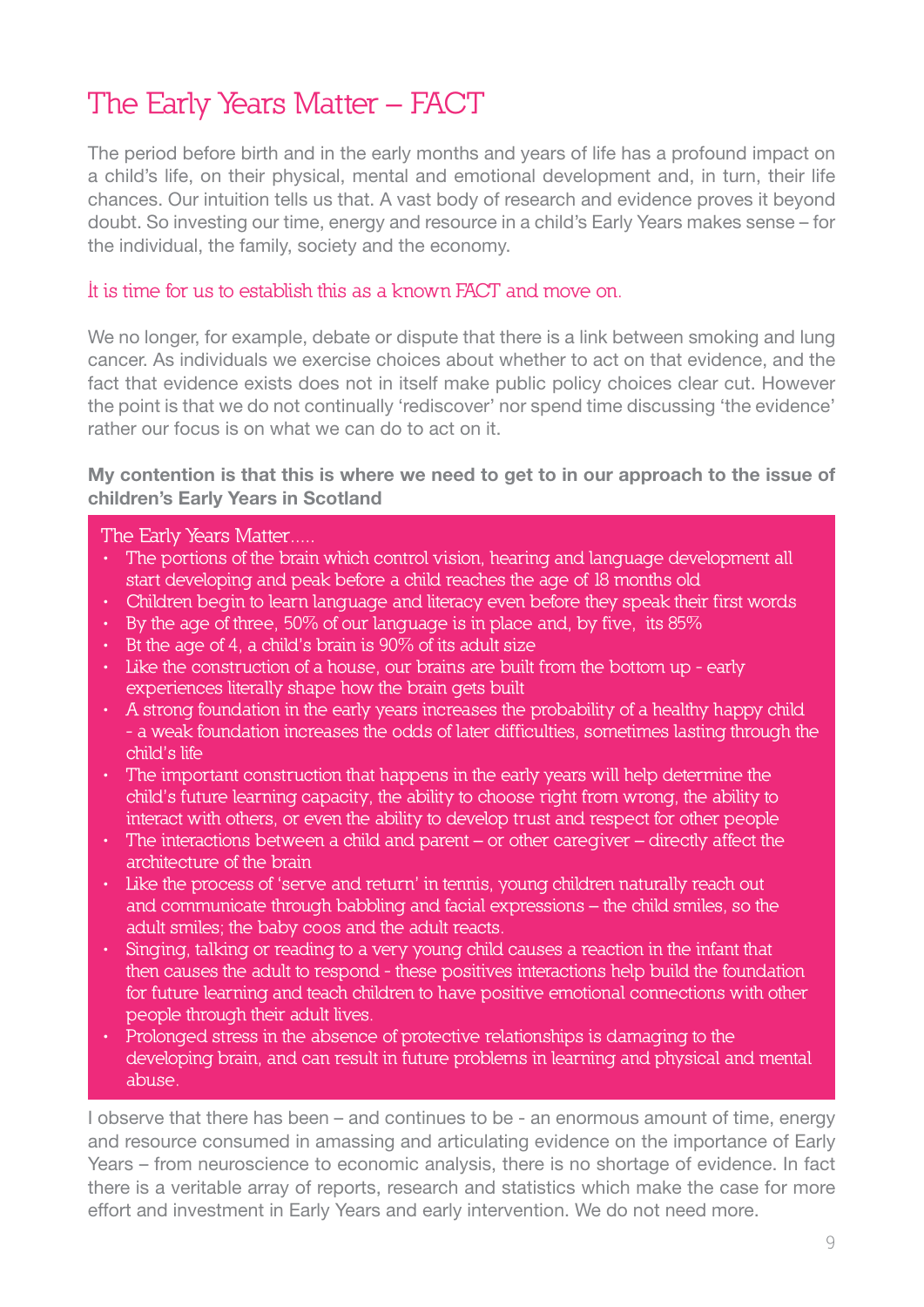**What we must now do is distill down and translate that knowledge into a language and a form which is accessible, build agreement around a 'core case' for Early Years and work to share this comprehensively and consistently.** 

The current Early Years Framework is a starting point and commands widespread support from among key stakeholders and



practitioners but, like most Government policy documents, is little known or understood outside these circles. It has also become clear to me that, though there is a broad basis of agreement around the importance of children's Early Years and the direction of travel of national policy, drill a little deeper and there is a range of different – and often competing - views, perspectives and priorities – even different 'languages' across many of the different stakeholders. So too is a great deal of thinking and discussion locked up within policymaking, professional and practitioner forums, often in silos, and frequently with a degree of complexity that is unhelpful – and, frankly, often unnecessary.

**The Case for Investing in Early Years – Some Recent Reports Backing the Future, Why investing in children is good for us all, Action for Children/New EconomicsFoundation, 2009 Deprivation and Risk: the case for Early Intervention, Action for Children 2010 The Foundation Years: Preventing poor children becoming poor adults: Report of the Independent Review on Poverty and Life Chances, Frank Field MP, 2010 Early Intervention: The Next Steps, Graham Allen MP, 2010 Interventions for Promoting Early Child Development for Health: An Environmental Scan with Special Reference to Scotland, Scottish Collaboration for Public Health Research & Policy, 2010**

Some of the most powerful, direct and compelling messages I have heard during the course of this work have been when parents and young people themselves are given a voice – or, when people are encouraged to 'take off' their professional or 'expert' hats and 'talk human'. We need to do this more. This is no time for people to be precious about their particular perspective, pet project, sectoral agenda or hobby horse. This is an issue upon which expertise and knowledge abounds across society and needs to be shared. There needs to be a common language and a common ground.

*It's time for a common sense consensus.* **People with a passion and interest in this issue need to come together – across sectors and, critically, involving parents and communities - to build that 'core message' around which people can unite and which can be widely conveyed and understood across Scottish society. This should not involve another elaborate consultation exercise, rather it requires people to get together around the table to work together to identify key messages and priorities around which action and agreement can be built. My work over recent months convinces me there is both a need and appetite for this and that there is no shortage of people keen to contribute.**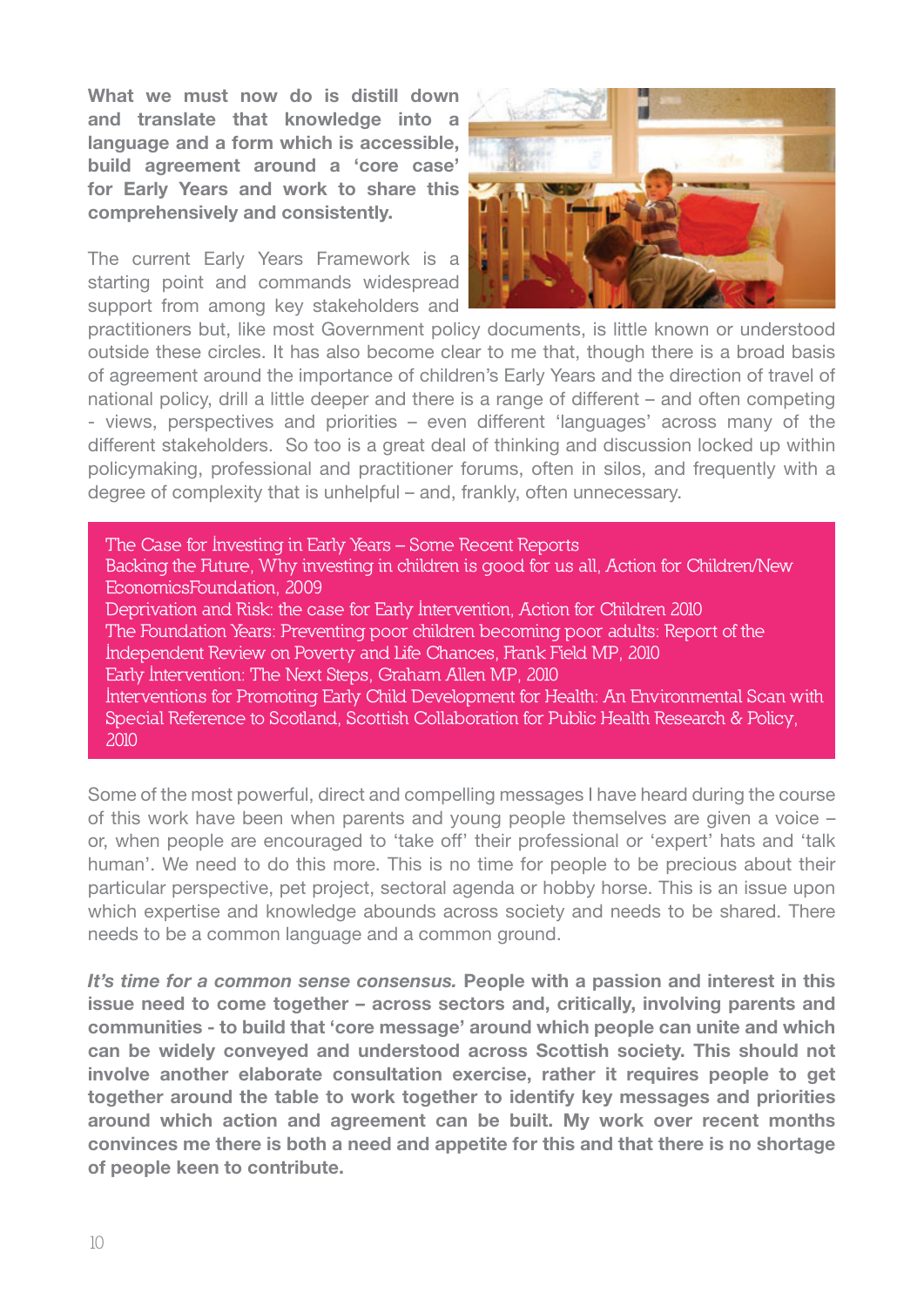# **Scotland Can Do Better**

Most children in Scotland get a good start in life and most parents do a pretty good job. But all of us could do more and do better. Raising a child is one of the most important things many of us will ever do and, as individuals and as a society, we need to place a higher premium on the act of parenting and supporting young children. We need to build a wider shared responsibility in our communities and across the country for giving children a good start in life. This is a wise investment of time and resource for us all. To avoid problems further down the track, yes, but also to nurture and develop the talent of the future. The stubby, sticky little fingers that are stacking building blocks today could be designing our buildings or bridges in the future.



We need to recognise the harsh reality that despite many laws, initiatives and much public spend there is still a significant number of children whose early childhood experience is poor and we need to do more to turn that situation around. The extent of inequality which persists in our society has a deeply damaging impact on families – and, in turn, the early years of many children's lives. We must do more to narrow that gap. But so too is there much we can do to create a more level playing field from birth – and even before.

Sometimes that will involve intensive support to parents - and there are ways that we can work to break the cycle of poor parenting that is blighting the lives of many of our children, including many tried and tested programmes and interventions which have been proven to be effective. But where these efforts have been made and it is clear that the child is at risk of continued abuse or neglect, or where their home environment and parental relationship is such that the child's social and emotional development will be severely impaired, we need to act and act far more quickly than is often the case.

The key is to provide the child with the permanence and stability that they desperately need and to ensure that they get the care, nurture and attention they require in those vital Early Years. Placing an increased focus on the needs of looked after children and the invaluable role of kinship care is vitally important.

But we need to think more widely too – across the population as a whole. There is much to suggest – both in anecdote and evidence – that aspects of our culture are adversely impacting on our children. We need to recognise the imprint that we leave on children through many of our adult behaviours. For example, we have become inured to swearing and aggressive behaviour in our streets, even at the school gates, and often in our homes. Violence – as has been well documented – is all too prevalent and is reflected in behaviours in nurseries, classrooms and playgrounds from an early stage. And our relationship with alcohol – again well-rehearsed – has a pervasive and insidious impact in the signals we send to children and, in many cases, damaging effects on our relationships with them.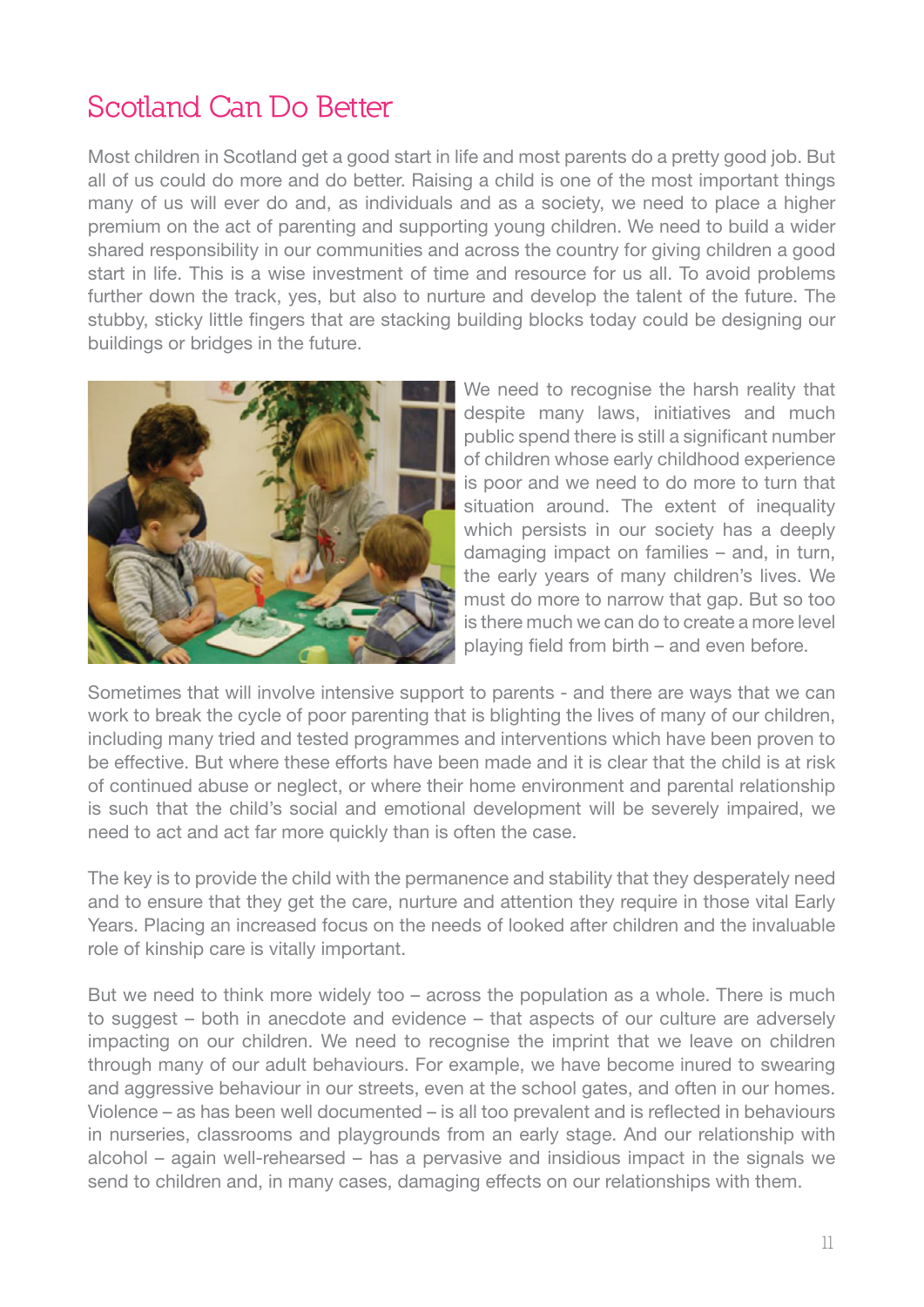Sometimes it is even more subtle than that. How often have we heard parents who have travelled abroad with a baby or young child comment on just how much more 'welcoming' to children they have found other countries to be? These are complex and sensitive issues, but we should not ignore them.

**The Financial Impact of Early Years Interventions in Scotland**

- **The short term savings from investing in early years services and support from pre birth to aged five could be up to £37,400 a year per child in the most severe cases children who have complex health and social care needs, and approximately £5,100 a year for a child with moderate health and social care needs.**
- **The potential medium term savings, if interventions from pre-birth to eight are 100 per cent effective, could be up to £131 million a year across Scotland, while in the long term, failure to effectively intervene to address the complex needs of a child in early life could result in a nine fold increase in costs to the public purse.**
- **A package of effective early years support to reduce the frequency and type of services demanded by children with the most severe needs could have a significant impact on improving outcomes for them and reducing long term costs to the public purse. If earlier, effective support could be given to a child with the most severe needs, resulting in a 10 per cent reduction in the total amount paid out to cover services later in life, this could result in a potential saving of around £94,000 for each individual**

**Scottish Government, November 2010**

**Scotland still has much to do to give children a better start in life. An array of policies and initiatives has not delivered the improvement we would have liked. There is no room for complacency and there must be a willingness to think and work differently in the future – identifying, exploring and tackling deep rooted cultural issues needs to go hand in hand with better and earlier intervention and support.** *We need to open up this discussion to a much wider, more reflective conversation than has been done to date.*

# **No Time to Lose**

From a societal point of view too many trends - such as drugs misuse, domestic abuse and, for many, school attainment - are going in the wrong direction or are not improving at the rate we should expect – not least given the levels of public investment we have made. Scotland is not comparing favourably on many key international league tables on children's development and wellbeing, let alone wider population measures of health, education and social wellbeing. We need to be willing to acknowledge that much of our effort and investment to date has not been as effective as we would have hoped.

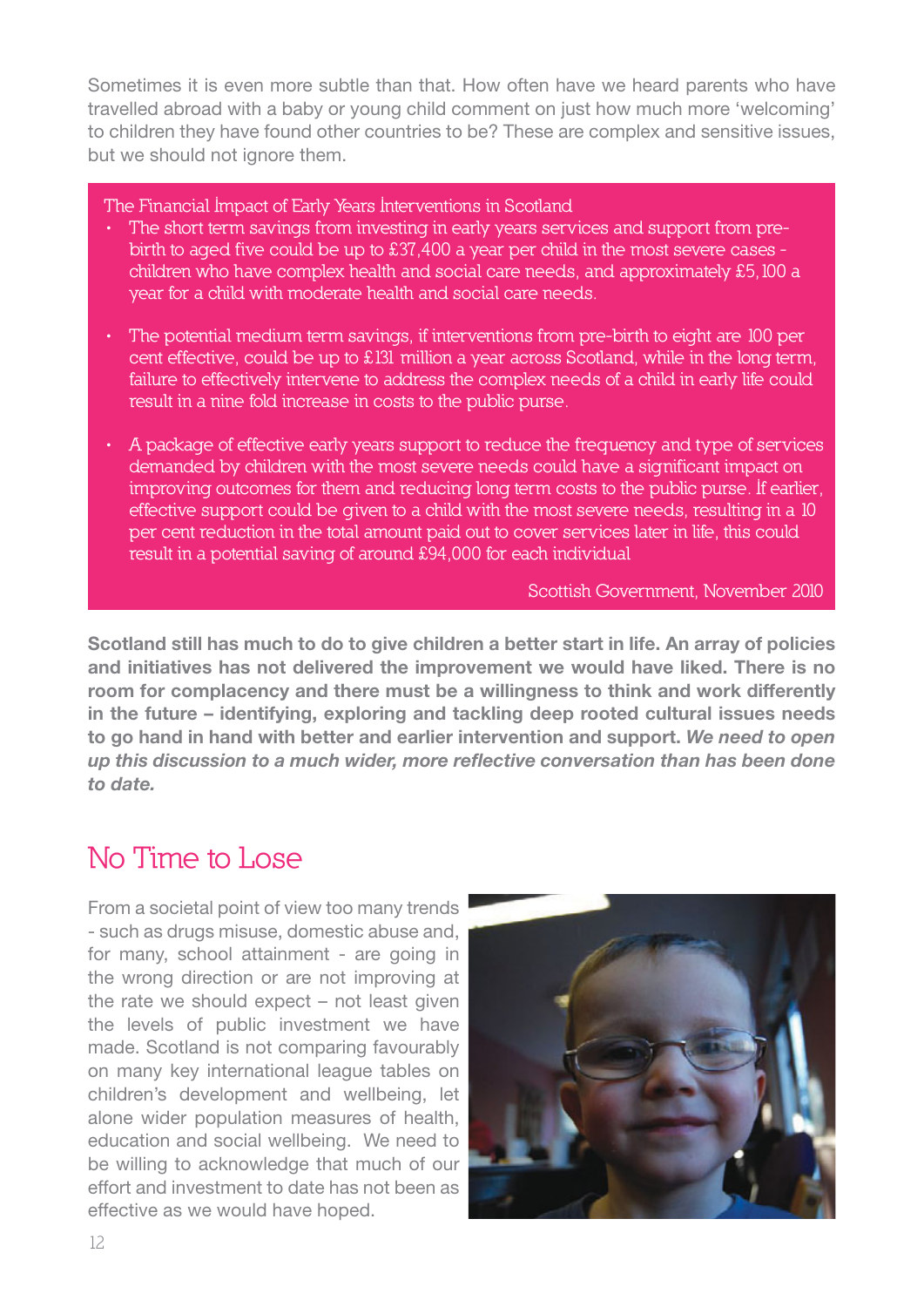We know - not think, but *know* - that a greater focus and investment on Early Years and early intervention - particularly where a child's needs are greatest - provides a real prospect of turning this situation around. If we don't act now, if we just do more of the same, we will simply stack up problems for the future.

There is a real financial imperative to act too. Public sector budget reductions require us to find new and different ways of working **now**. If we simply try to prop up what has gone before, the risk is that many services will be lost altogether because they are simply unaffordable. In other words adaptation and cost reduction are key to sustaining important early years and early intervention provision. The fact is that many of the professionally-led, largely 'top down', programmes and initiatives favoured in previous years have not achieved the results we would like so it would be just plain wrong to repeat past approaches – especially in such straitened times.

There is also a pressing need to work to reduce demand on public services both now and in the future. We should not need a shred more evidence to tell us that investing in the right support and interventions for children and families *now* is one of the most effective ways that we can achieve this.

Above all else there is a human urgency that should spur us on. There is much in Scotland to be proud of, but frankly many aspects of our culture and behaviours, the level of some of our social problems and, not least, our failure to give some children the most basic level of protection and support should be cause for us to hang our heads in shame. It is not enough just to turn away, to blame the Government of the day or to leave this to others to sort. We can all do better.

**We need to inject a serious note of urgency into our debate and our efforts to give more children a better start in life. That means building a greater shared responsibility, working together more effectively and being focused on doing more now. We need a very clear sense that there is both a financial and, critically, a moral imperative for us to act and act quickly.** *We need to recognise that if we do not, we will be stacking up problems for the future, and squandering time, money and human potential.* 

# **Not Everything That Matters Costs Money**

Many of Scotland's children suffer significant disadvantages as a consequence of poverty and deprivation. There are also big issues to be addressed about how public money is spent – both now and in the future. But it is important to remind ourselves that an awful lot of the things that really matter to babies and young children are not costly - either to families or to the public purse - but they do take time and effort, and often education, guidance and support. The fact is that many of the things which matter to a child cannot be bought, legislated for nor provided by the State. Much relies on what we do in our homes and families - and parents in particular have a key role to play.

Love, play, sleep, routine, talking, cuddles and bedtime stories may sound soft and fuzzy. They are anything but. Establishing rules and boundaries, teaching right from wrong, good hygiene, healthy eating and so on are vital components of a child's development. Exposure to smoking, drugs and alcohol can have adverse impacts in many ways as does stress and violence. And that list is by no means exhaustive.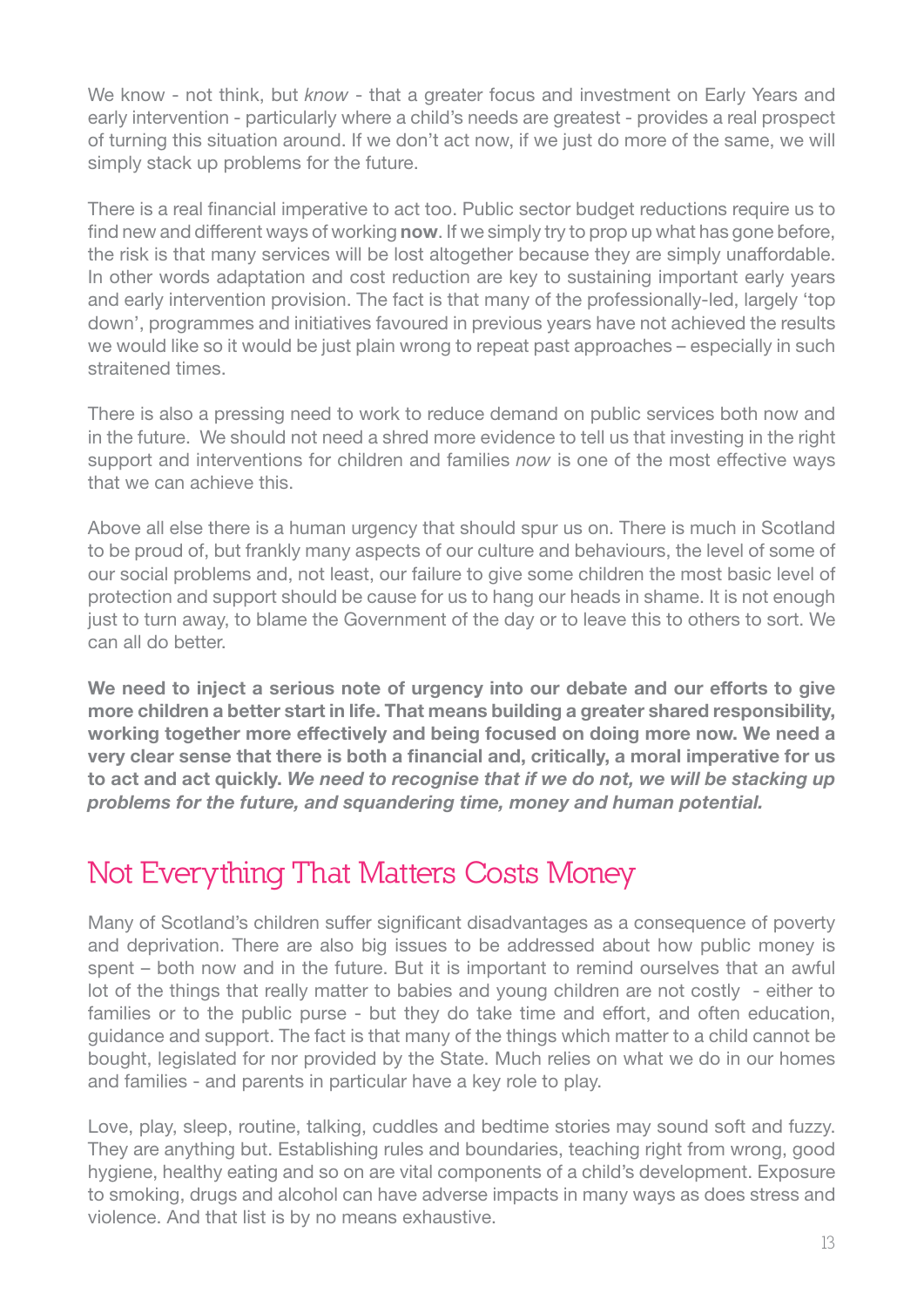- **What parents do with their children in the early years matters more than their educational qualifications or type of employment**
- **Activities such as reading, teaching songs and rhymes, playing with and teaching about letters and numbers, going to the library, going on trips and opportunities to play with other children are related to higher cognitive and social development at the beginning of preschool and still make a difference, though less strongly, at the beginning or primary school**

#### **Effective Provision of Pre-School Education (EPPE) Project**

The health and wellbeing of a mother – during pregnancy and even before conception - is vitally important and needs to be more widely promoted, understood and supported. And critically, the need for secure bonding and attachment between a baby and their primary care-giver, usually, though not always, its mother, is of fundamental importance, *It is crucial* that evervone, from parents to health professionals to policy makers, understand this,

**We must do more to raise awareness of the importance of these fundamental needs of babies and young children and provide the knowledge, encouragement, support and services to ensure that more children benefit from good Early Years experiences – in the home and more widely.** *The science underpinning these needs may be complex, the message need not be. Moreover, we need to be clear that we cannot just spend our way to giving children a good Early Years experience, it takes time, effort, attention – and love.*

# **Building Shared Responsibility**

There is a desperate need to build a shared popular understanding of why children's Early Years experiences are so important and how big a part they play both in individual life outcomes as well as the future social and economic success of Scotland. This is a prerequisite to creating a climate and a context which is conducive to decision makers taking spending decisions which support early years investment – perhaps at the expense of more 'acute' or 'crisis' interventions. Parenting support, community groups, antenatal care and the like should not be seen as 'soft options'.

Even more critically, as the Early Years Framework acknowledges, there is a need for transformational change in how we parent our children and in what we do in the family and in the home. It is therefore not enough simply to limit the discussion to what professionals and public services can do; in fact to date we have got this balance quite wrong. Nor is it enough just to say what needs done in a Government policy document and hope it will come to pass.

- **10 Simple Ways to Encourage Learning**
- **1. Be Warm Loving and Responsive**
- **2. Respond to the Child's Cues and Clues**
- **3. Talk, Read and Sing to your Child**
- **4. Establish Routines**
- **5. Encourage Safe Exploration and Play**
- **6. Make TV watching selective**
- **7. Use Discipline as an Opportunity to Teach**
- **8. Recognise that Each Child is Unique**
- **9. Choose High Quality Child Care and Stay Involved**
- **10. Take Care of Yourself**

**'Getting School Ready', The Foundation for Early Learning, Seattle, USA**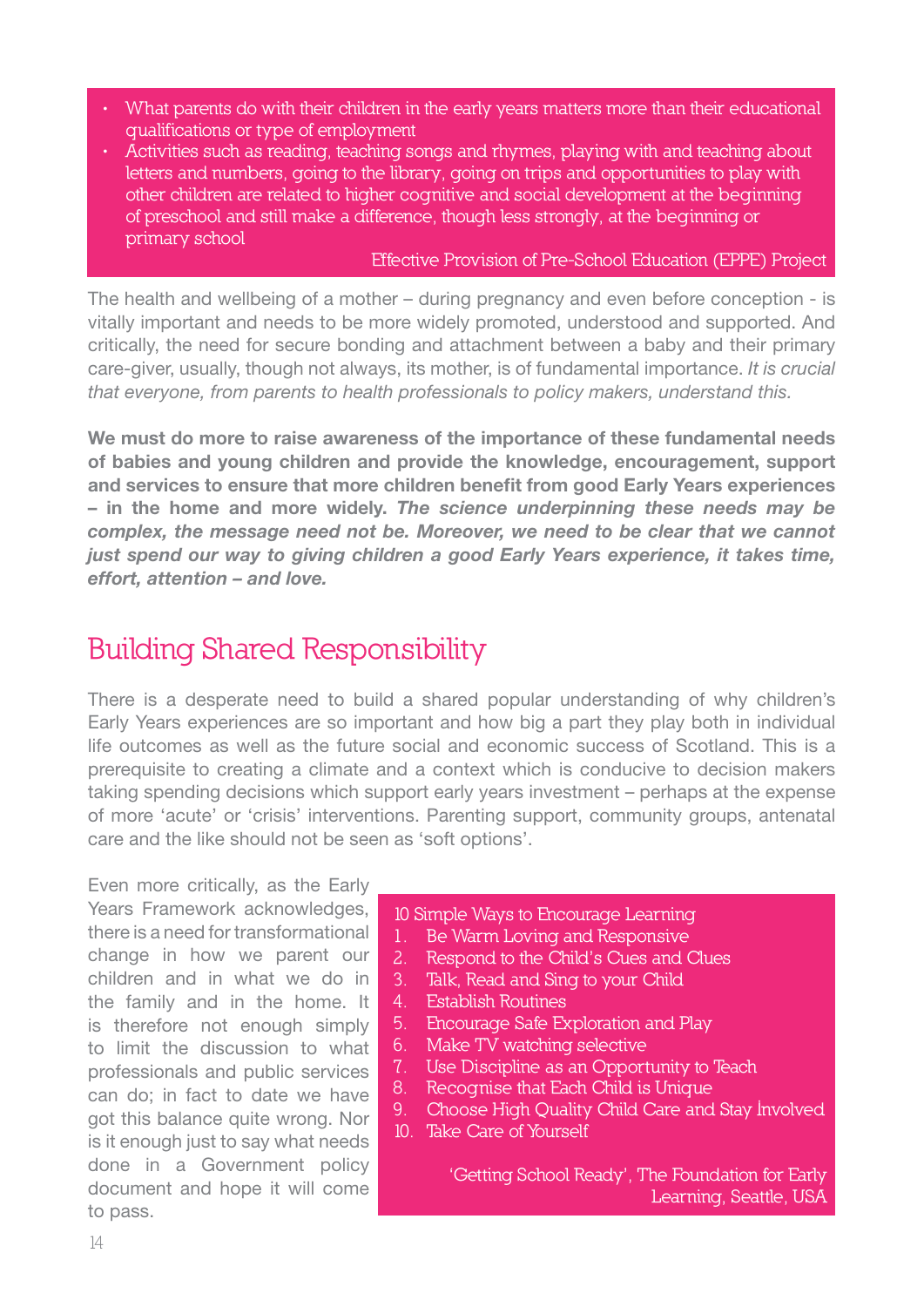Fostering and promoting the benefits of good parenting – which includes the role of mothers, fathers, partners, grandparents and other carers – must be at the heart of developing the potential of our young people. All parents could do more to give their children a better start in life and we need to accept that responsibility. This is not simply a question of social class either; most poorer people make good parents, striving to deal with the many challenges of bringing up children often on very low incomes. In turn many parents with greater material wealth could devote more time and effort to nurturing and supporting their children and do less to compensate – indulge even – through buying more 'stuff'.

It is hard to talk about these issues – and risky – not least for politicians, but if we are to improve children's Early Years we, all of us, need not just to look to Government, local authorities or professionals, but also look closer to home. What we do as parents, particularly in the early years of a child's life, will have a profound impact on the child's learning and development, their physical and emotional wellbeing and their capacity, right through to adulthood, to relate effectively to other human beings.

Relationships more generally matter a great deal to children in so many ways. One recurrent theme during this project has been a concern to place greater emphasis on the importance of fathers – and indeed their support needs. And the fact that the early years workforce is so predominantly female is not something to be ignored – encouraging more men into childcare, for example, is important. Intergenerational relationships matter too – grandparents, in particular, have a huge contribution to make to a child's development and, more generally, fostering links between generations can reap rewards for young and old alike.

**"Enriching early childhood experience and supporting parents in the crucial early years is pragmatic, challenging and economically efficient. Such an approach encourages fairness and equity; children have no choice in their parents. And, morally, it is the right thing to do. If we get the early years right, we will help people to look after themselves and, in time, get work. Instead of being a threat on the streets and a cost to the criminal justice system, a drag on their classmates and a liability to the health and the welfare system, they will turn into adults who can contribute positively to society." Alan Sinclair**

**0-5: How Small Children Make a Big Difference, Work Foundation, 2007**

We know that Government, health or other professionals simply telling people what to do is not going to get us there. It is so much more powerful when people themselves are in control. Much of our current debate on Early Years is locked up in the world of policy and professionals and is over-laden with jargon and references to the latest policy document, research, tool or process. This needs to change. There can and must be a much more straightforward, 'human' discussion about what is going on in our families and our relationships, how that is affecting children and what we can do about it.

*Investing time and effort winning hearts and minds and in building a sense of shared responsibility around good parenting and the fundamental needs of a young child will be far more valuable than yet another policy document, review or more measurement. Having parents themselves in the driving seat of building that responsibility and communicating those messages would be powerful - and more effective than Government and professionally led initiatives and campaigns.*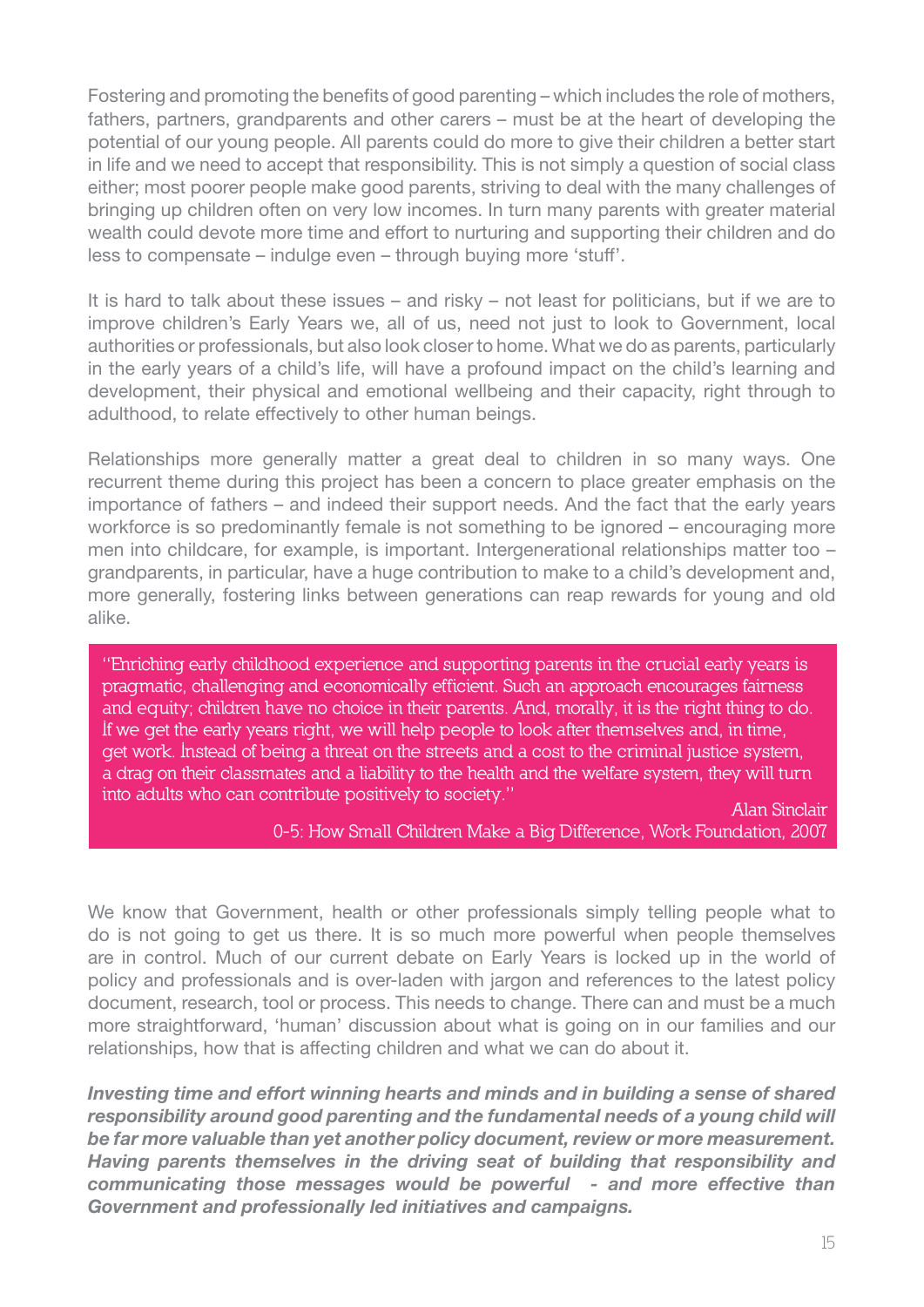# **Getting Serious About Prevention and Early Intervention**

Prevention is always better than cure. That is a simple truth which we should apply widely in our thinking and practice. There is a crying need to shift the balance of effort and investment 'upstream' to build a real national effort around support for children and families and indeed to apply the principles of early intervention and prevention more generally. Like many of the issues touched on in this report, it is a 'no brainer' with which few would disagree – until, that is, it comes to shifting resource.

Since devolution there has been an ever growing consensus around the compelling case for a preventative approach – and increasingly such a commitment has been embedded in key national and local policies. Yet when decisions have been taken on priorities for investment, that commitment has not been reflected in the choices made. The energy and investment that has gone into addressing, for example, youth offending, antisocial behaviour and criminal justice would have been transformational if applied to early intervention. Similarly, if the oft stated commitment to shift the balance of care towards prevention and primary care had been

reflected in the distribution of resources within our care systems, we would now be in quite a different place.

All too often energy, money and public attention defaults back to problems as they occur – crime on our streets, drug misuse, child neglect or abuse. And despite a high degree of Ministerial commitment and cross-party agreement on the importance **"It is universally acknowledged that some of the social outcomes in Scotland are completely unsatisfactory. Moreover, some of the problems described in this report have endured for decades and have remained stubbornly resistant to improvement. However, this report has set out some of the steps that could make a difference at a time of unprecedented pressure on the public finances. In essence, there will have to be a shift from reacting to crises, to a greater focus on prevention and early intervention."**

> **Report on Preventative Spending, Scottish Parliament Finance Committee 11 January 2011**

of Early Years, our political, public and media debate is far more likely to be dominated by discussion on the number of police than the number of health visitors. Poor literacy is far more likely to be blamed on our schools than recognised as the product of a lack of communication and emotional development in the home as a baby or toddler.

National and local politicians, and other decision makers, and indeed the rest of us as voters and taxpayers, need to decide whether we are really serious about a preventative approach or whether we are just paying lip service to it. There has been no shortage of policies and initiatives that have recognised the many financial and societal benefits of shifting energy and effort 'upstream' – and no shortage of evidence in support of investment in prevention and early intervention. The Scottish Parliament's Finance Committee has recently produced just such a report. The question is are we really up for it?

*There is a real opportunity now as we go into a Scottish Election for all political parties to make a clear and unequivocal commitment to putting prevention and early intervention at the core of policy thinking and public investment in the future. In so doing they would build momentum and achieve a mandate for applying such an approach. Without such a commitment, and the resource allocations to support it, the reality is that we will continue to tinker at the margins. As voters too we have a voice and must be part of driving, demanding and embedding that change.*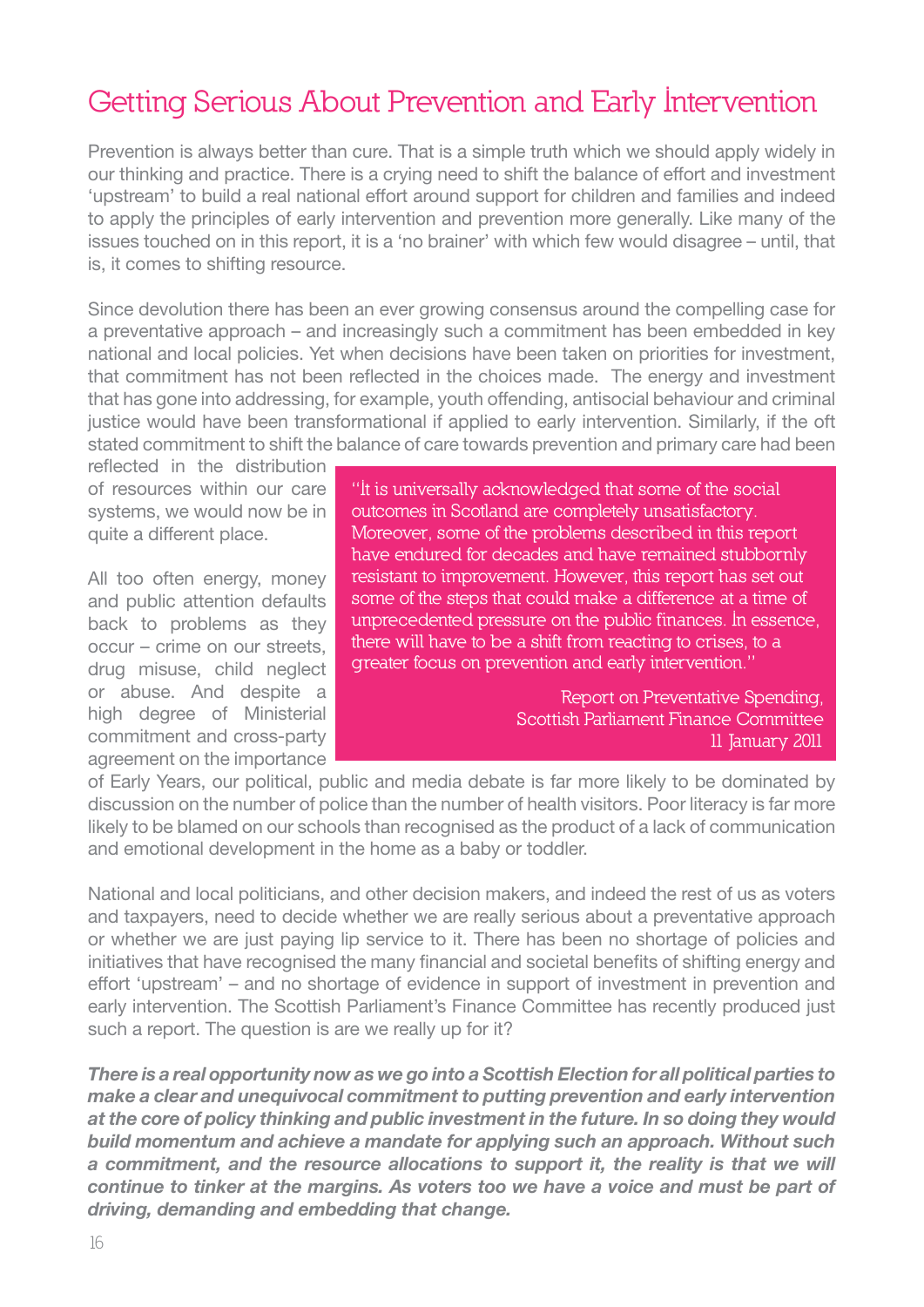# **Unlocking Resource and Potential**

There is both a need and an opportunity for us to be far more creative and more collaborative in providing services and support for children's early years. Not least, we need to make the shift – repeatedly advocated in professional guidance and public policy – but often lacking in practice, to get a better balance in the relationship between professionals, parents and communities.

As is now being increasingly recognised, there has been too great a tendency for professionals and public services to seek to 'treat problems' and to do things 'to' or 'for' people rather than 'with' them – in turn failing to recognise the innate strengths which people and communities possess. Support for an 'assets-based' or 'strengths-based' approach – is now seeping into the language of public policy and professional guidance, but there is a long way still to go to embed



such an approach in culture and practice. There needs to be a fundamental shift in thinking and practice so that the strengths, knowledge and experiences of communities, families - and indeed children - are valued and respected more. People need to be - and to feel – more empowered and in control of their lives, wellbeing and decisions that affect them.



Of course our professional workforce is hugely important. The support of, for example, a skilled speech and language therapist at the right time with a young child can be life changing. Health visitors and midwives have a particularly important role to play especially during the key period before and after birth. And high quality childcare and early years education - delivered by qualified, trained staff - can contribute significantly to a young child's development, especially when from a poorer or less stimulating home environment.

However, we need to remember that all of us can support and stimulate the learning and development of a child. You do not need a university degree to encourage a child to play, to stimulate their natural curiosity and creativity or, for that matter, to help out at a local nursery, parents' groups or the like. So too are there many benefits to be reaped from parents supporting other parents – both from giving and receiving.

At a time of budget cuts it is understandable that people are sensitive about the idea of volunteers or other less qualified people apparently 'replacing' graduates and professionally qualified staff. But the fact is we have known for a very long time, long before the spending cuts, that encouraging community and parental involvement and wider volunteer effort *is a good thing to do*, for children *and* for the whole family *and* the wider community.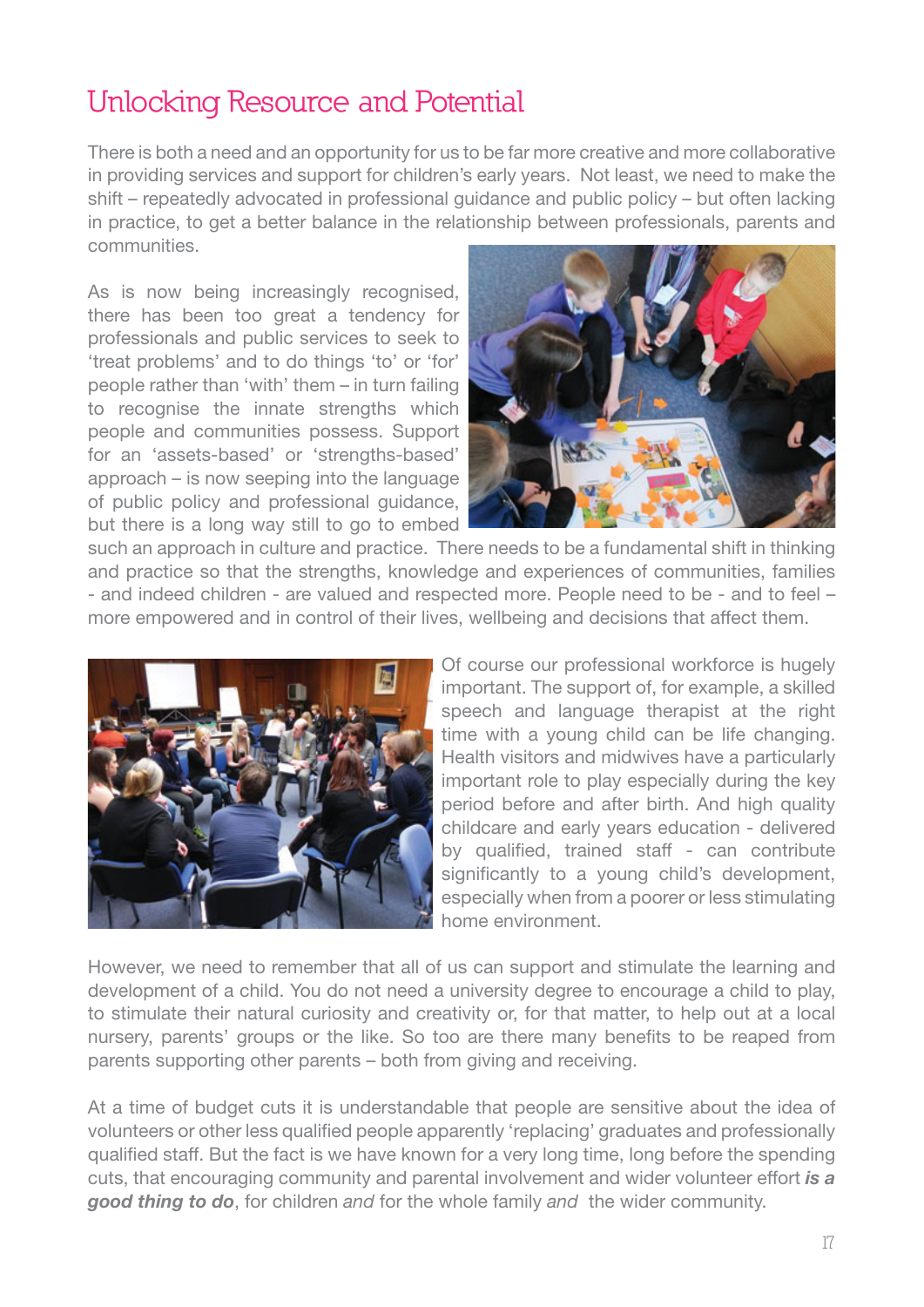We need to encourage wider involvement in supporting children and families in a range of settings and circumstances. Where there are barriers – real or perceived – which stand in the way of people working with, and offering support to, young children on a day to day basis, we should take steps to reduce or remove them.

It is increasingly recognised that many well-intentioned measures to protect children often in response to significant tragic, but isolated, events - have had adverse unintended consequences in our wider culture and behaviours. There is widespread concern that we have fuelled a culture of suspicion and risk aversion through a multiplicity of rules, regulations and checks which in practice discourage the building of healthy, supportive relationships between adults and children. So too are children being denied much needed opportunities to play, learn and explore - and in turn develop their sense of self-reliance and independence – as a consequence of, among other things, parents' fears of potential abuse, professionals' fears of blame and organisations' fears of litigation should a child get hurt or harmed.

The risks of developing a generation of so-called 'cotton wool kids' have been recognised. It is important now to work to achieve a better balance between managing risk and affording children opportunity – whether that be in schools, nurseries and public services – or in our streets, parks and wider communities.

There are so many other ways too that our children's learning and development can be supported if we are willing to embrace and to harness the wealth of resource that exists. Across the country, voluntary and community organisations as well as an array of charities and social enterprises are providing all sorts of support and services to children and families – from childcare services to arts and music projects. There are excellent examples of where, for instance, businesses have provided support – in cash, kind and volunteer support – to develop things like nursery gardens and early literacy projects. Many of our national arts, enviroment and heritage organisations offer imaginative programmes and learning opportunities for young children. We must value, encourage and support such efforts. Giving children opportunities to, for example, visit a castle, see things made in a local factory or explore their natural environment are experiences which have multiple benefits to a child

– and are particularly important when a child may come from a home environment where, for whatever reason, such opportunities are limited.

It is, quite literally, in the national interest to build this kind of shared effort. Indeed, if we are to achieve the aims set out in Curriculum for Excellence, now being rolled out in our schools - that is, to enable each child or young person to be a successful learner, a confident individual, a responsible citizen and an effective contributor - then widening children's horizons and experiences from an early stage is vital.

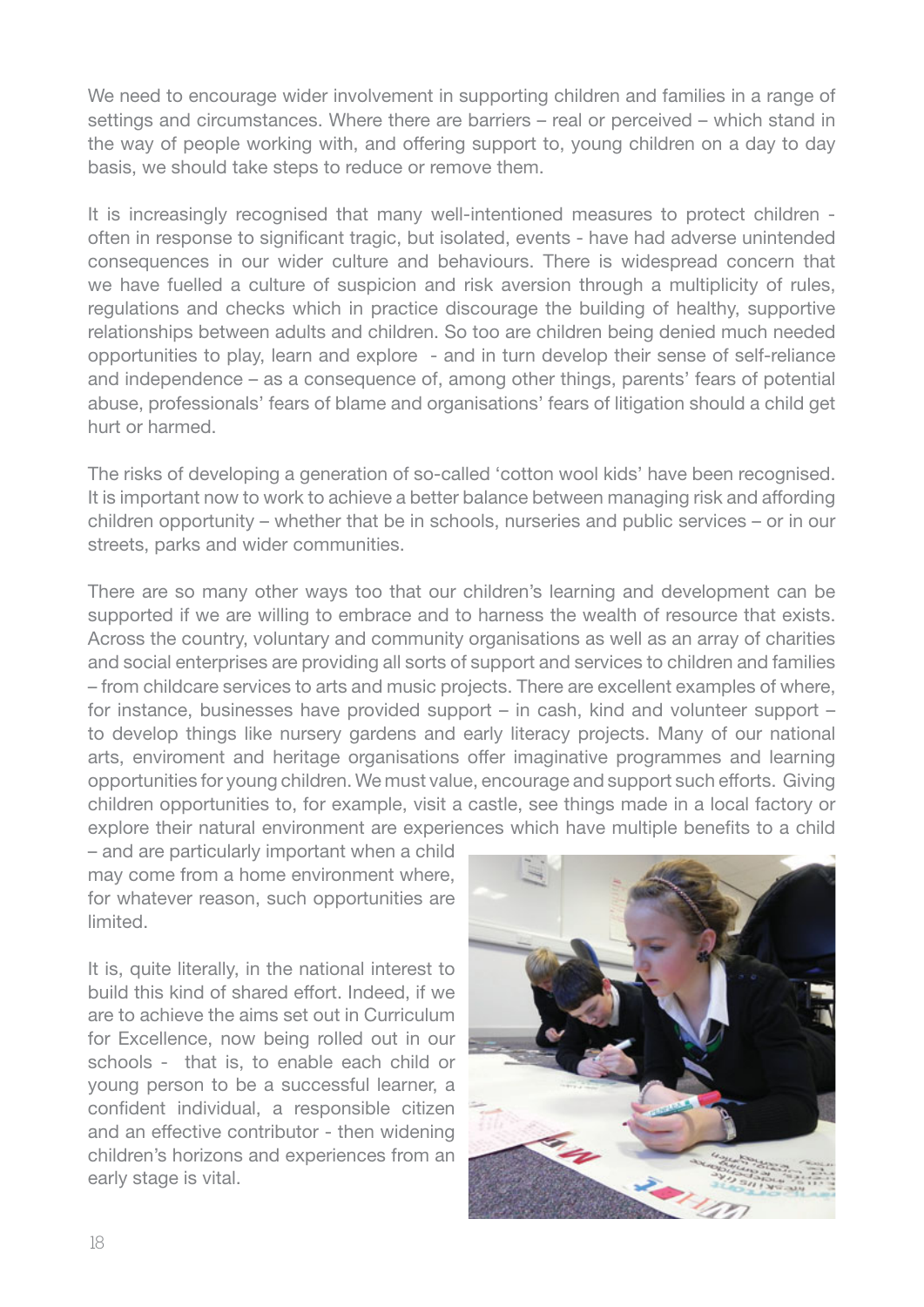**We need desperately to unlock the potential of people, families and communities – and, children themselves – and do more to harness wider resource in providing much needed services and support for young children and families. Local employers, businesses and many others can contribute – through financial or material support or volunteer effort. A shared effort is key not only to draw in much needed additional resource but also to build wider human and social capital both now and in the future. We should not resist, but rather encourage and build, a wider involvement in services and support for children and families, recognising that** 

**"To unleash the latent potential of our people requires that we give them responsibility. The untapped resources of the North Sea are as nothing compared to the untapped resources of our people, I am convinced that the great mass of our people go through life without even a glimmer of what they could have contributed to their fellow human beings. This is a personal tragedy. It's a social crime. The flowering of each individual's personality and talents is the precondition for everyone's development."** 

> **Jimmy Reid, Trade Union Activist and Politician, Rectorial Address, Glasgow University, 1971**

**the public, private and not for profit sectors all have a key role to play. There are many excellent examples across the country – we do not need to reinvent the wheel.**

We need big changes in the way we work – not just because they cost less to the **public purse but because they are** *the right thing to do.*

# **We Need a Bias for Action**

Since devolution there has been a plethora of legislation, policies, plans, reviews, working groups and reports on just about every aspect of children's Early Years – from infant nutrition, to vulnerable families; child protection to parental involvement - there is no shortage of analysis, documentation and guidence. Many research studies have been commissioned; literature reviews compiled and substantial data and evidence amassed. A vast amount of energy and effort has been channelled into discussion, consultation and analysis – much of it needed, lots of it of value, but a great deal of it increasingly rediscovering and rearticulating what has gone before.

There is no shortage of policy, research or analysis on children's early years. In fact there is a fog which now needs to be cleared. We are in danger of being 'stuck in a groove' – and perpetuating a misplaced belief that simply 'turning the handle' of policy development and implementation harder will somehow deliver the change we want to see. Paralysis by analysis is also a real phenomenon. **We need to create a 'bias for action'.**

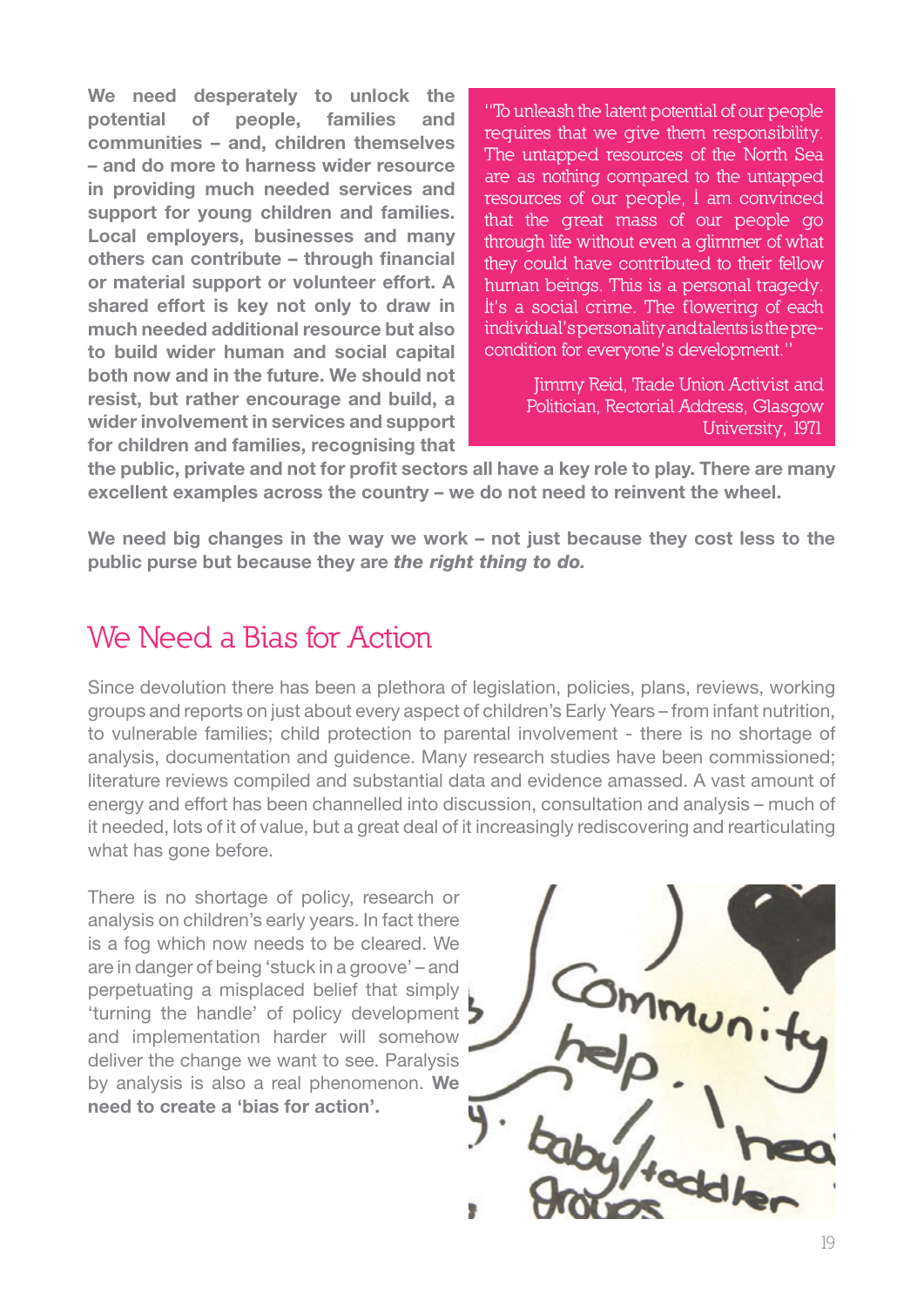**"I want to suggest something really radical: let us stop collecting evidence. We do not need any more evidence; we have all that we need. It may be that not everyone knows about it, but many of us do. It could be a matter of trust. We could trust the people that have the evidence to tell us the outcomes. We could trust childminders and people who work with children to get on with the job instead of requiring them to record more of it."**

**Dr Suzanne Zeedyk, School of Psychology, University of Dundee, Oral Evidence to the Scottish Parliament Finance Committee Preventative Spend Inquiry, 2 November 2010**

It's time to recognise the limitations of 'top down' policy and process as a driver for change, and to question whether this is an acceptable use of diminishing resource. Every new strategy, review, plan or research report costs time and money – something that we rarely stop to consider when initiating such work. Not only are there direct costs involved in developing, writing and producing the latest carefully crafted document; each spawns an industry of consultation, inputs and inward-facing discussion – meetings, conferences and the like - involving many thousands of people hours. This has a serious displacement effect in terms of energy and effort and leads often to inertia among those charged with delivering the change. 'What's the point of doing that, there'll be another new initiative along soon!' is a comment that is frequently heard.

At both national and local level there is a multiplicity of plans, guidance and procedures – too much for the avid researcher to follow, let alone the busy frontline practitioner to read, learn or put into practice. And with many of these, go new processes, forms to fill, data to be collected or targets to be met. This has to stop.

We are now living in a period where vital services are under threat. It is simply unacceptable that we continue to lock up millions of pounds – and I believe it is that much, though noone has ever costed it – in this kind of inward looking, self-perpetuating activity. More than ever, we need to ensure that every available public pound and ounce of human resource is channelled into delivering services and support on the ground. Bluntly, if the choice is between a policy analyst or a play worker – I know which I would choose.

We do not need new Early Years policy – there is widespread support for the current direction of travel, not least, the Early Years Framework and Getting it Right for Every Child. Continuity is important and much needed – not least to try and build sustainable change, rather than the short termism that often bedevils us. Indeed there should be a presumption against initiating or commissioning new policy and processes. But there is a desperate need to simplify and consolidate the policy landscape and the activities that flow from it. We need to become much more intolerant of 'activity' which creates a veneer of 'doing something' but is not driving change or adding value. Instead there needs to be a concerted exercise to redirect people, effort and resource to driving improvement and to deliver the projects and services that have a meaningful impact on people's lives.

**"Violence affects us all, no matter who we are, no matter where we live. Much is made of the need for more police on the streets. But while this would undoubtedly reduce violent crime in the short term, in the long term 1000 health visitors would be more effective than 1000 police officers. Early years education and support is key to reducing violence in the long term. It's the nearest thing to magic without being magic. And that is why it's a vital part of the Unit's work."**

> **Detective Chief Superintendent John Carnochan, Head, Violence Reduction Unit of Scotland 2008**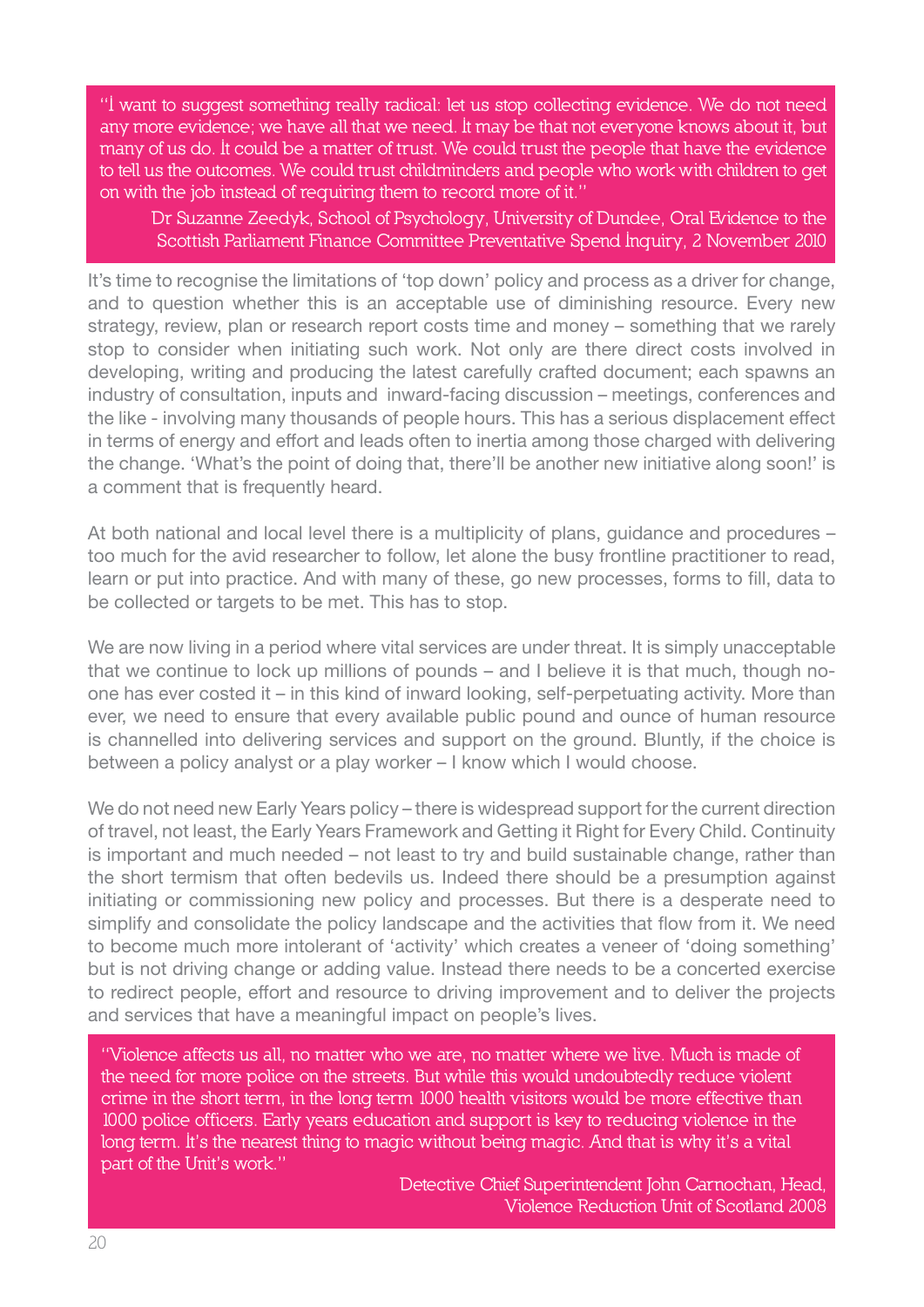**We need actively to embed a 'bias for action' across all Early Years activities and investment and strip down the process, bureaucracy and endless analysis which consumes valuable time, energy and resource. The Scottish Government should lead in a radical programme of simplification and consolidation. Dramatically reducing and rationalising the policy landscape, and the various work that flows from that, would be an important start. This would** 



**have a significant trickledown effect to a host of other agencies and activities.**

# **This Needs to be a Team Effort**

For a small country, Scotland has developed a remarkable propensity to subdivide into a multiplicity of 'boxes'. This is partly reflected in a cluttered public policy and public service landscape and in the practice of Government, both national and local, and also the NHS to develop multiple, parallel strands of policy, activity and investment. Professional demarcations and organisational and sectoral 'agendas' abound – not least in Early Years, which covers such a wide range of interests, professions and sectors. Throughout this project, the issues of silos, divisions and disconnectedness has come up repeatedly as an issue - from the parent seeking support through to the practitioner working to bring about improvement – there is a clear sense that we simply are not joining up either thinking or practice effectively.

In short, if a real national effort is to be built around improving children's Early Years, everyone with an interest needs to work harder to get out of their corners, foster a genuinely collaborative approach, share resources and agree priorities for action. This applies not only to our public services and professionals, but also third sector and community organisations, our academic and research community, politicians and others.

**Unless we acknowledge and tackle the multiple silos, strands of activity and competing agendas and interests that go with them we will simply not achieve our stated aspirations to improve children's Early Years.** 

A critical part of delivering improvement is to get better joint working on the ground – between professionals and others working in early years, and in partnership with parents, families and communities. In the medium term – as is now widely acknowledged – there needs to be some rationalisation and consolidation of structures – if for no other reason than ongoing cost and efficiency.

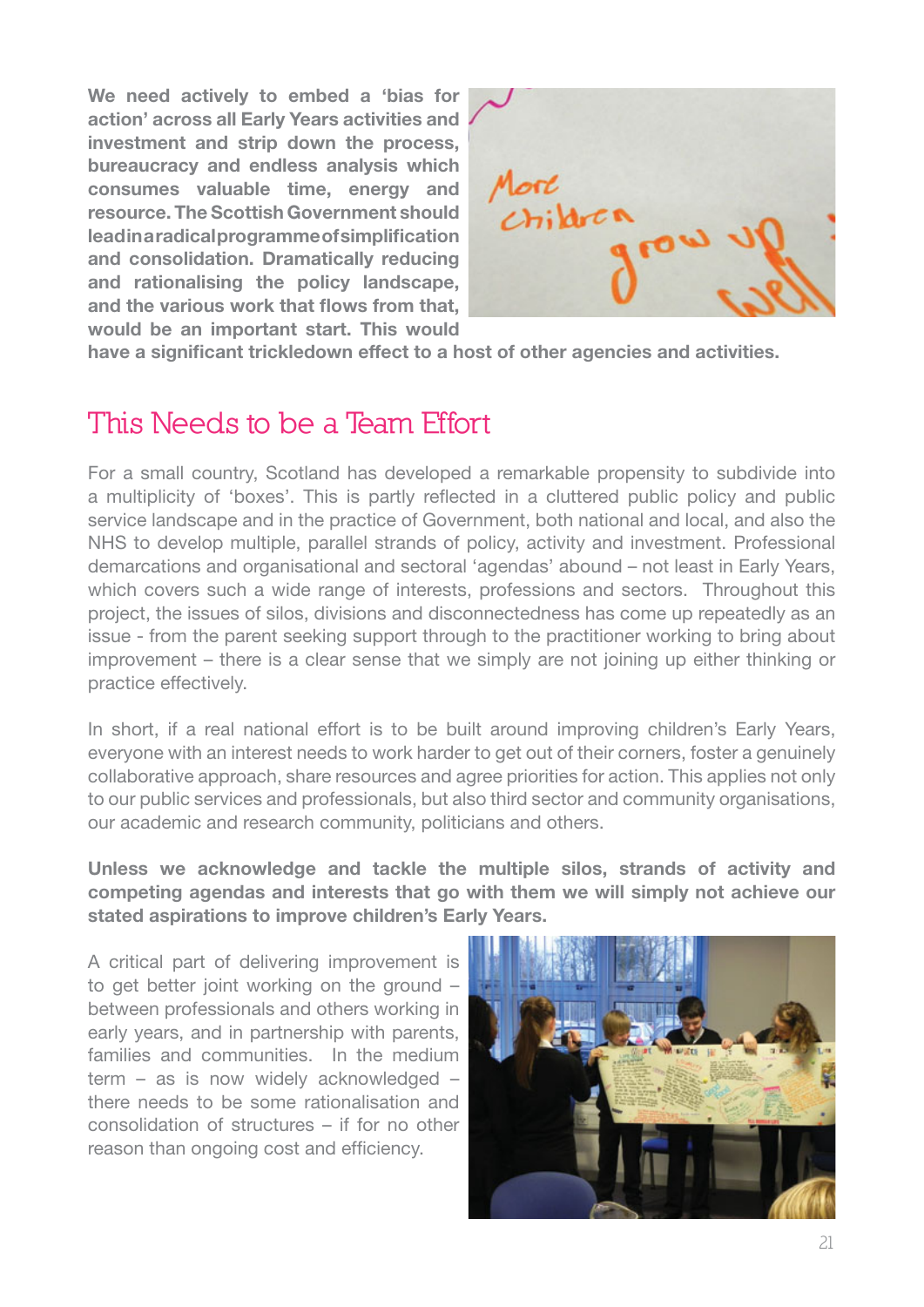But structural change takes time, is costly and disruptive and does not in itself drive the practices or behaviours which mean that people work together more effectively. Whichever way the public sector is structured there will still be – in Early Years services more than most – professional and organisational boundaries across which people will have to work.

The Early Years workforce comprises a rich and diverse array of people and resource and spans many sectors and professions. It has long been recognised that better integration and joint working is essential both to make best use of that resource and to give children and families the right support when they need it. There is a wealth of knowledge and research on workforce issues and there has been no shortage of 'central' initiatives to foster better joint working, multi-disciplinary approaches, shared services, integrated plans etc, as well many strategies and plans on workforce development and on community/service user/parent/client/ patient involvement. So too has significant time gone into estabilishing various partnership structures both within and across sectors. We need to learn from experience. This energy and effort has been well intentioned and has gone a long way to helping us understand the issues but it has not driven sufficient change. Time and again good team working and a truly 'partnership' approach takes place on a very localised level – and is usually down to good local leadership, a willingness on the part of key people to work together and usually some element of shared or dedicated resource.

We need to develop a new focus on fostering the culture and behaviours - backed by appropriate systems and rewards - which enable and support people to work together better across boundaries. This requires leadership at many levels both to drive such a change – but also to give permission, 'let go' and to release the potential and the creativity which exists both among our professional workforce and in our communities.

This is an area where applying a preventative approach would go a long way. After all we spend significant amounts of time – and money – on what could be described as 'remedial action' - trying to get professionals working together after they are qualified – when in fact the root of many of those divisions lies in how they are trained. Surely it would be better not to create so many silos in the first place?

Work is currently underway to develop core skills and training for all those working in Early Years, and a range of steps have been taken to create more integrated education and training. This work needs to be greatly accelerated and the pace and scale of change should be considerably more radical than we have seen to date. There needs to be more practical action - and some serious leaps of faith - rather than another finely crafted review that gathers dust on a shelf.



**The real key to change lies in supporting, encouraging and resourcing professionals and communities to work together at the point of delivery. This requires less control and prescription on how to work – and certainly fewer measures, targets and competing priorities. Rather than yet more centrally driven workforce reviews, more should be done to provide resource, permission and support to the local early years workforce to allow them to redesign fundamentally their working practices and priorities from the 'bottom up' and hand in hand with the families with whom they work.**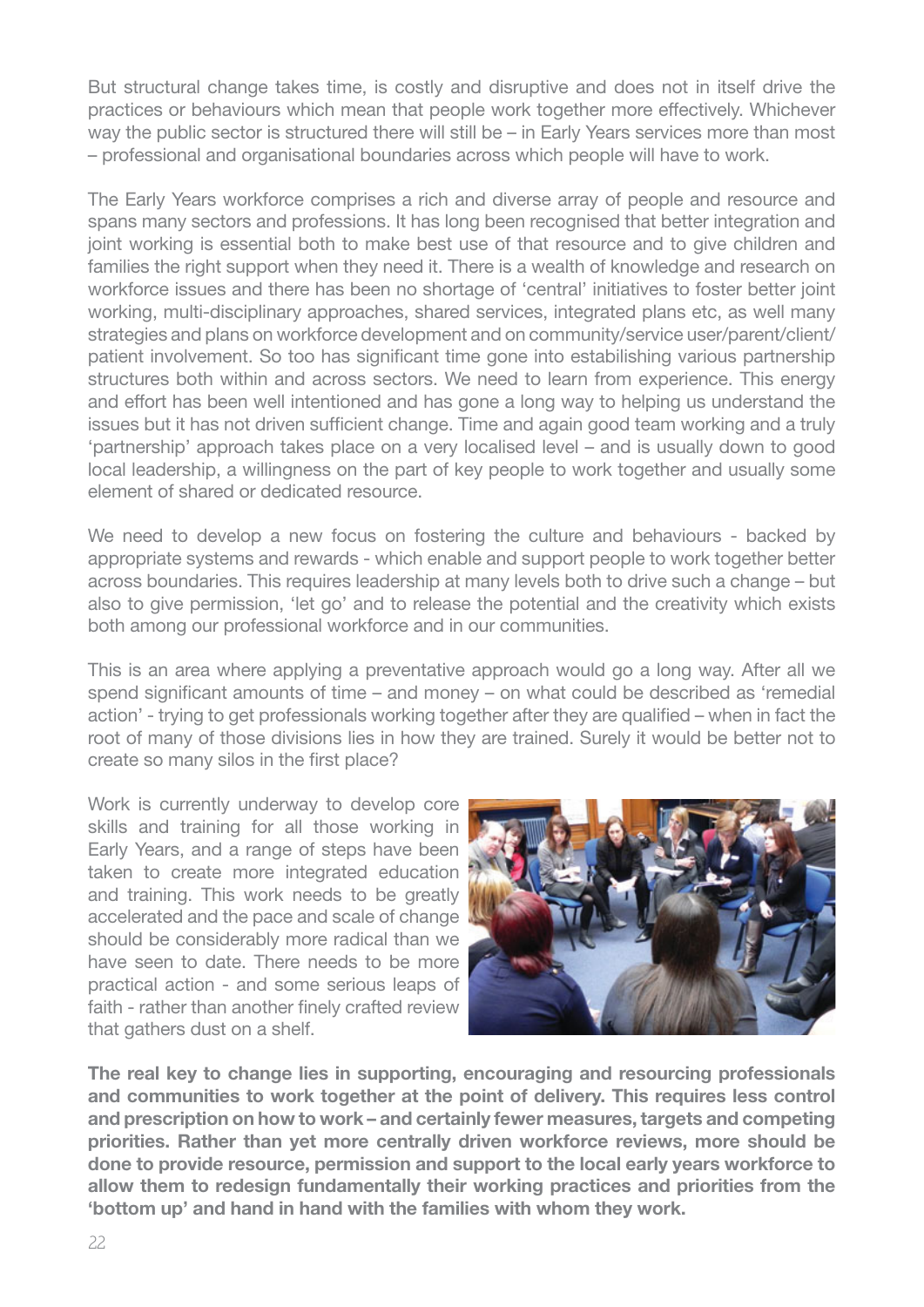# **Doing What Counts, Measuring What Matters**

Over the last two decades, the performance measurement culture has taken root in Government, public services and beyond. There is too much measurement and often of the wrong things. It is not simply that this consumes time, energy and resource in a process of data collection and analysis, it often drives investment and effort towards the wrong priorities and behaviours. Significantly it has become an end in itself rather than an aid to performance improvement.

There are still too many targets – often competing and conflicting - within and across agencies which get in the way. So too has our desire to develop approaches which are informed by evidence, led to an over dependence on research and analysis at the expense of action. For example, how many research reports and conferences do we need to tell us that play is important to children's development? Is the current year-long project to develop national indicators for play really



the best use of time and resource? And will it really make the practical difference necessary in young children's lives? We need more parents to be supporting and encouraging young children to learn - and have fun – through play at home and in their communities – looking for bugs in the park, banging spoons off biscuit tins and building tents from sheets in their living rooms - hardly the stuff that will be driven by Government strategies and measures. There is both a need and an opportunity to turn more energy and effort outwards, to build public momentum around the importance of play and drive more practical improvements on the ground.

And while we should, where possible, measure and evaluate the impact of public investment, this is one area where I would argue we have 'lost the plot'. Do we really need, and can we really afford – either in terms of direct cost or time delay – to construct a business case, do yet another pilot or carry out a formal evaluation on each and every project and activity before deciding whether to roll out the approach or to just get on with a project? We have created an inertia which is becoming crippling. We know a great deal about what works – we need to get on and do more of it.

There is also a real issue about how we evaluate – and value – many community based projects and activities which support parents, children and families. All too often they struggle to articulate and demonstrate their contribution, because it is simply hard to prove the impact that they have. Yet even the most cursory discussion with the people who benefit from such support will testify to their worth. We need to place a greater value on personal testimony – and sheer common sense – in recognising what works and what matters to people.

And when it comes to the well being of society, many of the behaviours and relationships which matter, and do so much to contribute to our human and social capital, simply do not lend themselves to hard-edged short-term quantification. The granddad taking his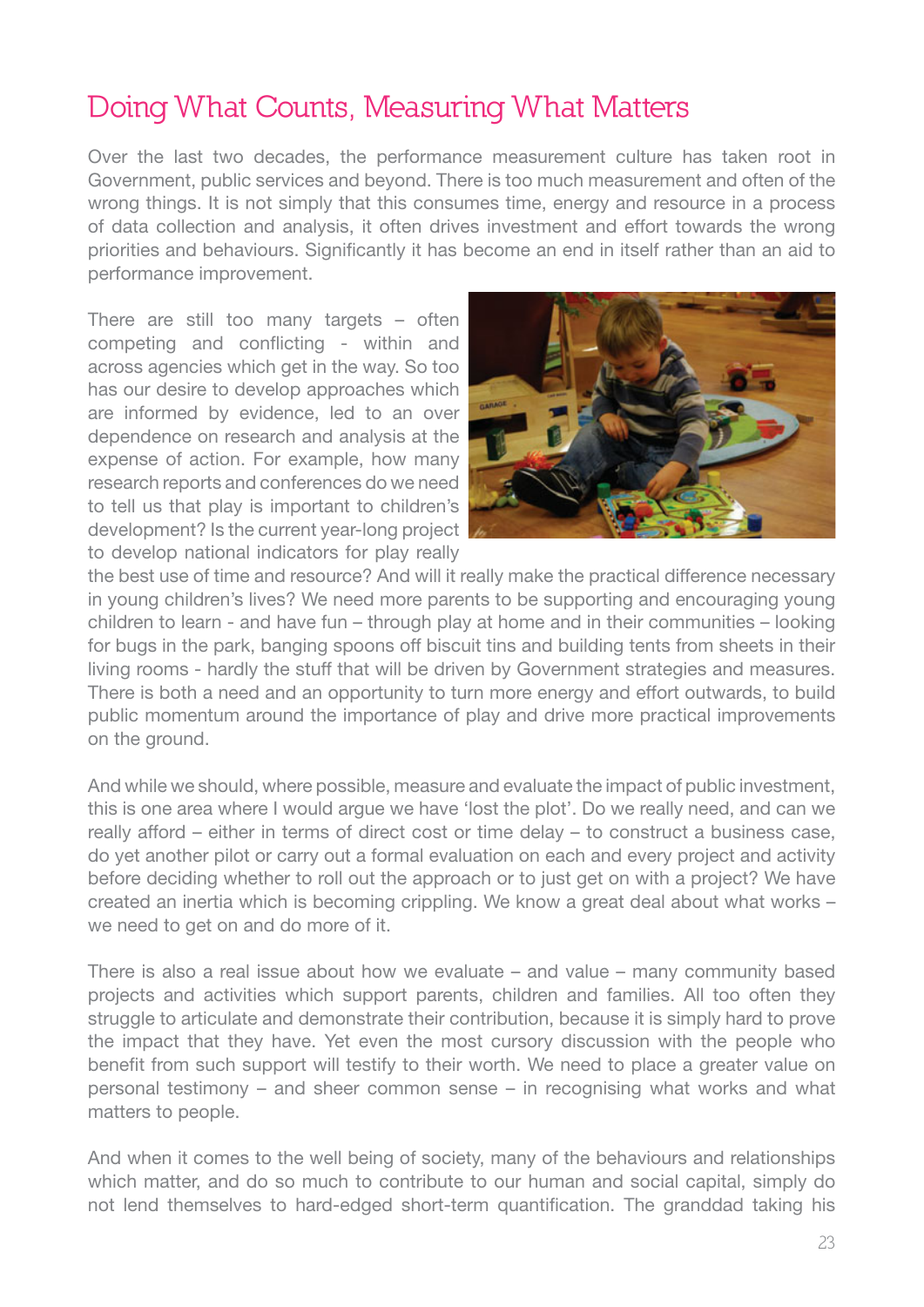grandchild for a walk in the park; the neighbour offering help and support to the young parents next door; the dads who take wee boys out to play football every week or the new mums who get together over a coffee to just meet and talk, together with their babies. Maybe it is time to stop searching for proxies to measure and just accept that we know what matters to us as human beings.

I acknowledge that there are methods, such as SROI (Social Return on Investment) which can help in this area, but I firmly believe that we should spend less time searching for measurement tools and more time getting on and doing what we know needs done.

**The fact is that it is difficult - in some cases nigh on impossible - to quantify the impact of early intervention and support for children and families. It is hard to prove that if that support had not been given there would have been a poorer outcome or to demonstrate short term improvements where change may be generational. But existing evidence, not to mention professional judgement, human intuition and experience - and sheer common sense - can take us a very long way.** 



**Where data is gathered, or measurement does take place, we should be sure that it is relevant and contributes towards driving improvement. We need too to focus on the big picture. Across local and national government, the NHS, other agencies and partnerships there is, through, for example, Single Outcome Agreements, GPs Quality Outcomes Framework, HEAT targets and the like, all sorts of activity being measured and data collected. Yet we do not have one agreed national measure for child wellbeing or, as some countries do, an agreed standard for assessing a child's readiness for school.** 

# **Time is Precious**

We talk lots about money and far less about time. Time matters so much to a young child. Time spent with them, giving them attention, love and nurture. Time to play, time to learn, time to experiment and explore. Time with friends, family and other people and age groups.

Time is profoundly important to young children in another way. Six months or a year might not seem so long to an adult, but if an illness, a language problem or other development need, or indeed abuse or neglect, is left undetected or unattended to for that period of time in these critical formative months and years the impact can be devastating. Or if a mother develops post natal depression and that goes unnoticed, untreated or unsupported, both she, and her child, can lose vital time in establishing the relationship which is so vital. Conversely, early diagnosis, intervention or support can prevent problems and fundamentally improve that child's development and life chances.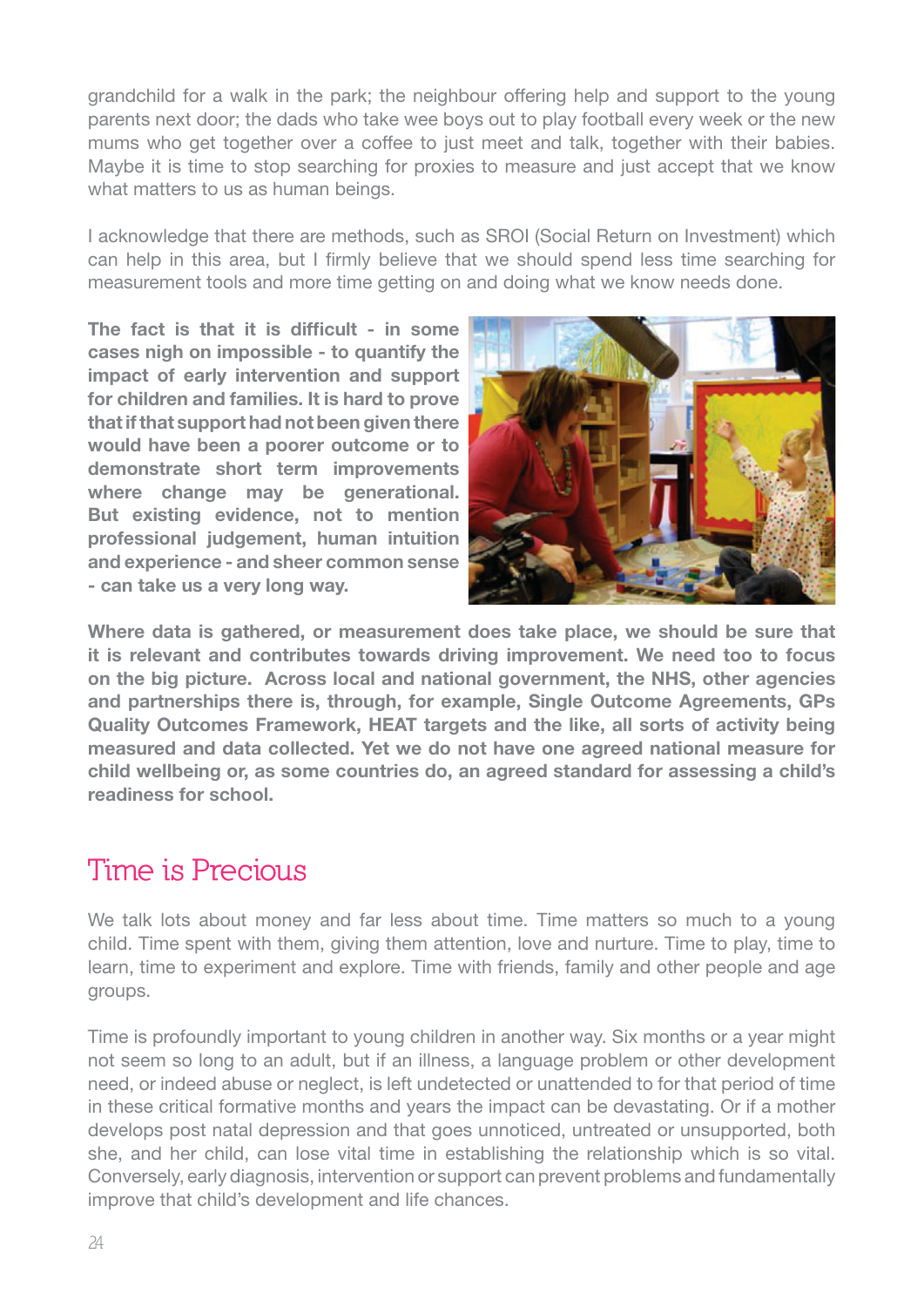**"The most dramatic changes in brain structure that take place during the early years of life are seen in the area involved in social behaviour. There is increasing evidence that children's early experiences can influence the way the brain develops.** 

**The structure of the human brain is highly malleable at birth. Development in key areas of the brain continues from early in the womb until adolescence, but the antenatal period and first years of life (0-3) mark the period of most rapid change. Infant brains develop most rapidly in the first year of life, but development is selective and purposeful. The infant's instinct is to seek out relationships and the parent's role is in responding and enhancing the relationship.**

**Infants who develop a secure attachment can be distinguished from others at 1 year by their ability to show greater positive interactions during play. Insecurely attached infants are at greater risk of problems in emotional development, and children with very poor attachment experiences are at greatest risk of failure to thrive in early years and behaviour problems, lowered self-esteem and schooling difficulties in childhood and adolescence. Children who have had poor attachment experiences are overrepresented in social services referrals and youth justice systems. They are also more likely to suffer anxiety and depression in adult life."**

**Dr Harry Burns, Chief Medical Officer for Scotland, Annual Report 2006**

We need a much keener sense of time in the life and development of each child. We need to help parents to be alert to problems, encourage them to seek support when necessary and respond quickly when they do so. With each week that passes waiting for a referral, a case conference or a hospital appointment, for example, vital time is lost. And when it comes to the most vulnerable children such delays can, literally, cost lives.

The time of the Early Years workforce is precious too and we should remember that. As indicated already, there is an enormous number of activities and processes which consume their time but do not necessarily 'add value' to what they do. We need to do far more to count the costs and to screen out the demands which stand in the way of our Early Years workforce getting on with the job.

**All of this raises a multiplicity of different issues, from child monitoring and surveillance, parental education to procedural issues in dealing with child protection – far too many for me to go into here. Suffice to say that this is an area which merits** 

**much more attention and some seriously joined-up, action focussed discussion – critically involving parents and frontline professionals and learning from their knowledge and experience. I am not convinced of the need for further warm words and elaborate articulations of how services could or should work, but rather we need to get closer to understanding how they work in practice.** *By acting to simplify and declutter the landscape we can create more time and space, nationally and locally, to address some of these issues.*

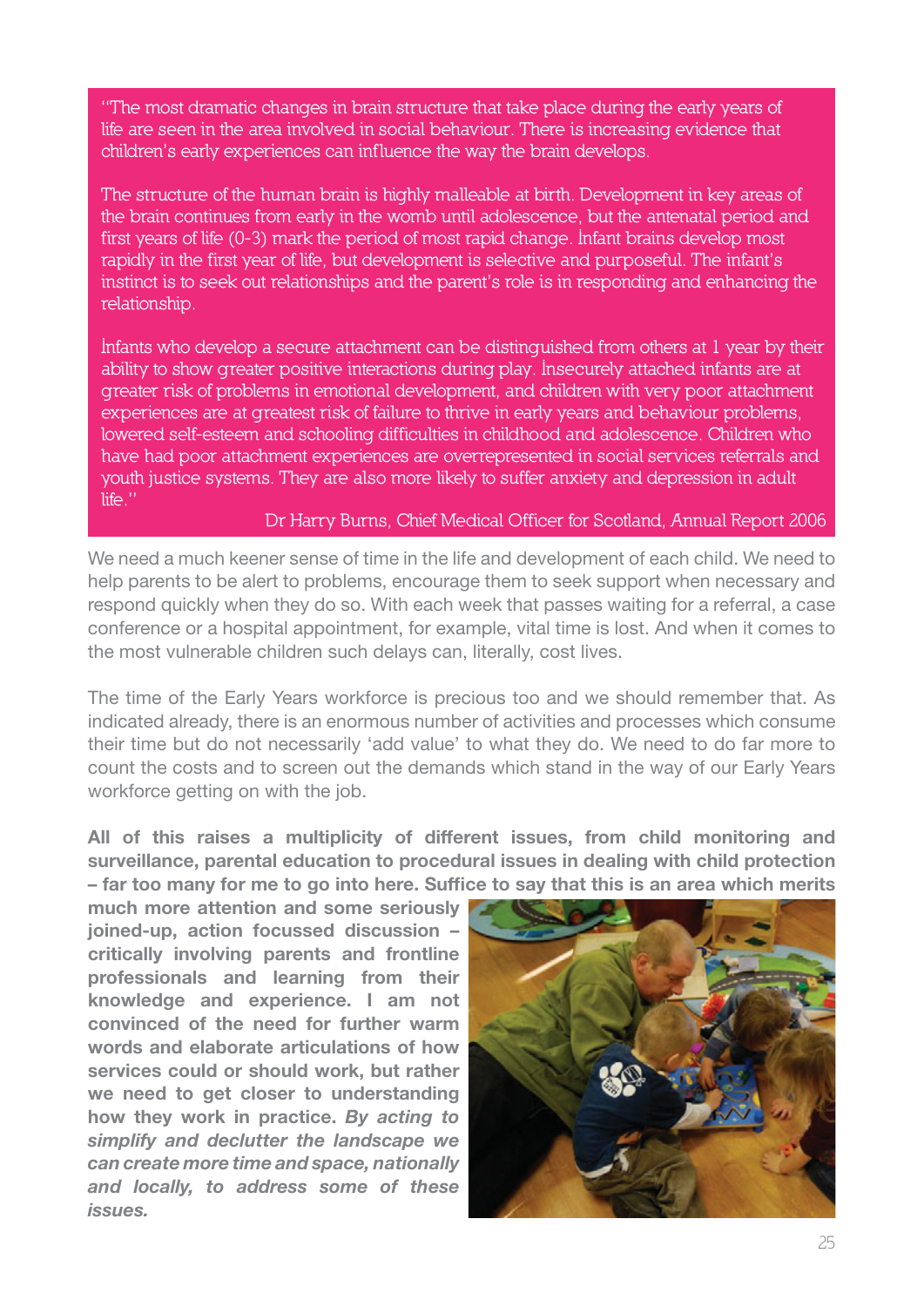# **Supporting Families, Developing Communities**

**It is important that we do not see young children in isolation, but as an integral part of families and communities. There is both a need and an opportunity for us to have a greater focus on all. Throughout this project a recurrent theme in discussion has been the need for us to place a higher value on families and communities – and to return to some of the principles, beliefs and practices which have long since been recognised as important to community development. I would like to suggest one very tangible way we could do this.**

Across Scotland there are numerous excellent examples of community based services, projects and centres which make a positive contribution to children and families and the wider community. But this provision is highly variable. Scotland adopted a different approach to England in taking forward the Sure Start Programme over the last decade and, as a consequence, did not go down the road of providing children's centres across the country. In hindsight this was a missed opportunity.

**Where children and family centres work well, and offer a range of childcare, activities, services and support - as well as valuable opportunities for parents to volunteer and to support one another – they can have a major beneficial impact on the wellbeing and development of young children, the family and the wider community. When coupled with effective outreach work they can often engage with parents and children who might otherwise not seek - or be offered - support from which they could greatly benefit.** 

It is not too late for Scotland to work to build that capacity – even in the current financial climate. After all what better a focus for real local and national collaborative effort? This is a tremendous opportunity for us to be genuinely enterprising. It's one thing to speak in abstract terms about fostering new partnerships and collaboration, but this is one area where we could work really hard to make it happen – in real time.

Why not set ourselves the goal of seeking to have a major programme of developing children and family centres to serve communities right across Scotland? There is a tremendous opportunity to forge new multifaceted local partnerships and delivery models – to combine s public funding with local fundraising, philanthropic giving and charitable support. There are numerous models to build upon - trusts, social enterprises, community interest companies to name but a few. And in most areas, buildings with spare capacity that could be utilised for this purpose.

The links should be made also with wider funding streams and policy objectives not least, for example, work on community learning and development and regeneration. Consider for example the work currently taking place to regenerate town centres. Why should the empty High Street shop not become a children and family centre through collaborative effort and funding from the private, public and third sector – as well support from the community itself? Quite frankly, public spending may be reducing but there is still substantial resource available. But like so many other things, it is often locked in pockets, silos and, as a consequence the impact of public spend is lessened. Also, this is quite frankly **a matter of priorities.**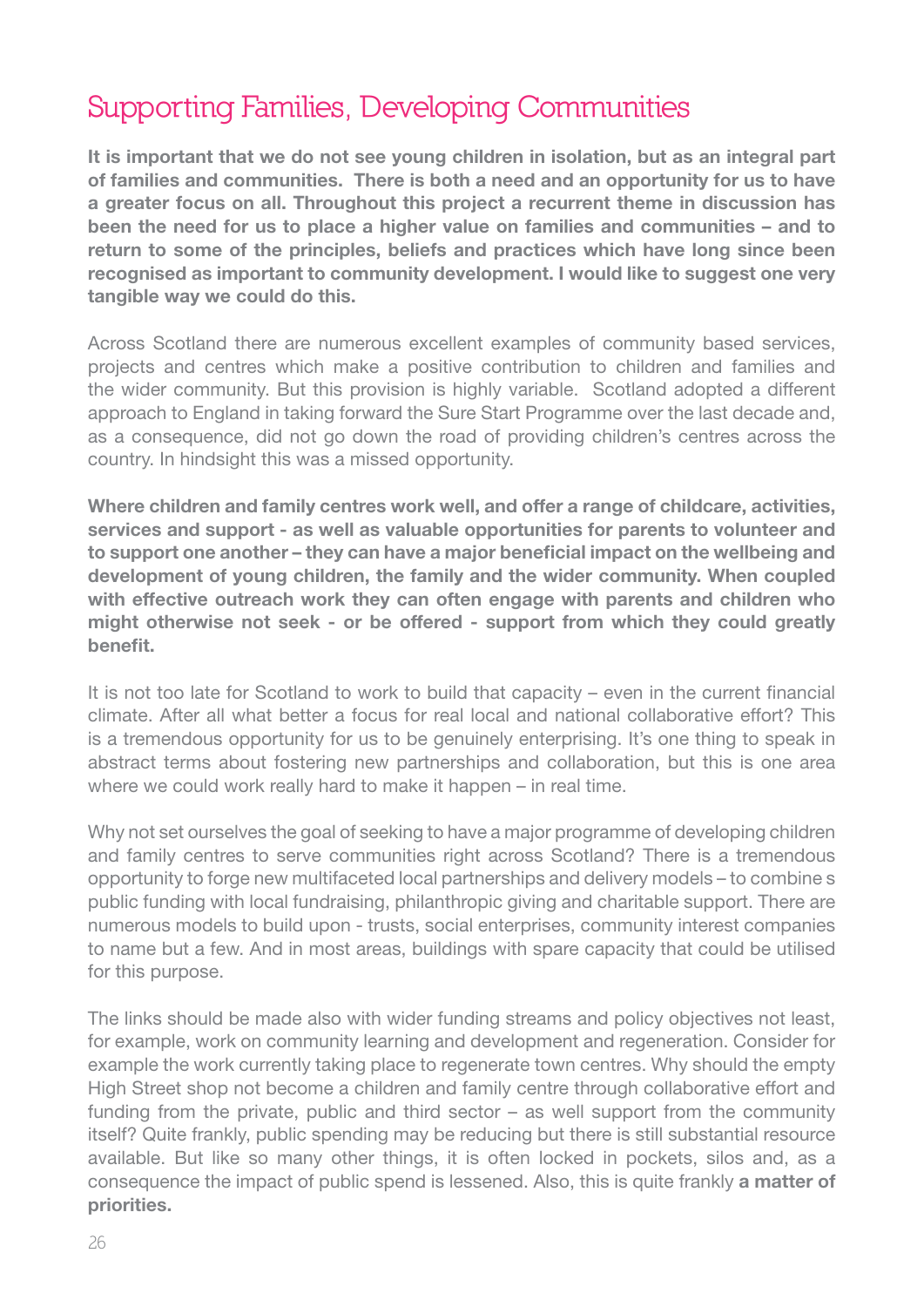**I firmly believe that one of the most meaningful and practical things we could do to really improve the early years of children's lives in Scotland– and support parents and build stronger communities -** *and indeed make best use of the time and skills of many of our early years professionals* **would be to work now to develop a new generation of children and family centres across Scotland. This can be done and it should be done – it would be one of the wisest investments we could make. We cannot prove beyond doubt that it would lead to better life outcomes for individual families and children and in turn reduce costs to the public purse further down the track - but I will put my hand on heart and say that from every ounce of evidence I have seen and personal testimony I have heard, I absolutely believe it would.**

# **Building Sustainable Services and Support**

In the immediate term, steps need to be taken to work creatively and collaboratively to sustain existing support and services to young children and families. Already many of these services are experiencing reductions in funding and the reality is that they often do not have

the strong lobby groups or voices that other services do. If we are serious about children and early years we need to create drivers to sustain what exists now– it is always much harder to bring something back once it's gone.

My suggestion is that, building on the existing partnership which exists between the Scottish Government and COSLA in this area, there could be joint agreement about monitoring the impact of budget reductions in Early Years services and an agreement that



local authorities take the lead in seeking alternative ways to establish creative, collaborative means of sustaining early years support in light of budget reductions. This could involve social enterprises, private and charitable funding as well as greater volunteer and community involvement.

**"The Panel believes that the challenges arising from the projected financial outlook should act as a stimulus for the public sector to review its current delivery models, including consideration of alternatives. Looking ahead, the Panel envisages mainstream roles for the private and voluntary/third sectors as collaborative partners in the delivery of public services.**

**The Report of Scotland's Independent Budget Review Panel July 2010**

I am cautious about advocating legislative change. It is often an ineffective way of driving progress and, if badly crafted or over-prescriptive, can have many unintended consequences. In the current financial environment however there is, and will be, an inexorable pull across the public sector to focus on statutory obligations. **I therefore conclude that consideration should be given now as to how support for a preventative approach and in particular a priority around early years could be enshrined in law via an early Act of the next Parliament. The impact of such a measure, in terms of spending priorities, and the signal it would send are now necessary.**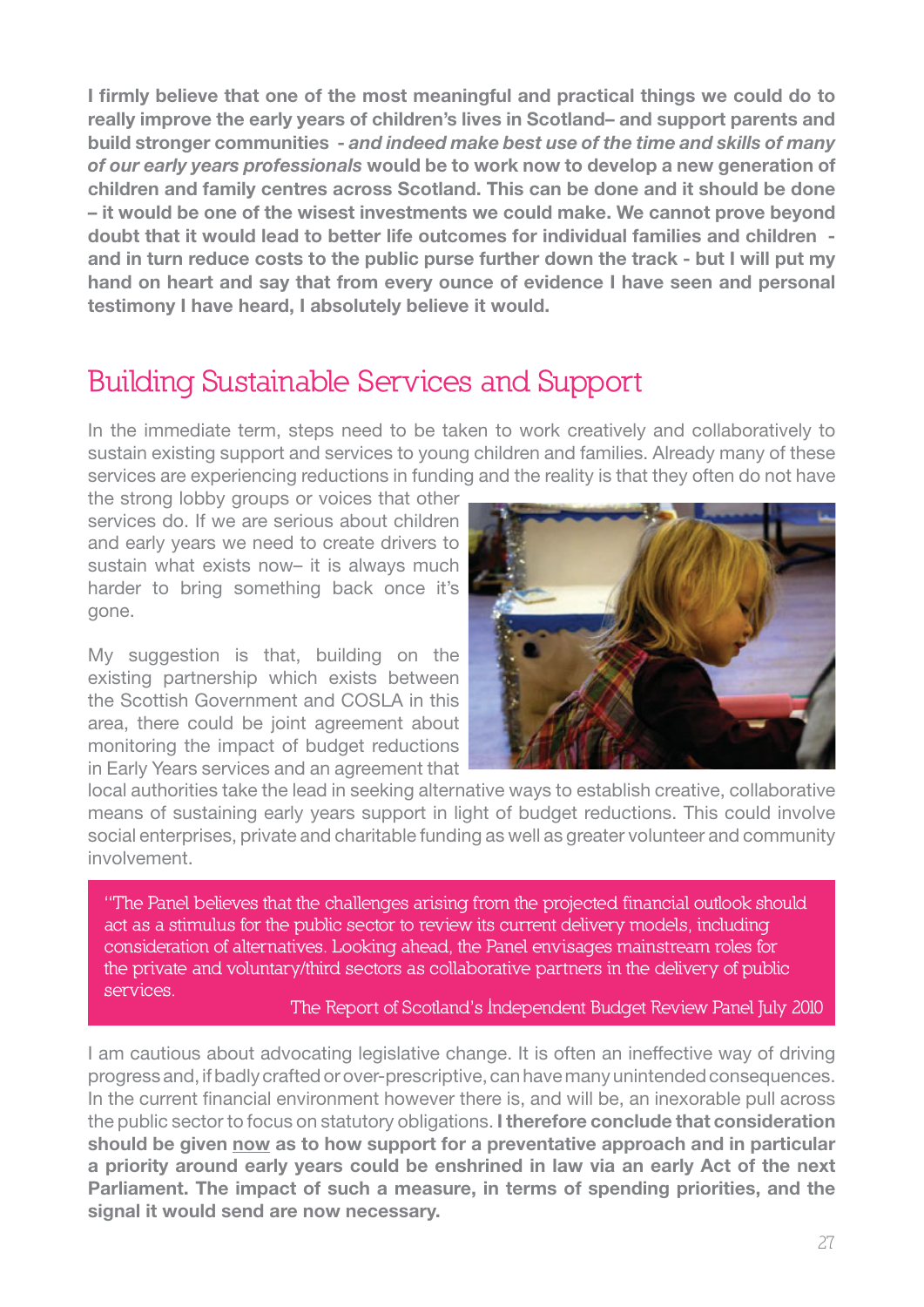# **A Different Role for Government**

It is time to move on from seeing the Scottish Government's role as being about prescribing and codifying change. Rather the Scottish Government has a key role to play in setting the vision and direction and supporting, resourcing and enabling others to take it forward.

Prior to devolution, our widely articulated aspiration was that we would assume greater control over our own affairs and that we would have greater responsibility for our own lives and futures. Instead, the act of bringing Government in Scotland 'closer to the people' has resulted in us taking more and more demands to their door. I know I am not alone in believing that devolution in Scotland has spawned a new dependency culture which is far from desirable.

If we follow the course of events post-devolution, all too often we can observe a pattern which goes something like this: We identify a problem (e.g. childhood obesity, youth disorder, poor literacy) and look to Government to fix it. Typically, Government accepts that challenge; puts in place a process; delivers a strategy; translates that into policy and an (often over-engineered) implementation process and, two or three years on, the problem (not surprisingly) isn't 'fixed'. This then becomes portrayed as a failure of the political leadership of the day so; we change Ministers or Government and start the same process all over again. If ever there was a time to break this cycle, then surely it is now – and where better than in relation to children's early years?

The Scottish Government, local authorities and other public bodies have a key role to lead, to set the direction of travel and to drive investment in the right direction. The UK Government, whose actions and policies sit largely outwith the scope of my work, has a key role to play in addressing the macro economic issues, the tax and benefits system and the distribution of wealth in our society - all of which have a significant impact on the lives and wellbeing of our children. And, it must be said, there is widespread concern about the direction of travel being adopted in these areas at a UK level.

However the State, at any level, can only do so much. In allowing too much responsibility to transfer to professionals, to government and to its agencies we have, inadvertently, disempowered people themselves and this has militated against the very behaviours – in the home, the family and in our communities – which are widely understood to be a vital part of our social and economic well being.



**The Scottish Government could do much more to develop its role as a facilitator and enabler of change - bringing people together, fostering shared approaches and providing the resources to share and to build on learning and experience. This would be more valuable than yet more rearticulation of centrally driven policy or guidance. There is a need generally, to re-craft the role of Government in Scotland, and there is an invaluable need and opportunity to do this in relation to support for children and families. It is an opportunity which should not be missed.**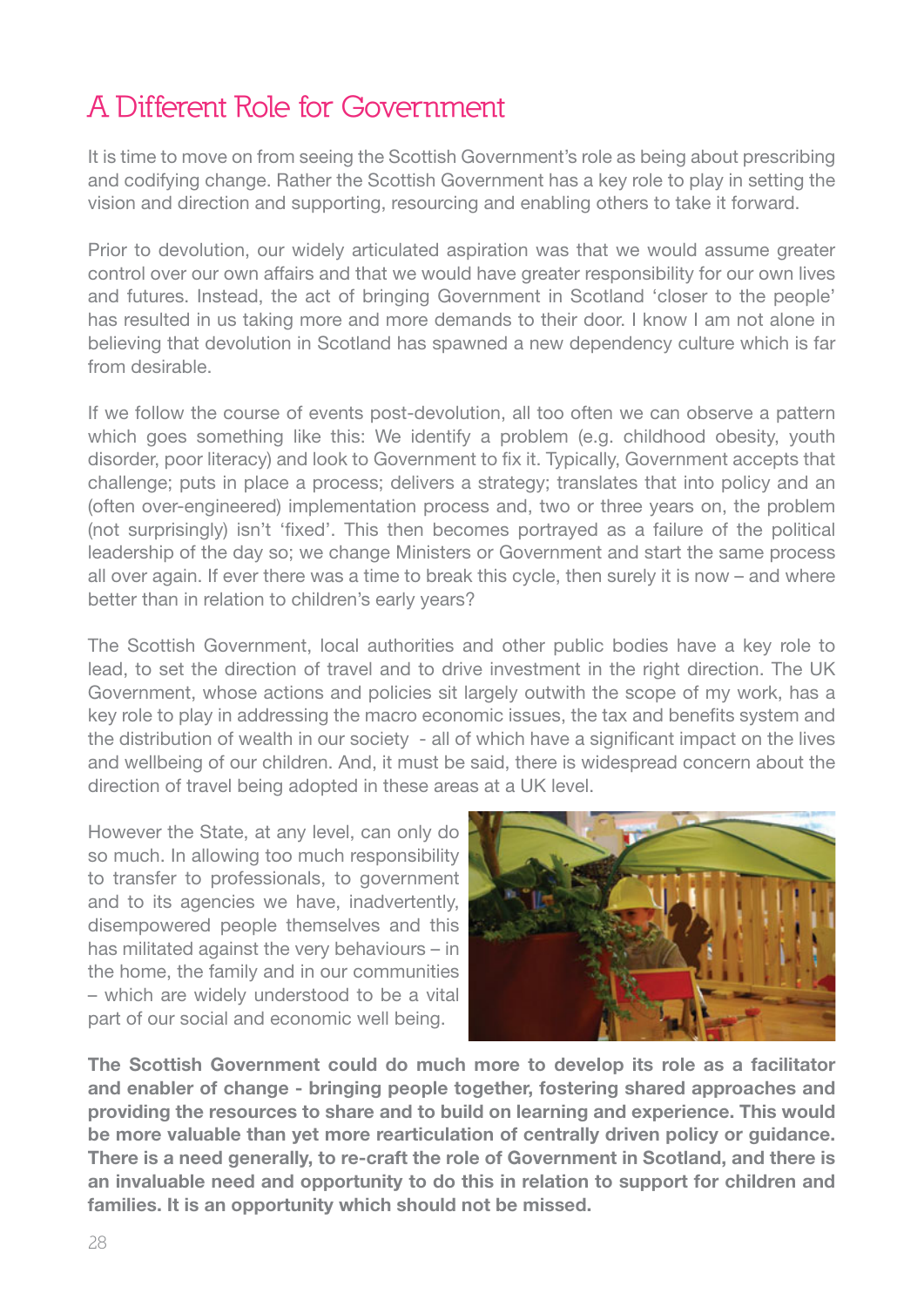# **Driving Change**

If ever there was a time to do more to support and promote the importance of children's Early Years it is now. There is a greater awareness than ever before of the importance of children's Early Years and a growing realisation that effort and attention in this area could reap significant rewards. There is a clear financial and moral imperative to act and a broad basis of agreement around the direction of national policy. The question then is how we drive the change.

Scotland has a fantastic array of people who are passionate and enthusiastic advocates of the importance of children's Early Years. There are also many people who do not work directly in this field but who understand how important children's Early Years experiences are to our country's future and want to make a positive contribution. During the course of this project I have tapped into some of this resource and have established beyond doubt the shared willingness of many people to work together on this issue. I have also established that there is much more to be done to develop a clear, shared vision and aims – there are still too many competing views and priorities, different languages, organisational agendas and the like. There is an absolute need and opportunity now to get people working together to take this national lead.

As I have advocated throughout this report, there needs to be a concerted effort to change fundamentally some of our embedded ways of thinking and working and to foster more meaningful collaboration leading to action. Below I suggest some specific strands of work which could be initiated now to help make this happen.

The Scottish Government should take the lead on driving this work but, critically, its role would be to enable, resource and facilitate discussion and action - not to own, direct or control it. The precise nature and composition of the groups of people required to carry out this work would vary according to the task. This should not entail another protracted process involving all sorts of 'lowest common denominator' consultations, organisational interests and agendas. Rather what is required is a series of in depth, facilitated short life 'action groups' comprising knowledgeable and committed individuals who are able and willing to take the lead on driving change not, as is so often the case, simply to report back to Government.

This work should begin now and therefore provide a platform for action for an incoming Parliament and Government – whatever its political composition:-

- s **Developing a Common Sense Consensus** To agree a 'core message' around the importance of children's early years and the things which matter most to young children which could become the basis of agreement for broader awareness raising and 'buy in' – not just among professionals and practitioners, but critically the wider public.
- Decluttering the Policy Landscape To undertake a systematic examination of the range of policy, and associated streams of guidance and activity, which currently exist and to work to distil and consolidate this landscape thus creating greater clarity, focus and shared purpose.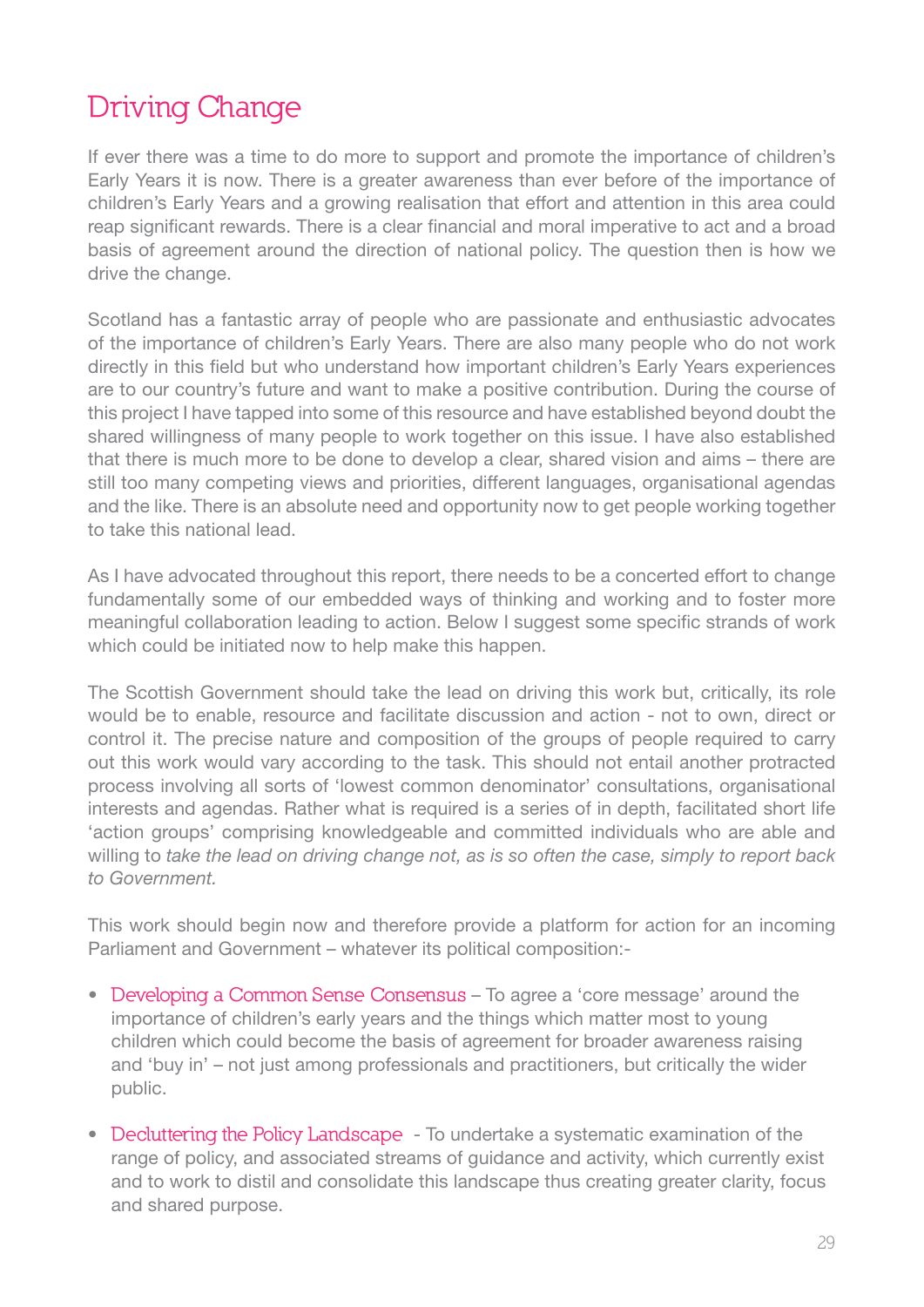- Creating a more Child-friendly Scotland To consider and explore how Scotland could become more 'child friendly' and to develop ideas on how such a drive to work to change our wider culture could be taken forward.
- Measurement and Evaluation To examine the current landscape of measurement, indicators and targets and suggest how this could be dramatically simplified and improved with a view to reducing the burdens of measurement while also identifying key measures of child development and wellbeing which should be introduced.
- **Mapping, Sharing and Building on Effective Practice** To develop a clear overview – through the range of information and knowledge which already exists – of the range of projects, activities and services which are in place across Scotland and which work effectively to support young children, parents and families; and to consider how this effective practice can be shared and built upon more systematically in future.
- **Simplifying and Consolidating Funding Streams To consider the range of actual and**  potential funding and support which exists for Early Years and early intervention not only through the public sector, but across a range of third sector and charitable organisations as well as the private sector, and to consider how these resources might be pooled and utilised more effectively in future, including reducing the demands on those seeking funding through the consolidation of information on funding sources and the simplification of application and evaluation processes.
- Creating a Bias for Action at every level To consider how a 'bias for action' might be embedded across services and activity on Early Years, both at national and local level, including a concerted effort to translate evidence and analysis to action; reduce the burdens of process and measurement; unlock the potential for greater improvement, innovation and involvement and foster greater collaborative effort -including within the Early Years workforce itself.
- Championing Improvement in Early Years To identify practical steps which might be taken to build leadership and to encourage and support the development of networks of 'champions' at both a local and national level and thus build wider shared ownership and momentum around improving children's Early Years.
- Sustaining Early Years Support and Services To consider how Early Years support and services can be given greater priority; existing provision sustained and capacity built in the future – this should include, among other things, consideration of a possible statutory underpinning for Early Years as well as possible short term measures to sustain existing provision in light of public sector spending reductions.
- s **Building and enabling greater parental, community and volunteer involvement** To identify steps which can be taken to build wider capacity and involvement in providing support and services to young children and families, including identifying and removing barriers which stand in the way of people becoming involved in such activity.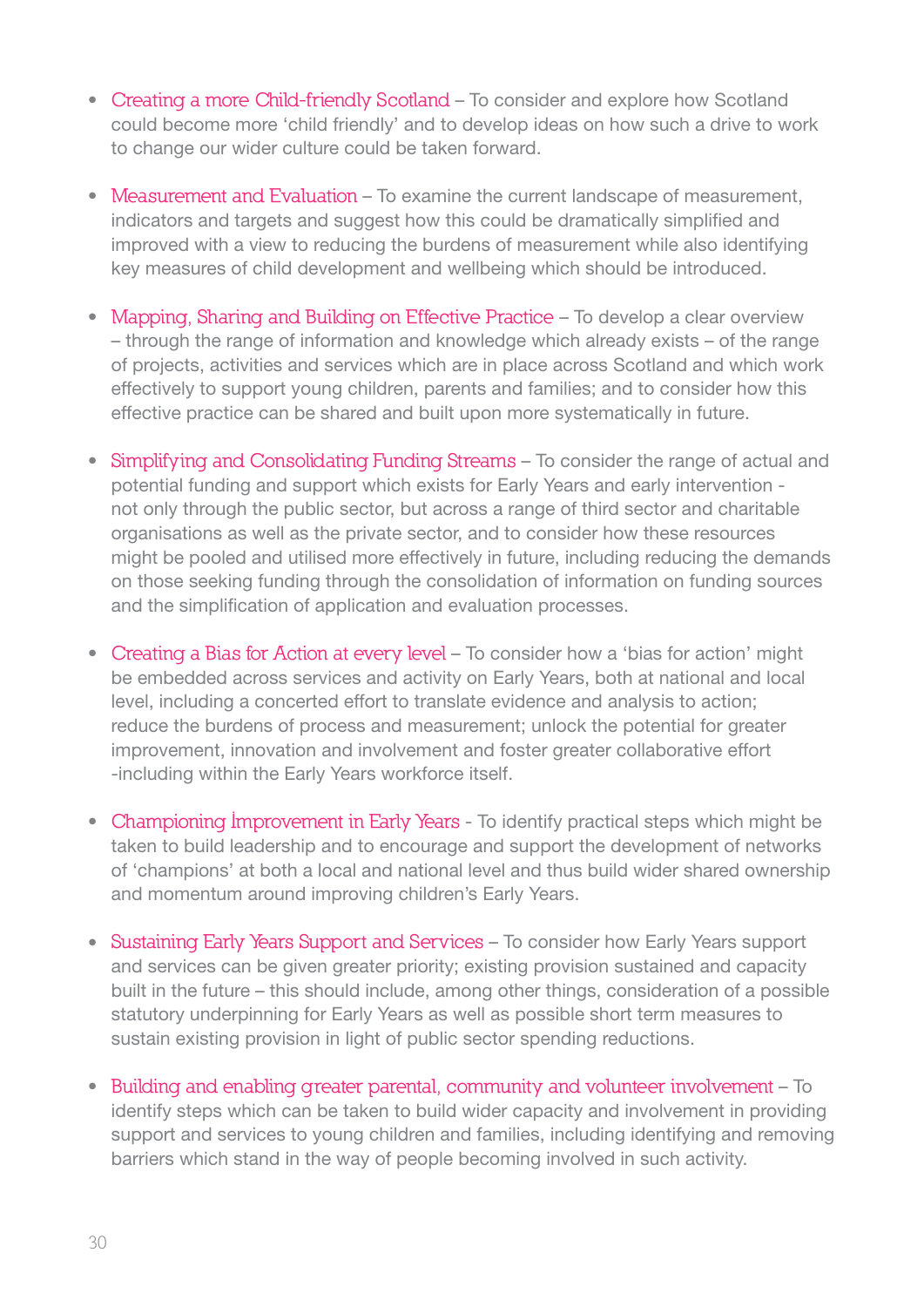# **Extend National Leadership beyond Government and Politicians**

Driving change requires leadership at many levels, nationally and locally. It is important that politicians – across parties – are seen to be embedding in their priorities and in their debate a real commitment to prevention and early intervention and an explicit recognition of the importance of children's Early Years. Broad agreement already exists, but it is a message that needs to be heard far more consistently in debate and translated into  $\frac{1}{2}$ decisions.

That leadership responsibility needs to extend beyond Government and politicians too. I suggest an Early Years Alliance be established, comprising people from the



public, private, and third sectors – with parents and young people directly involved. This group would help to build capacity and support the development of networks of 'champions' across the country to foster 'collaborations for action' across Scotland. Part of the role of the Alliance would be to raise public awareness on the importance of children's Early Years and to do so with the views and voices of Scottish parents and families at the heart.

The Alliance would not be a lobby group, nor a representative body, and neither would it engage in research or policy formulation. Rather it would focus on building and sharing knowledge and awareness and driving practical action across the country. It would also help to create forums where people could come together – across sectors and with parents and communities – to encourage a shared dialogue for action, facilitate learning, build links between people and projects and so help drive change. It would foster more collaborative effort and would draw upon a breadth of people and resource from across a range of organisations – including Scottish Government, local government, NHS, private and third sector organisations. Such an approach would also help to develop and encourage 'champions' to write, talk, comment and debate in a range of media and other forums and so stimulate public discussion on key issues such as parenting and children's learning and development . The Alliance would work also, through a process of dialogue, exploration and agreement, to help consolidate and simplify the strands of activities which are going on so that resources can be pooled and impact maximised.

**I realise that this may be difficult to achieve and that concerted effort, strong leadership and effective facilitation would be required. A real spirit of cooperation would need to be fostered and there would need to be a willingness to put organisational agendas and interests to one side. In this, as in other areas, it will be important to invest in the behaviours and people skills which are necessary to foster this form of collaboration. Part of the capacity building process would be to support and equip champions to do just that.**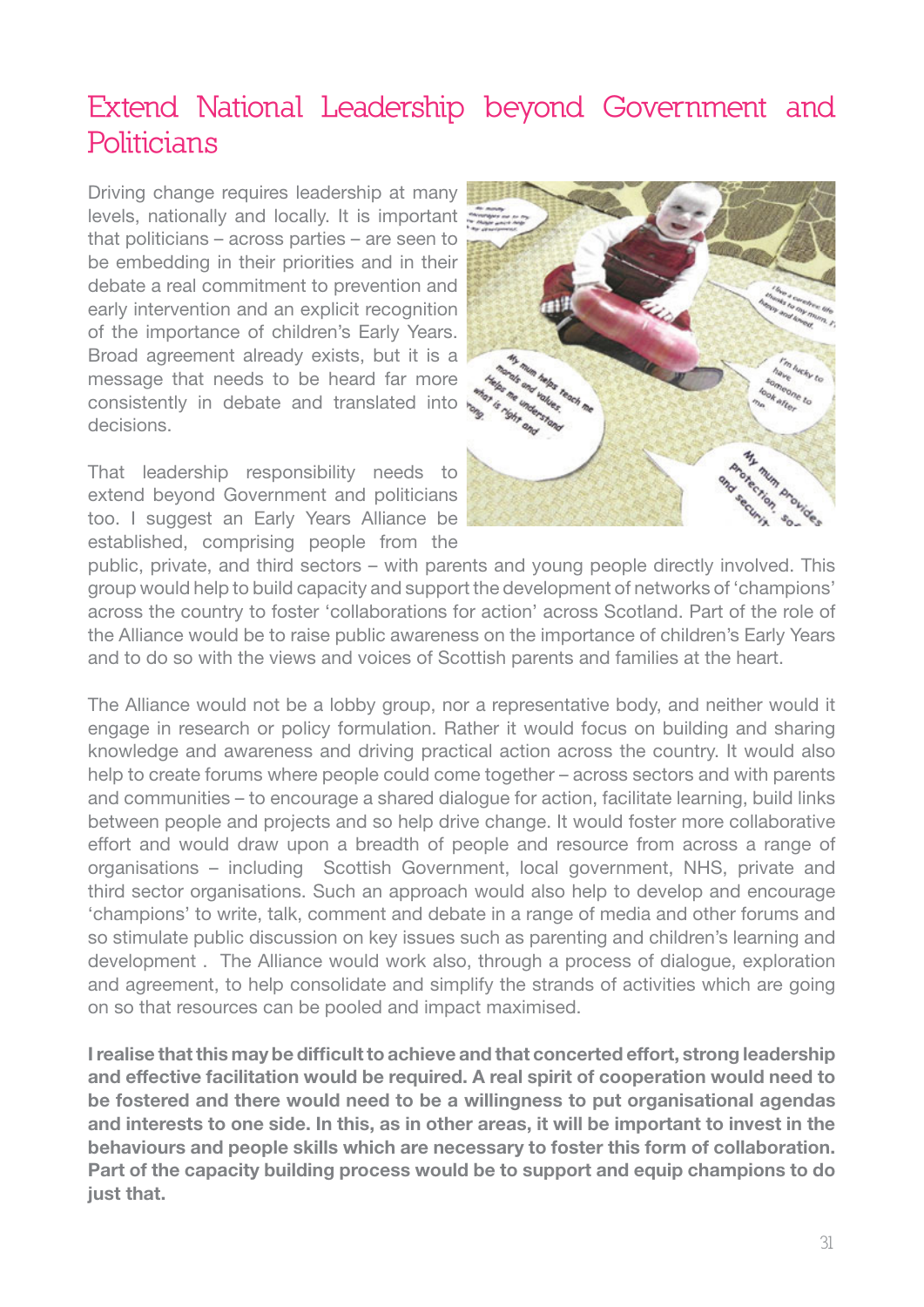# **It's not Rocket Science!**

Throughout this project I have encouraged people to share their ideas on what practical improvements can be made as well as sharing examples and insights on what is working or could work better in the future. Some of the key themes and ideas are captured above but there are a host of other things that have been suggested along the way. Time and again the phrase 'common sense' has been used reflecting a clear appetite, and willingness, to address the issue of improving children's Early Years in a grounded and practical way.

**This work has confirmed to me is that if you bring people together, give them the time and the space to offer their ideas and suggestions they will have a huge amount to offer. The key therefore is to resource and empower them to take these ideas forward.**

# **Conclusion**

Much has been said about tough choices in light of public spending cuts, but maybe this is a time not simply to think about tough choices, but to consider what the right choices are – not just in what we do, but in how we do it.

There is an absolute economic imperative for us to tackle the issue of improving children's Early Years with renewed vigour and to think and work differently in the future. But there is an even more pressing social and moral imperative to do better. If we purport to be a caring society, one that cherishes human endeavour, seeks to widen opportunity, nourishes potential and adheres to a notion of 'the common weal', we must ensure that our children get a better start in life and that families get the support they need – not just through formal agencies and professionals, but at our own hand and in our communities.

We need to work more cooperatively and creatively than we have done in the past and to accept shared responsibility, not least as parents, for raising the next generation. We need too to acknowledge where time, energy and effort has been misplaced in the past – to move on from endless analysis and rearticulation of problems; stop rediscovering, time and again, what is important and get on and do the right things.

We must recognise that much of what we have done to date has not achieved what we aspired to. That is not because we have been 'bad people', nor that policymakers or politicians have set out to do the wrong thing. Rather we have tried – but often failed. To recognise that is not, and should not be seen as, blaming – rather it is learning.

Einstein famously said that the definition of insanity is doing the same thing over and over again and expecting different results. We would do well to remember that. Many of our old ways of working are no longer affordable – but neither are they desirable; many have not been effective. There is a pressing need to draw in a wider range of effort, energy and resource from across sectors, organisations and individuals to support children's Early Years. There is a requirement to value the views, experiences and capacity of people themselves and to 'free up' communities and frontline professionals alike to concentrate their efforts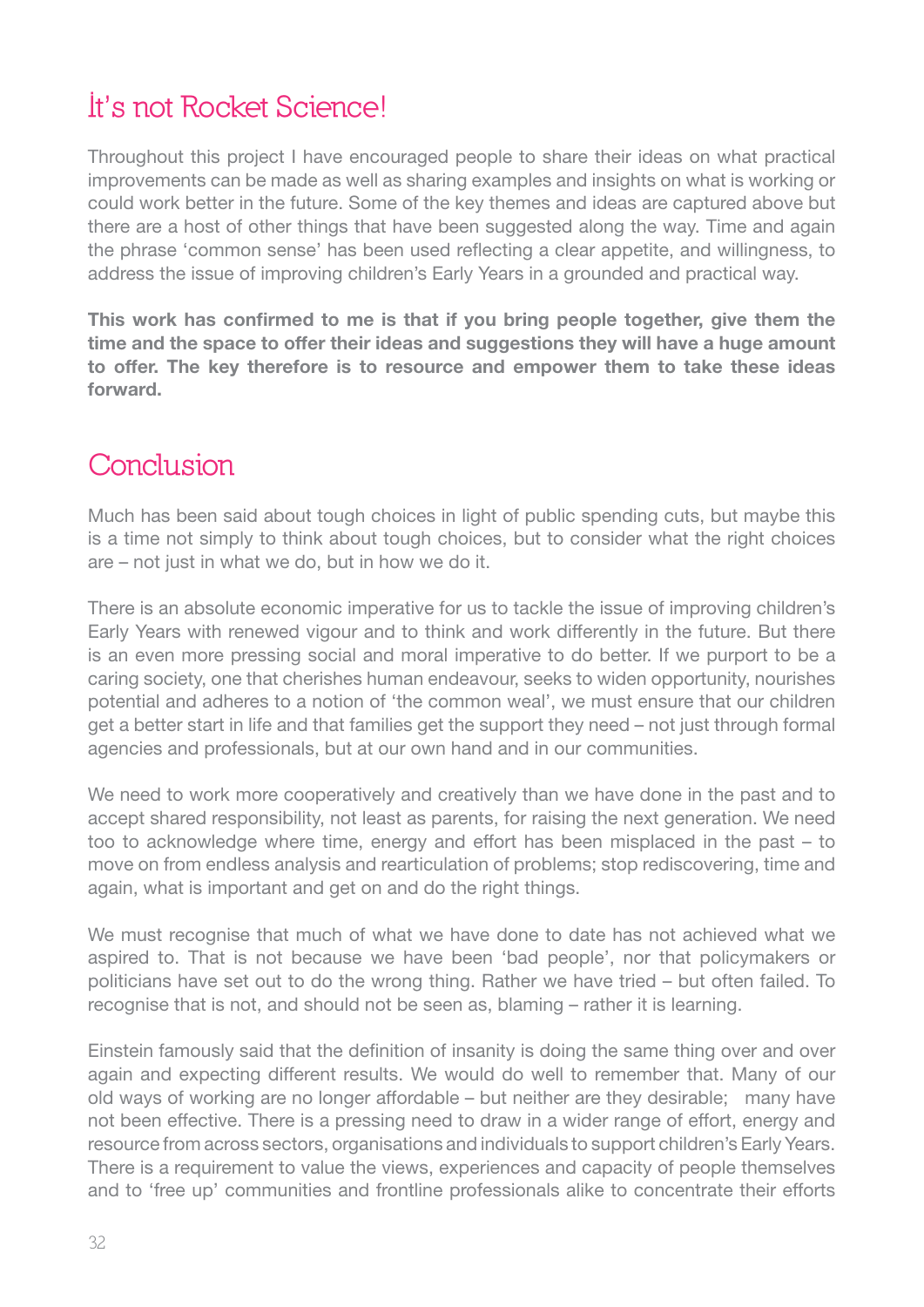in constructive ways. And I say with the utmost sensitivity to those who are experiencing cuts in jobs and services, that if there is any silver lining in the current cloud, it is that this could be the catalyst for change which will help us to create a better, more balanced, more supportive society in the future.

Throughout the past six months I have been privileged to help encourage fresh thinking and reflection and indeed to witness a growing national momentum towards taking action; I hope this momentum will build in the future. In this report I suggest both specific action steps and fundamental changes to the way we think and work – not least in respect of how we 'do' public policy and provide public services. I suggest that we need a much more grounded, common sense articulation of what matters to us as human beings and that we must work to build our human and social capital - in other words, to invest in our greatest asset – our people.

This need not - indeed should not – involve reinventing the wheel. Rather it is about trying to develop a shared awareness of what matters, build on what works and find real and practical ways of making a difference.

We need to be less reliant on Government action and intervention to drive the kind of social change most of us want to see. We, all of us, need to unlock resource – human, financial and physical – to ensure our children get a better start in life. We need to bring our efforts together in a collaborative spirit, so that Scotland truly invests in our children and our future.

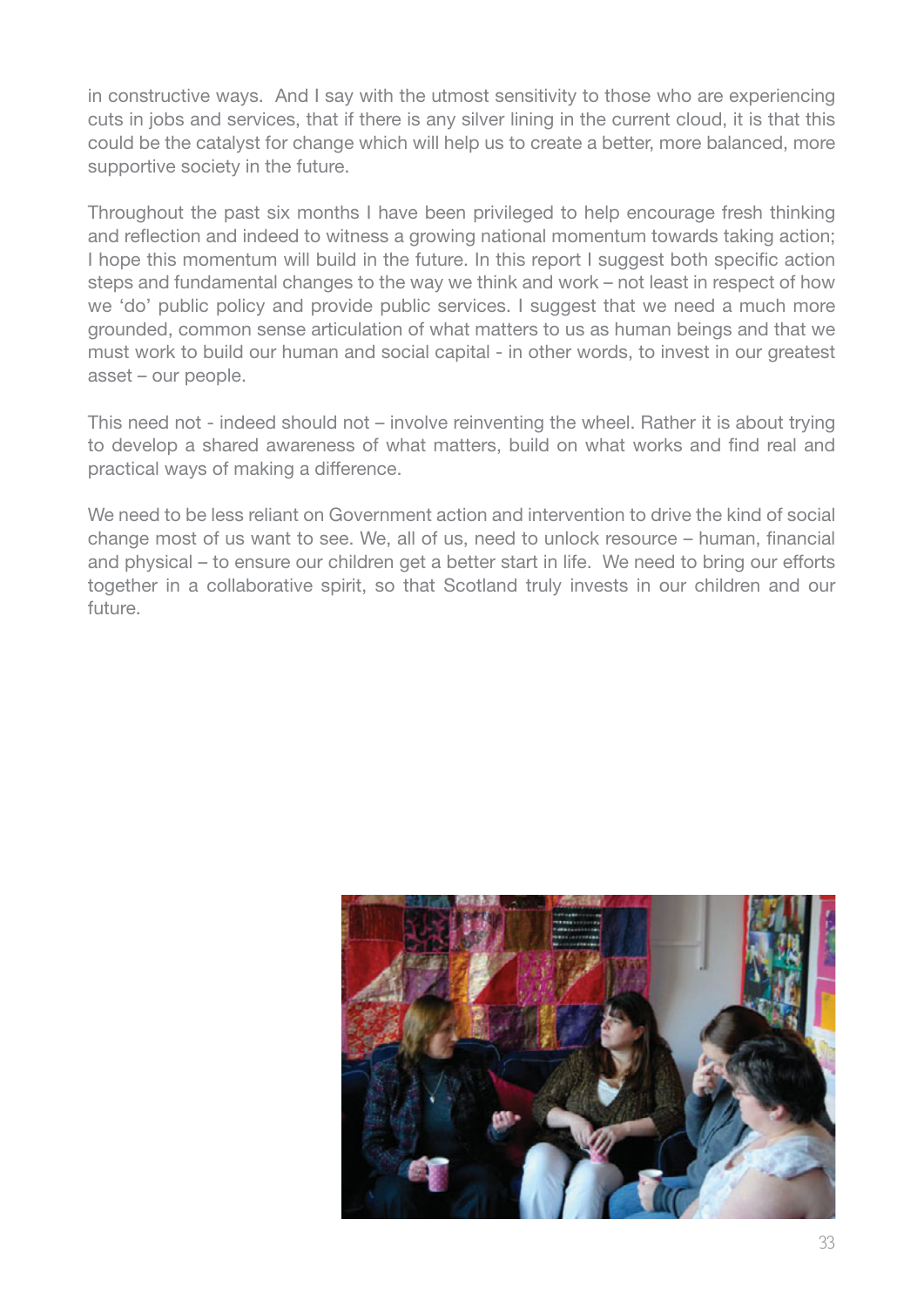# **Why Relationships matter for the early years**

# **Research evidence from CRFR**

*Effective knowledge sharing is vital if we are to tackle complex and sensitive societal issues effectively. As part of this project I invited the Centre for Research on Families and Relationships at the University of Edinburgh to provide me with a distillation of their research to inform my work. With their permission I have reproduced their submission to me in full below. This paper offers invaluable insights which will be of wide interest, it is also an exemplar of how research evidence can be shared in an accessible manner and so help inform and influence thinking, discussion and decision making. My thanks go to all who contributed to this work and indeed to a number of other academics and researchers who have also shared their research findings with me during the course of this project.*

The Centre for Research on Families and Relationships (CRFR) welcomes the opportunity to provide information for the dialogue on how best to take action to improved children's early years of life led by Professor Susan Deacon.

CRFR is a consortium research centre based at The University of Edinburgh. CRFR produces, stimulates and disseminates social research on families and relationships across the lifecourse.

The following briefing aims to summarise and distil the relevant research conducted by CRFR over the past 10 years and findings from the Scottish Government funded Growing Up in Scotland (GUS) project which tracks the lives of 8000 Scottish families and their young children from birth. CRFR is actively involved in the analysis and dissemination of GUS findings.

For a fully referenced copy of this briefing please see : www.crfr.ac.uk/earlyyears.html or contact: crfr@ed.ac.uk / 0131 651 1832

## **Scottish families – a multifaceted picture**

- Although half of babies are born to unmarried parents, the overwhelming majority of their parents live at the same address.
- Most families are relatively stable. Just 11% of 5 years olds have experienced their father leaving or entering the household during the first three years of their lives.
- Some children have parents in different households. Around one in four children aged 5 do not live with their father. Around two thirds of children under 5 with a non resident parent have contact with that parent. Most extended families will include ex-partners, ex in-laws, ex-auntie or uncle relationships. We don't even have a name for some of the relationships but these people often remain in what we call family.
- Almost all families with young children receive some form of support from the child's grandparents, with many grandparents providing a full range of support, including long periods of childcare every week. Of the two-thirds of families in Scotland with a child aged just under 2 who use childcare, 60% of these families used grandparents for all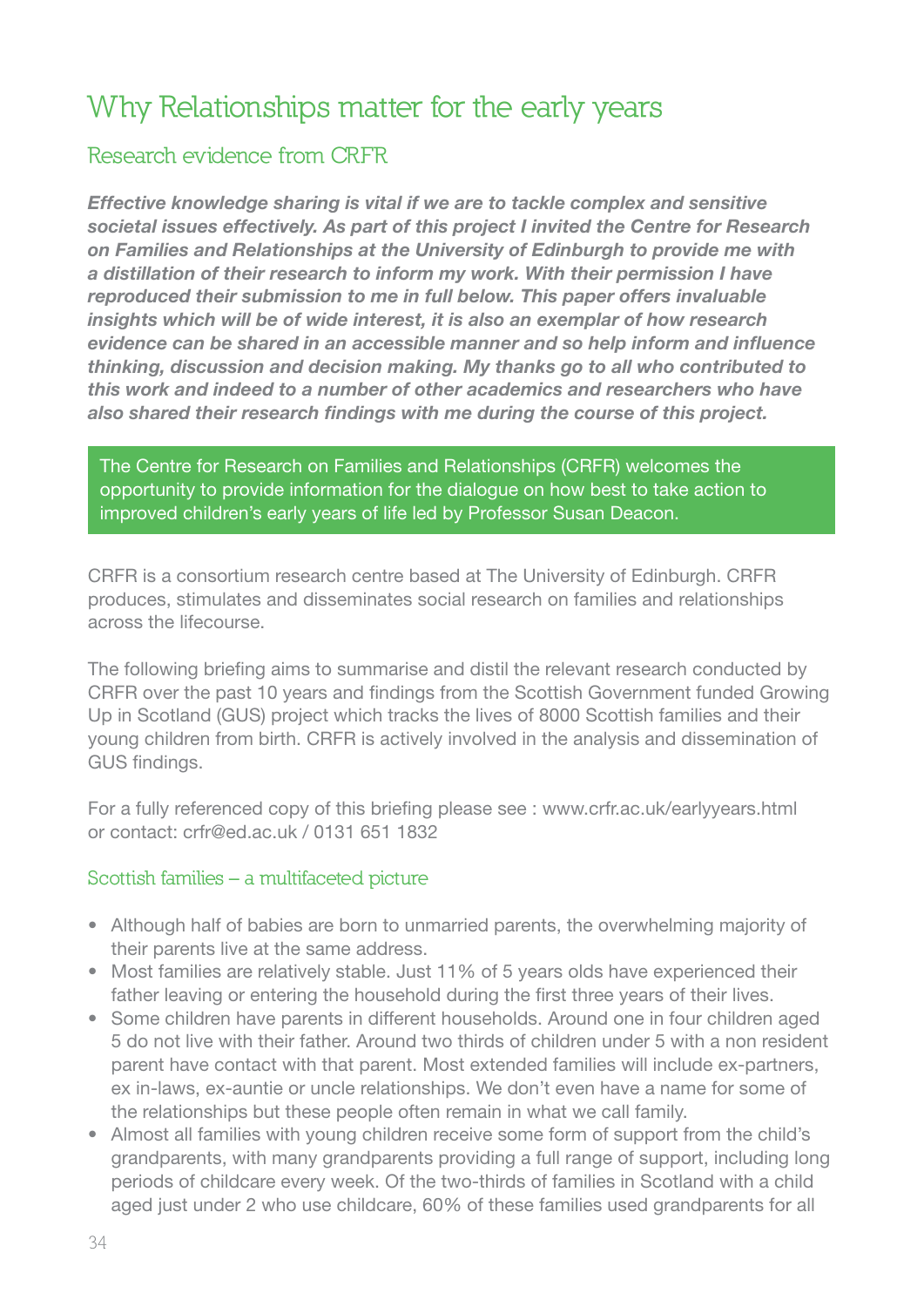or part of this care.

- We know that what happens in their neighbourhood and in other households is an im portant part of family life.
- Over half of mothers with children under 5 were in paid work of 16 hours per week or more, most typically in part-time work of less than 35 hours per week. Most mothers also described themselves as 'looking after home and family', pointing to the wide spread importance of work-life balance.

# **Support for families matters**

## **Most Scottish families and communities are strong**

- Most children under 5 in Scotland live in families who eat, play games and read stories together every day.
- Most parents feel that people in their communities look out for each other's young children and can be trusted.
- Three quarters of parents with young children in Scotland have good informal support from family or friends giving advice and assistance.

## **However, families need help sometimes**

- We know that it is important to support families who need help. We know that parents who feel supported have a positive impact on their child's cognitive, social, emotional and behavioural development. We also know that parents who feel supported are more open to seeking help and advice when they need it.
- Parenting programmes may work for some families, in some situations, some of the time. Parenting programmes only provide one type of support whereas what families need is a range of services provided in their communities. Living in child friendly communities and having a reasonable level of resources are also very important to out comes for children.
- Having a mother with a positive attitude towards seeking help has a positive impact on the health of children living in disadvantaged circumstances. Children whose mothers are open to seeking help and advice are more likely to avoid negative early health outcomes such as low birth weight, poor general health and language difficulties although other factors are important.

## **Family breakdown is a process**

- We know that family change can be disruptive for all members of a family and that families need to be supported thorough this process. Children or young people experiencing family change through the divorce, separation, or re-partnering are also more likely to experience other changes such as moving house, town or school. Family disruption or absence of a family member, in addition to other associated changes can stack up and push the balance towards risk for all family members.
- Mothers who report low relationship strength with their partner and/or low levels of social support were more likely to experience repeated mental health problems during the first four years of a child's life.
- We know that with older children when parents separate it changes children's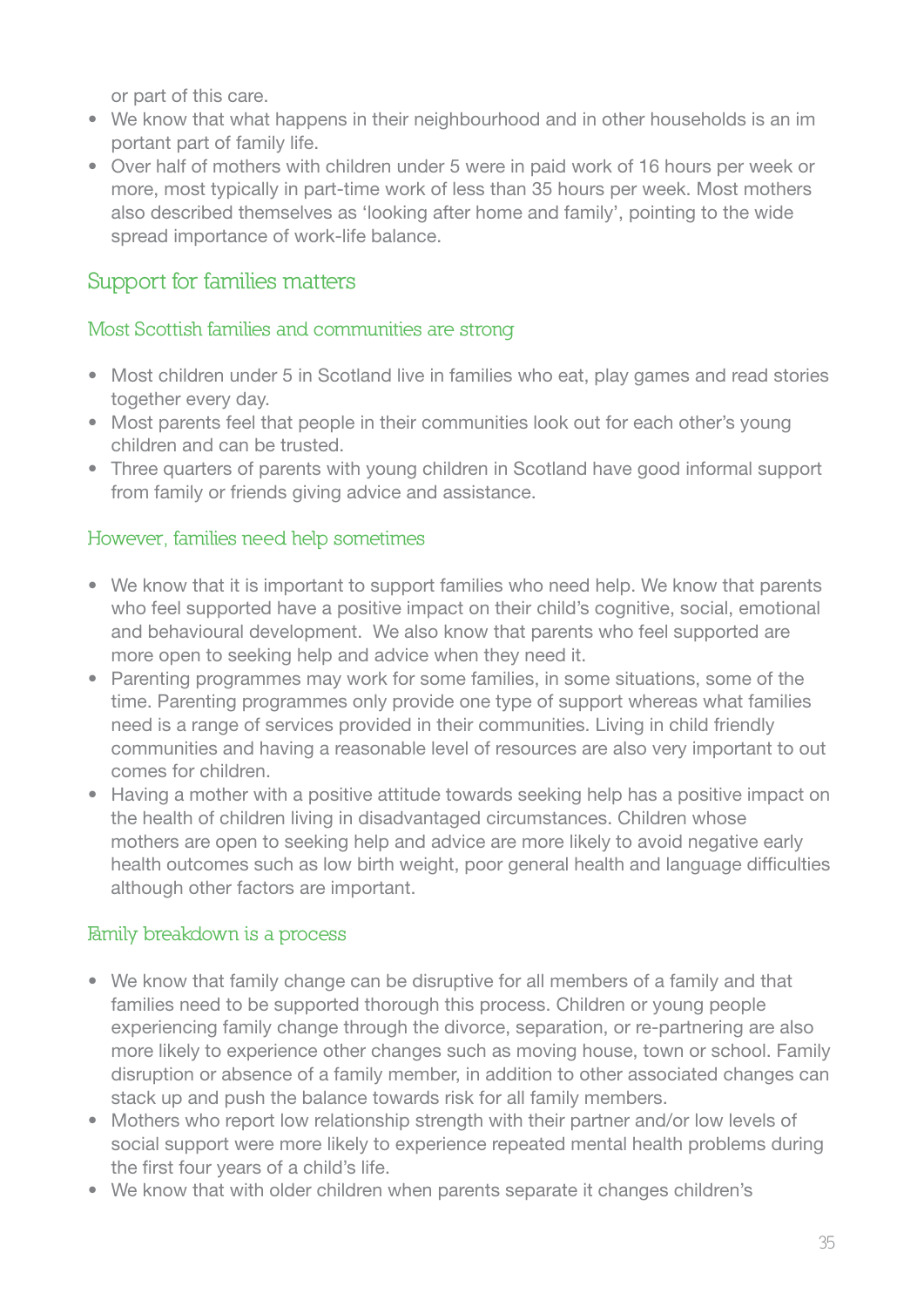relationships with both parents not just the one who becomes 'non-resident'. Children feel better when they can see by the way parents act that they still have an important place in both of their parents' lives.

• We also know that relationships with non-resident parents (mostly fathers) are facilitated when they are supported to keep in contact by their resident families, when their friends could be included, and when they were better off. Keeping in touch with their non-resident parents' wider family was also important to some young people.

## **Improving planning and funding processes for early years initiatives**

- Through interviews with providers and planners, and analysis of indicators, there is some evidence that there are many benefits of working across agencies. However, this requires additional time, skills and resources for such joint planning and delivery to be effective. There was much enthusiasm for the diversity that Sure Start Scotland enabled as it allowed a range of projects to flourish. Although reaching vulnerable families not much in contact with services is important, many involved in early years' services also stressed the importance of mainstream and universal programmes.
- Early years' policies should be considered complex interventions, with broad and multiple objectives, cutting across sectors and allowing for local diversity in implementation. Such an approach helps evaluators to address complex interventions by focusing on processes and systems and to explore the relationship between context, activities and outcomes.

# **Supporting mothers and babies is not the whole story**

## **Fathers need to be supported to do their part**

• It is important to support all those who may play a part in raising a young child. Even very young fathers can be very enthusiastic about fatherhood, but many feel marginalised by services.

## **Intergenerational relationships play an important role in raising children**

- Grandparents make a huge contribution to families with young children in Scotland. Not only do they provide a huge amount of practical support mentioned above they can be an important source of emotional support to families. While there can be a difference in expectations of motherhood between different generations, women can look to their mothers as an 'anchor' in a sea of seemingly conflicting and often confusing advice.
- Grandparents are also considered important by grandchildren themselves, not just looking back to early childhood but also in their teenage years.

## **Families are not just people you live with**

- The role of friends and neighbours is significant. What happens in the neighbourhood and in other households is an important part of family life.
- The extent to which parents feel supported has an impact on parenting behaviours.
- Parents who reported feeling part of satisfactory social networks with friends and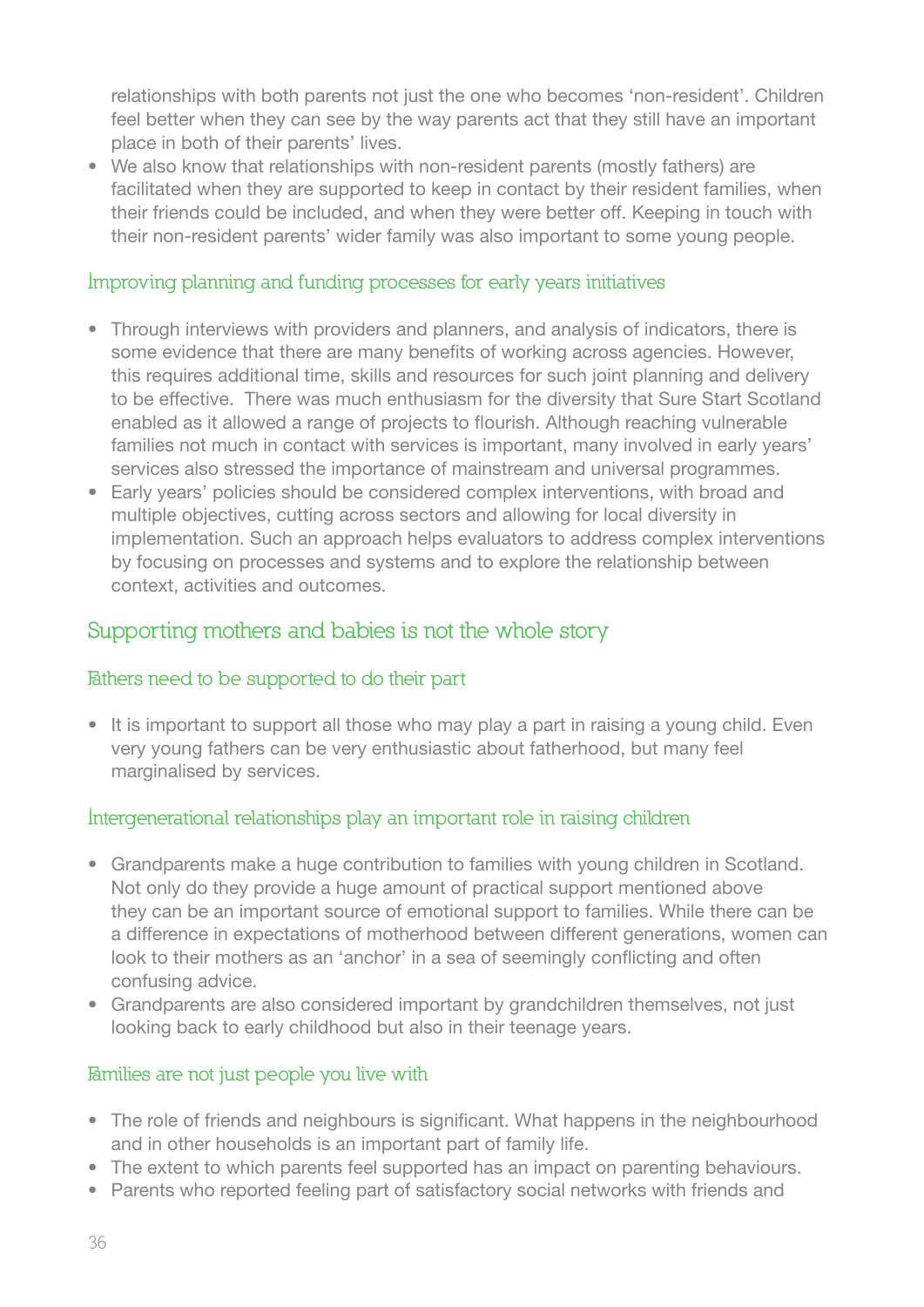family engaged in more home learning activities with their children and are more open to seeking help and support, as well as being more likely to do so than were parents with fewer satisfactory networks.

# **Social, political, cultural and environmental contexts cannot be separated from understanding and supporting families with young children**

## **How we view children**

• Supporting families is more than just a group of 'family friendly' measures like providing a nappy changing room, it is an attitude that in itself will lead to mainstreaming child friendly approaches. In its 2008 report, the UN Committee on the Rights of the Child commented with concern on the 'general climate of intolerance and negative public attitudes towards children' in the UK. Twenty percent of parents with children under 5 perceived their neighbourhood to have low child-friendliness. Parents who were dissatisfied with their neighbourhood and who gave local facilities a poor rating were also negative about the area's child-friendliness.

## **Poverty and inequality**

- Factors associated with poverty can add up to make it tougher for families. Working towards reducing health inequalities, debt and issues related to long-term unemployment will have a positive impact on families and children.
- One quarter of children aged under 4 had been 'persistently poor' since birth. Low income in itself does not have a negative impact on children's development but poverty more generally is related to other disadvantages which together can have a negative impact on children's development.
- Families feel that government had a role in addressing low income. However, they have mixed views over the success of government intervention and those of its agents.

## **Neighbourhoods and services**

• Parents living in deprived areas were more likely than other parents to report low access to services like childcare, health and leisure facilities. Parents living in deprived areas and/or in social housing were also most likely to be dissatisfied with their local facilities.

## **Work-life balance**

- Mothers value work highly, not only for its economic contribution, but also for personal identity, social contact and as an important message for their children. Most working parents with children under 5 believe that their employment is not detrimental to their enjoyment of family life nor to their ability to raise their child(ren) although it does create tensions.
- 80% of working parents with children under the age of four had access to at least one family-friendly policy such as flexible working, home working or childcare vouchers. Parents in managerial and professional occupations tended to have access to a wider range of policies than those in other occupational classifications.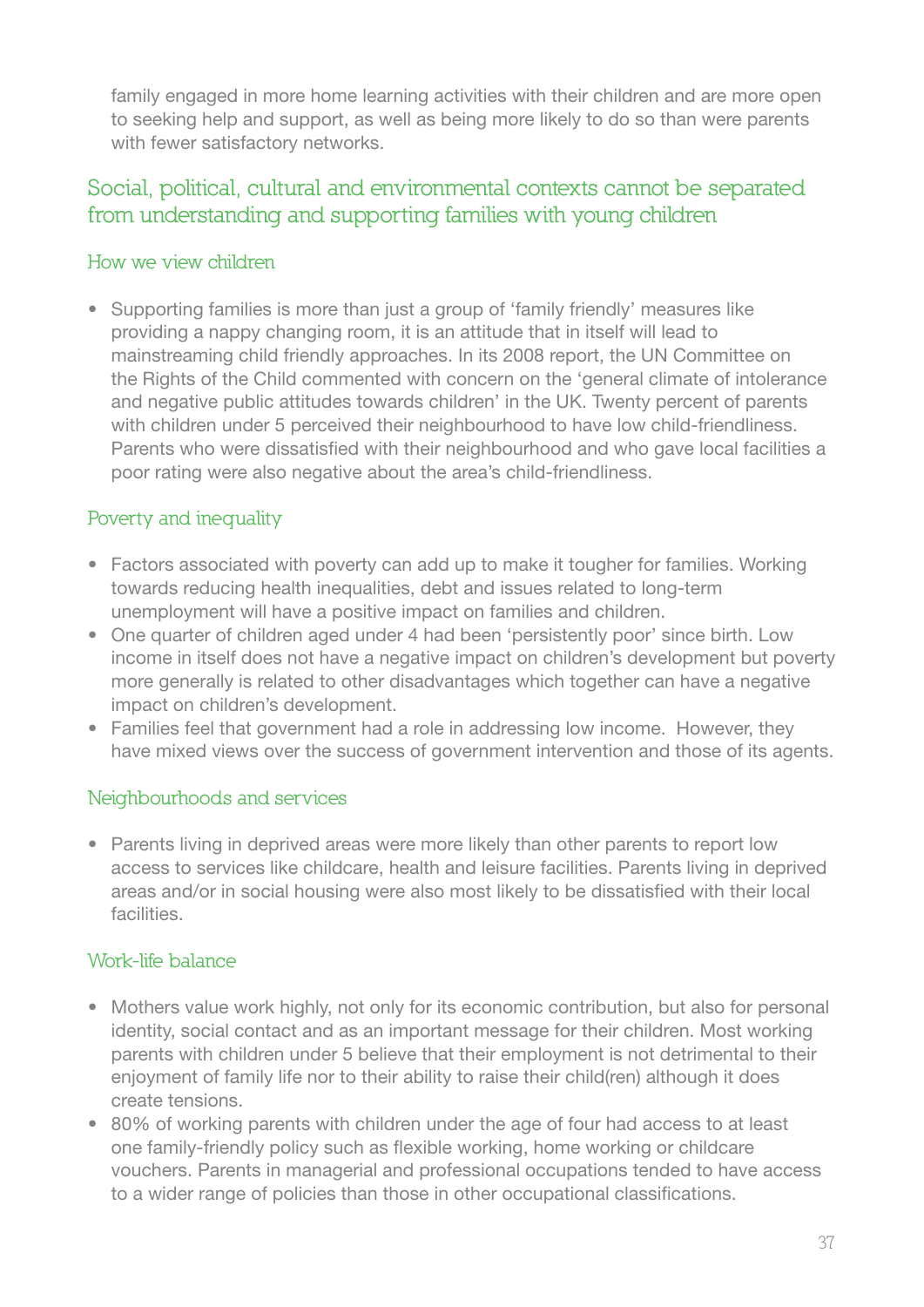- Accessing available, affordable and quality childcare remains a key concern for parents combining caring and working. Most of the sourcing, organization and resourcing of care is still usually undertaken by women, illustrating and reinforcing the gendered aspects of caring. There is a presumption that care services are organised around work with no provision for providing care free or child free time in families.
- For many mothers, their choice of job can be constrained by family responsibilities. They require flexibility in hours and working practices, and for many this meant taking low-grade work. Parents working full-time and those in lower supervisory or technical occupations were more likely to say that their employment had a negative impact on family life.
- Many mothers find managing domestic life alongside paid work onerous and tiring. It seems that families have to negotiate individual solutions to managing caring and providing and that tensions run through aspects of their work and family lives. Lone mothers, as well as families living on low incomes, are particularly affected by lack of affordable childcare.

## **Environmental change**

• Environmental change and the need for families to become much more eco-aware in their everyday habits will increasingly impact all families in a variety of ways. For example:

 Climate change and the impact of adaptations to it will likely cause an increase in the cost of food and fuel.

 How access to green spaces impact children's health and indeed their future eco decision-making will continue to be a concern.

 Expectations about what is 'essential' for caring for young children may continue to increase pressure for parents to buy more and more stuff.

 Issues about the 'greening' of the family are likely to have a huge impact on parenting and outcomes for young children but are largely unexplored in research and need to be addressed in policy terms.

## **Recession**

- The recession is very likely to put a number of constraints on family life. The impact can be as acute as a parent losing their job or can also be more insidious, for example a climate of uncertainty that modifies people's ability to plan.
- In a recent study, lower income families were already feeling financially stretched and aware of increasing costs of living. In addition to cutting back on choice of purchases, were also modifying family practices (e.g. going out to eat, going to the cinema less).
- Other potential impacts of the recession could include:
	- delayed family building and increased unintended childlessness for some shrinkage in services that will increase the burden of care on family households and particularly women

 -more distance relationships and living-apart-together and/or more return to one career families as coordinating employment in dual career couple becomes increasingly difficult

 -increase in low paid work with hours that are hard to manage with caring roles in the family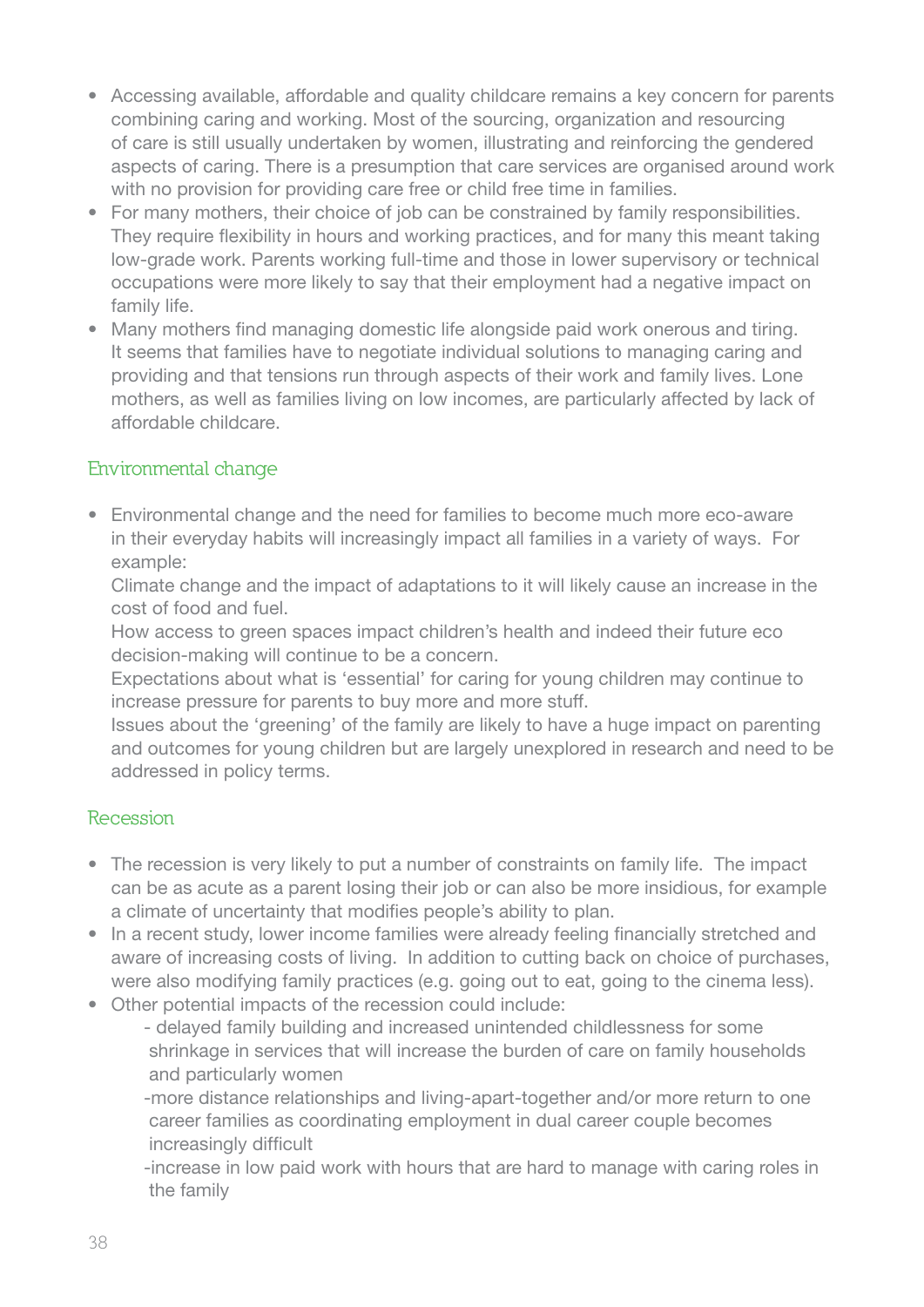## **Children's views must not be marginalised**

- The UN Convention on the Rights of the Child has been influential in recognising the rights of all children to have their views considered, in all decision that affect them. This has been embraced by many sectors in Scotland.
- Children in their early years, however, are often excluded from broader participation activities. Yet, there is considerable expertise within the early years sector itself on how to consult meaningfully with children and young people on policy and practice. This expertise could beneficially be spread beyond the early years sector – to ensure children under the age of 8 are routinely included in local and national policy-making.
- Children's right to participate is too frequently misunderstood as solely being about 'choice'. Choice can be important, but can ignore other participation possibilities – like children being one stakeholder amongst others when a decision is being made.
- A preoccupation with children's 'voice' can ignore the many ways children express their views, and this may be particularly true for young children.

## **Importance of research**

- It is vital that good information is gathered so that we are able to better understand what leads to good outcomes for Scotland's children and how families can be supported. The Growing up in Scotland (GUS) study is an excellent example of this. GUS is an exciting study that follows the lives of 8,000 children and their families in Scotland from infancy through to their teens. This is one of the largest longitudinal studies ever done in Scotland.
- Further studies that aim to listen to and understand people's own experiences can help us pick apart how complex circumstances work to impact people's lives. There is also a role for studies that pull together all the work that has already been done on an issue in one place for analysis. A programme of qualitative research supports the development of this type of information. In addition, a programme for dissemination and knowledge exchange helps to ensure that once this knowledge is generated, it can be translated and mobilised into policy making and practice development.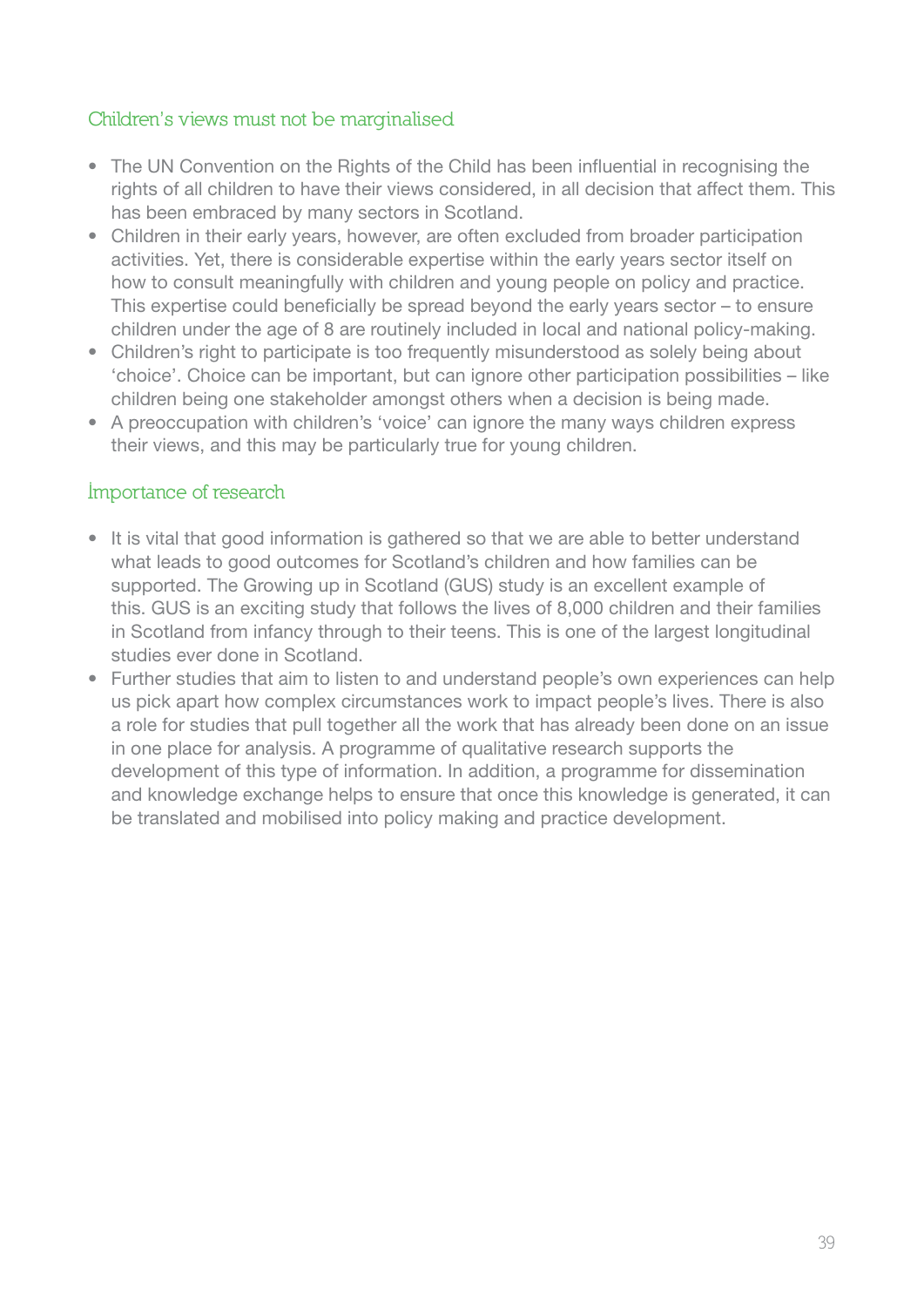# **Input from Early Years Dialogue Groups**

## **December 2010 – January 2011**

**Report by Dr Laura Meagher, Honorary Fellow, School of Social & Political Science, University of Edinburgh & Senior Partner, Technology Development Group**  (With support from the Scottish Funding Council)

#### **Introduction**

Throughout her work as Early Years Champion, Susan Deacon engaged with a wide variety of individuals, through a range of interactions, viewing their insights as a valuable resource. People responded generously, appreciative of the opportunity and willing to share their perspectives and their own personal learning. To give a flavour of the sorts of insights articulated, this Annex captures input from a subset of occasions gathering input --- a series of three Dialogue Groups and a related Scottish Government-hosted event.

These facilitated interactive events created what Deacon calls "shared space". They helped to surface ideas, identify commonalities, build buy-in and explore sensitive and complex issues in effect, acting as a mechanism for knowledge exchange. Each deliberately small group was composed of a mix of diverse perspectives. Under Chatham House rules, participants were encouraged to draw upon multiple layers of insight into Early Years and offer input on complex issues without simplistically representing one organisation's views.

*Participants provided thoughtful, rich input. Consensus was not sought, so this is not a report of agreed points; but a view of highlights is provided below, often clustered into groupings of similar thoughts. (Sequence in a list does not imply prioritisation.).* 

## **The Importance of Early Years**

When asked why children's early years are so important, participants came up with input which could be clustered as follows:

- This is the starting point, the optimum time when we can make the most difference, a formative stage with great intensity of development
- Rapid brain development now, laying down layers, influences so much later on
- This is the foundation for future well-being (or not), including physical, mental and emotional health (e.g. stress in early years has lasting effects)
- This stage is critical for attainment in education, skills, confidence
- This stage shapes sense of self, other people and community, development of caring relationships, foundation for link with society
- "Compass", reference points, norms, habits, attitudes and values are being laid down
- Children have the right to be dependent and vulnerable; they need love and attention
- This is a key time for the whole family, inter-generational relationships early and later when children become parents themselves
- This is a key time for optimising "return on investment", including but not limited to prevention of later problems, e.g.physical and mental ill health, crime, drugs misuse etc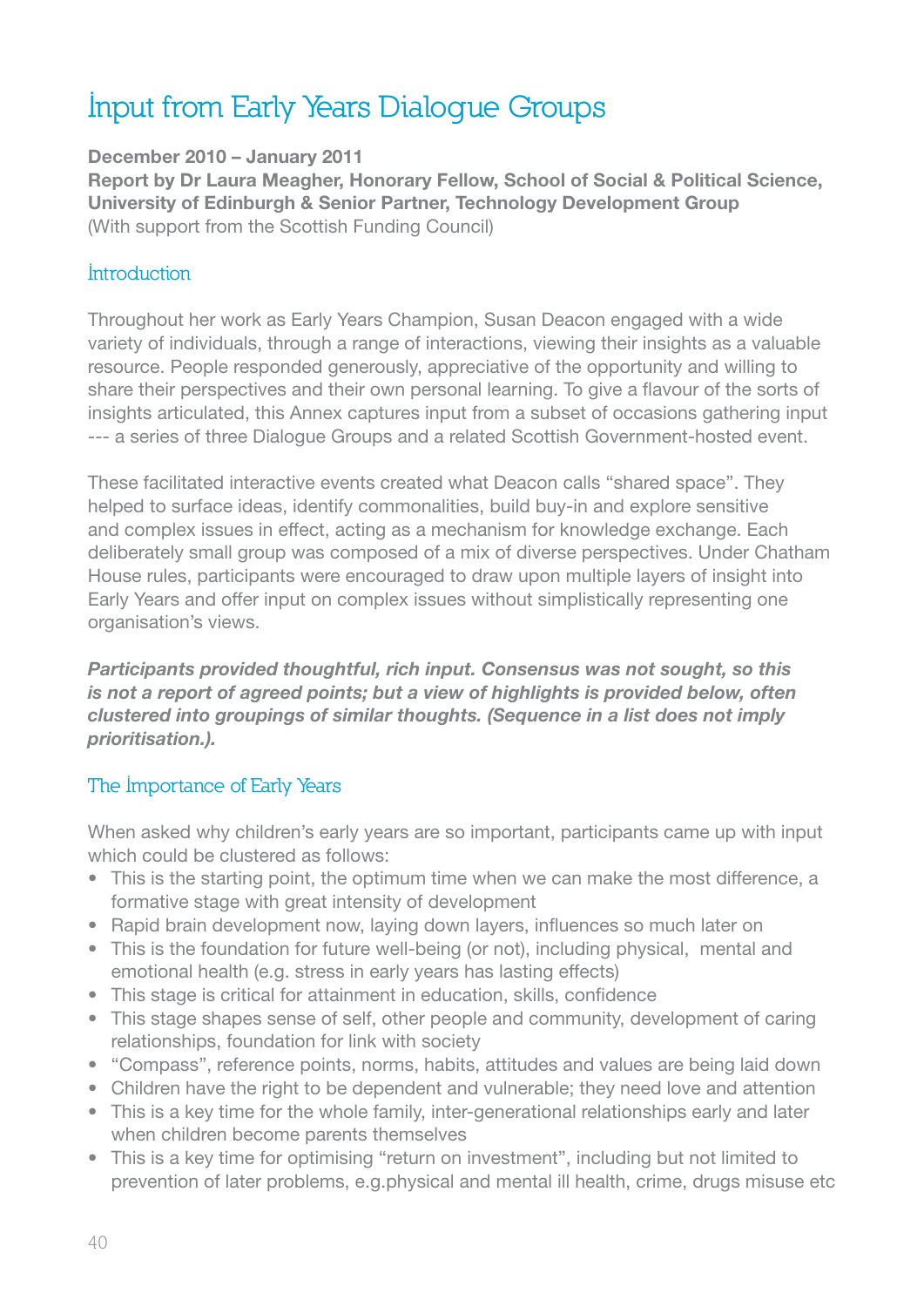Some discussion took place as to possible definitions of "early years". Some saw this simply as "childhood", perhaps even on into adolescence. Others emphasised the importance of taking into account the stage of conception and onward, and also preconception health. Another point suggested was to think in terms of laying down layers that last on into adulthood.

## **Making a practical difference in a child's life**

Dialogue Groups were asked to identify things that really make a practical difference in a child's life, providing a positive start. Some clusters include:

- Being loved, having positive and reassuring relationships, being nurtured physically and emotionally, attachment
- Being part of a family, with a set of relationships of some sort (a child can't exist alone; it is necessary to consider the family)
- Developing empathy, caring (and being cared for) ... developing emotional literacy
- Opportunities to socialise
- Being happy... happiness will have a knock-on impact for society
- A sense of coherence, consistency, boundaries (including being said "No" to) ... developing an understanding of the world, one's relationship to it and learning to manage one's life
- Feeling secure, in a warm dry home, with access to a healthy balanced diet
- Stimulus, play, experience with the outdoor environment
- Parents who have access to help if they need it
- Ideally, absence of problems like alcoholism, drugs, mental health difficulties or violence --- or at least a build-up of resilience

One group delved into the issue of parenting in particular, identifying the need for finding appropriate balances, e.g. society emphasising the importance of good parenting without falling into the negatives of too much "blame" or too much codification. How can we help without taking over? How can we expect parents to keep their responsibilities and duty of care, while also providing a safety net? It was recognised that there will never be just one solution, but rather a spectrum of possible interventions. Also, the type of guidance and assistance available to parents needs to be considered, perhaps for example "almost invisible" non-judgemental support.

## **Building a shared awareness of the importance of children's early years**

Dialogue Groups were challenged with thinking about how we can reach people widely to build a shared awareness of the importance of children's early years, to bridge common sense and what might seem to be over-complicated understanding. Points raised could be clustered:

- Try to send a simple, accessible message that focuses on the human side, e.g. the Scandinavian pedagogical message of "Heads, Hearts, Hands". Metaphors may be helpful.
- "We as Scotland can do better" ("We" not "You" shows collective responsibilities.) Can we frame challenges in a way that leads to something positive? Can we give examples of social changes that have succeeded?
- We need to help people learn why early years matter, for example many don't know about brain development in pre-birth and early years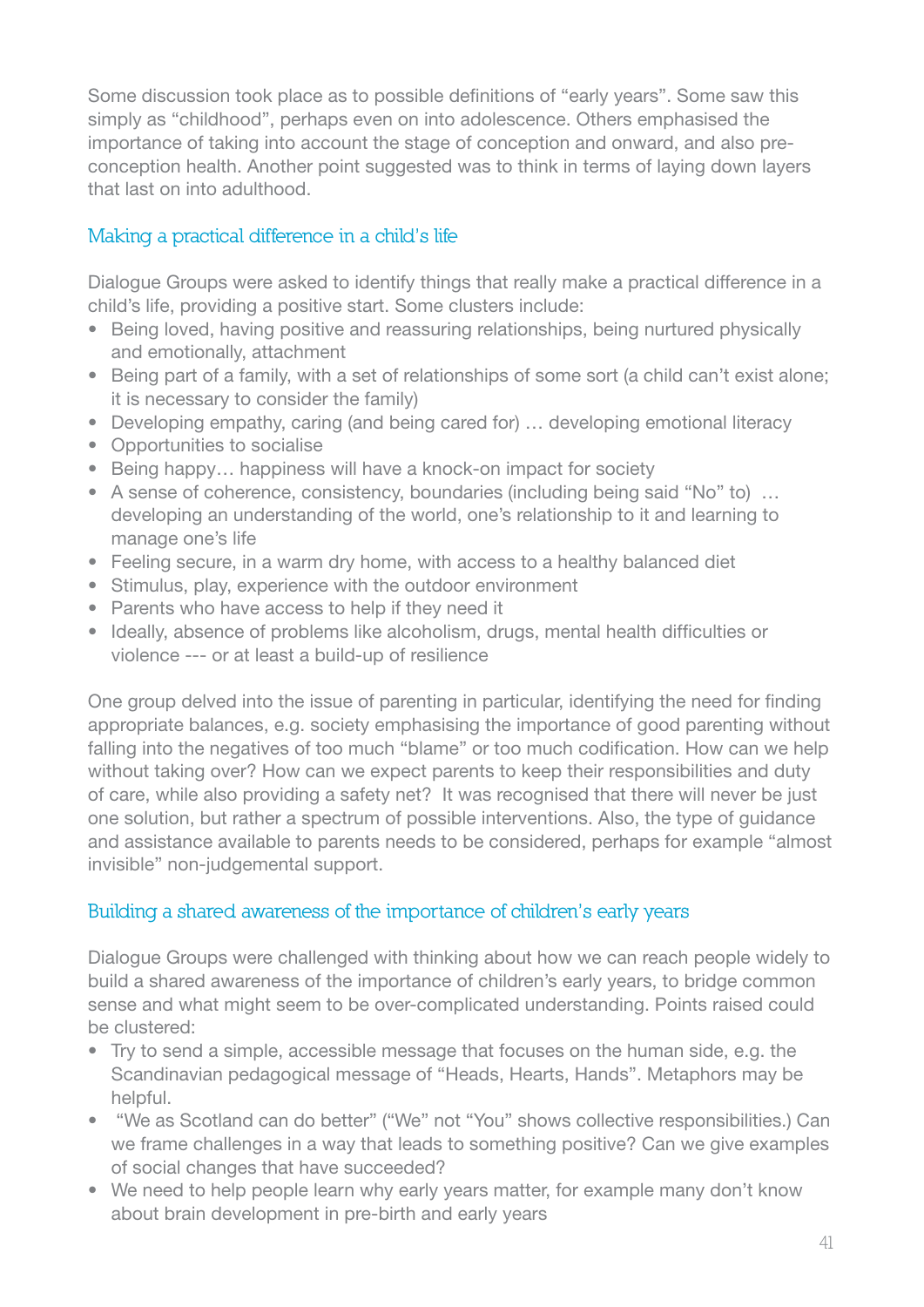- The idea of a "shared awareness" raises difficulties. for example there exists a wide range of advice; who gives anyone permission to say "X is better for children"? Are service providers measured appropriately? Trying to intervene with or change the values of a family is fraught.
- It is difficult not to sound preachy, yet how can we say some behaviours are not only inappropriate but actually unacceptable?
- Scottish culture, compared to some other countries in Europe and elsewhere, seems less welcoming to children. At the same time, there can be too much indulgent "worship" of children with too little saying "No".
- There is a concern that we should not focus only on the most needy children, without also thinking about population-wide improvement. However, the debate around universal vs targeted services and interventions is recognised as complex.
- Certainly investment must be made in communities and families most in need, vet shortcomings of targeting universal services into problem areas are clear, pointing to the importance of an innovative, personalised approach, building community capacity and empowering local people. This is particularly important since all individuals are different and, even for one individual, circumstances and needs for support can change over time.

## **The Role of Government and Public Policy … and Others**

Probing questions about the role of government and public policy, in the context of roles played by others, led to multi-layered discussions. Just a few highlights may give a flavour of points explored. Discussions were held as to how the policy landscape might be improved, or made clearer, particularly given the numerous policies and papers that exist. It was felt that people need to be engaged at/from the formation of policy.

Many comments referred to the as yet unrealised potential for a more joined-up approach to Early Years, which transcends health, education and other government arenas, as well as numerous other organisations, not least the third sector. There needs to be a mechanism that allows people to come together from across sectors, and address big systemic issues in a way that helps people actually do things. It might help, for instance, to have a small group drill down into complex key areas needing more clarity.

Not only is joined-up working necessary at "high" levels, but also there need to be networks of well-disposed people able to work together at the coalface, for example in terms of local provision helping one person or one family. Professionals need to talk with each other at community level, but also with other members of the community; Early Years should not be taken out of the hands of the community. Integration or joint working should involve health visitors, social workers, preschool teachers and more.

There was a strong sense that simplification would help, that there are too many policies, and perhaps too much of a belief that if a policy exists, something will happen. Yet core messages are needed. While evidence for the importance of early years support is probably clear to Early Years specialists and professionals, the message needs to be spread to other key audiences, including for example local authority directors of finance, politicians and others who make or influence resource, policy and other decisions.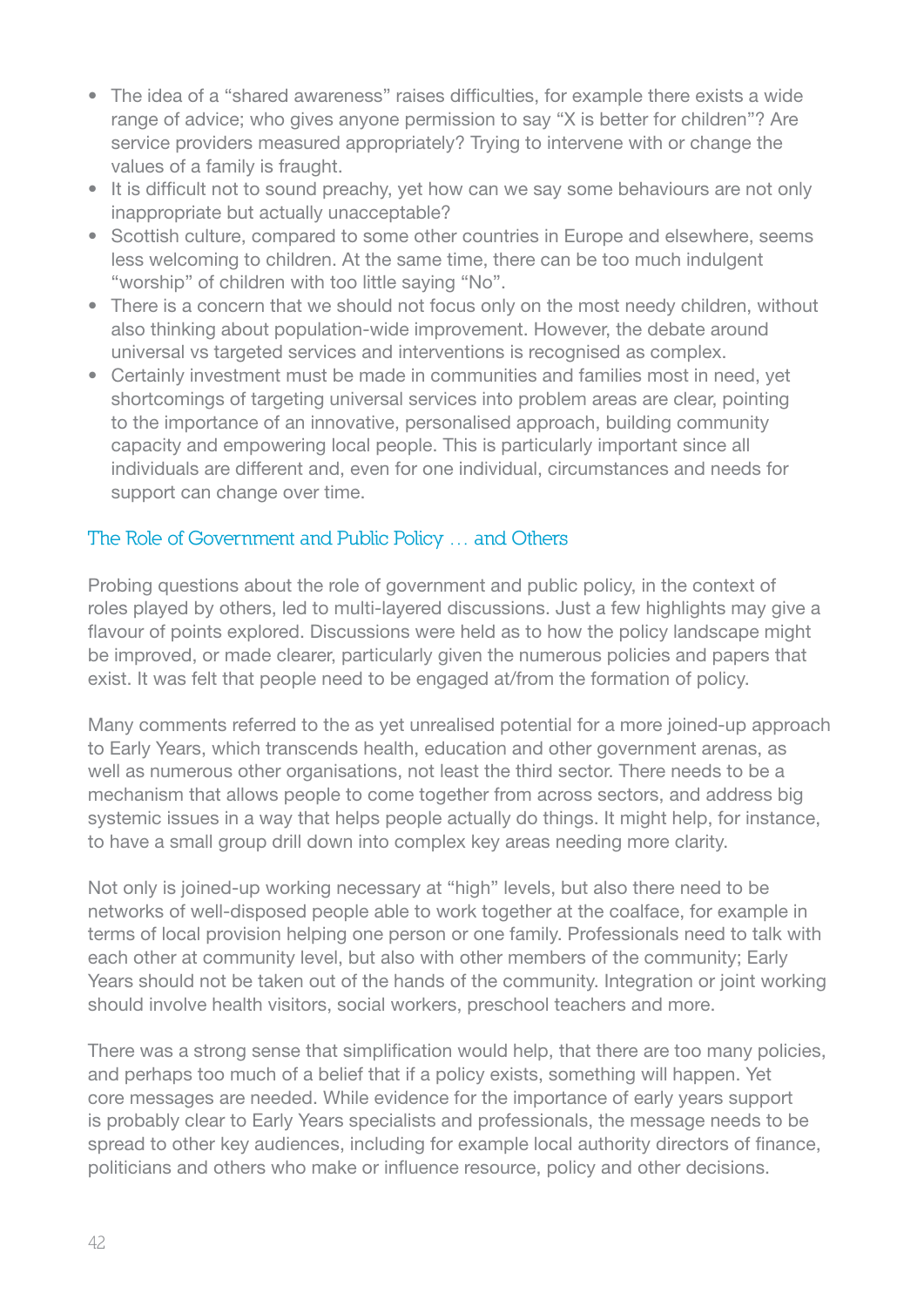It will be important to align resources with Early Years goals, identifying the total resource spent on Early Years across various sources, developing a clear goal statement and shared indicators of progress, with joint and holistic scrutiny across the Early Years resource and services.

A general challenge raised lies in transforming what we are used to in terms of state/ public sector provision by shifting to widespread engagement and support for children's Early Years, even a sense of "collective responsibility". There is a concern that a "state-ist" approach - expecting government to solve all problems - has dominated Scottish politics and that this detracts from the motivation and ability of others to generate solutions. A balance identified as important was that between calls for a more homogeneous and centralised approach to implementation of Early Years policy --- and tapping into the power and creativity of local solutions.

People who do things well, or bring about positive changes should be celebrated. Communities should be supported in developing their own solutions. ("Performance measures" should not divert practitioners from doing what is important.) Government could act as a facilitator for learning and sharing across the country, for example providing resource for joint training, meetings, dialogue and the time of practitioners who participate. Ideally, innovative effective practices may become mainstreamed or embedded (though tailored as appropriate by local communities.)

The definition of "leaders" should be quite broad, including champions trying out new things locally. "Distributed leadership" should be encouraged, with recognition of diversity of types of leaders and parity of esteem, e.g. between professionals and "others". Ideally, there would be mechanisms, such as but not limited to innovation funds, to test out and lever change.

# **Some Action Steps**

Different groups explored different issues in more or less depth. The following nonexhaustive clusters of suggestions for practical action should reflect the sorts of thinking that took place:

- Move more resources to Early Years
- Invest in problem prevention (e.g. pre-conception health)
- Come up with unambiguous statements about what children need to flourish (e.g. love, play, routine, sleep, food, safety, playmates)
- Hold a public information/social marketing campaign, shift debate; have a high-profile multi-dimensional campaign as to Early Years and parenting roles. Emphasise individual and collective enlightened self-interest –why Early Years are important for us all
- Convey to mothers, fathers and carers that the child's development is their shared responsibility and how important it is to lay the right foundations in this crucial period
- Take steps to include fathers in the first 18 months of a child's life, e.g. through expectations of service providers, flexible working arrangement, location and branding of services
- Make it so that any parent could expect to have the chance to meet other parents, find child care, advice, etc.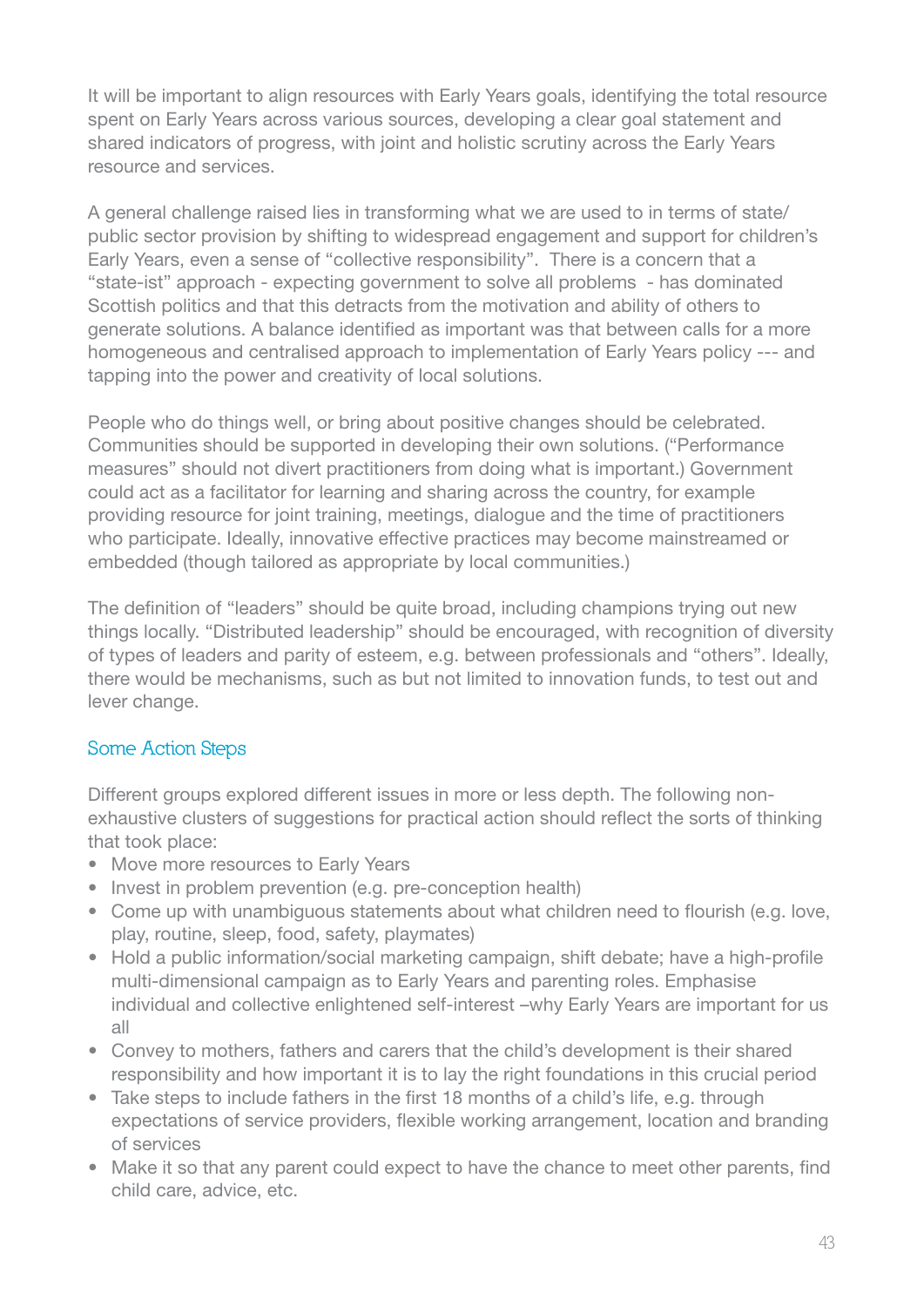- Provide a mix of different "offerings" or contexts for parents, e.g. family centres as well as parenting programmes in and beyond the classroom
- For parents with insufficient income to meet the basic material needs of their children. provide advice and support, and pragmatic support such as fit-for-purpose houses, clothing exchange schemes, funded and centrally controlled heat, debt advisor services, etc.
- Encourage funding of childcare services, of decent quality, by local authorities
- Try to address patchy distribution of high quality support and services so as to provide assistance to marginalised families
- Recognise, support and reward grandparents and kinship carers, and nonconventional employment such as volunteering and caring
- Recognise the value of things that spring up informally, such as mother and toddler groups
- Provide more time of midwives, health visitors who may be trusted by families with babies and young children (be careful not to exclude fathers); maximise the health visitor role; provide more coherent and joint family service, without impeding innovation
- Recognise the value of childcare workers, e.g. with enhanced career structures
- Provide more education on early years/child development for various practitioners

Other suggestions for action addressed the bigger picture of building a truly collaborative approach and driving change:

- Small groups could dig down into issues to come up with practical suggestions, e.g. on joint working, decreasing red tape, appropriate measurement, finding money for silo-spanning efforts
- Consider the key things setting lives into motion that serve as the dividing lines between children ending up with lives we all want them to have and those who don't, e.g.:
	- -to be born healthy, preventing whatever harm we can
	- -have at least one caring, competent adult consistent in their lives
	- -a child-friendly environment, with more early years assets than liabilities (more in favour of young children and families than against them)
	- -since bad things happen, even with the best of intentions, regulations etc., have a quick and effective response when harm does happen
	- -For each of these dividing lines, identify say 20 practical actions and who is responsible for each, including government, families, communities, business etc.
- Use taglines and metaphors to move beyond Early Years "anoraks"
- In a broad communication/engagement effort, emphasise enlightened self-interest, at the individual and the collective levels, rather than depending on altruism. Help people understand how their self-interest relates to early years.
- Remember that there will be many important activities that are not delivered by the state. Variety is healthy.
- Don't expect leadership to reside only at the national/expert/political level; create "local" leadership communities; involve a broad spectrum of interested people including parents and young people to drive change and develop services and supports
- Develop advocates for prioritising Early Years widely, in government, local authorities, community planning partnerships, voluntary sector agencies
- Avoid people with new ideas running into brick walls/silos.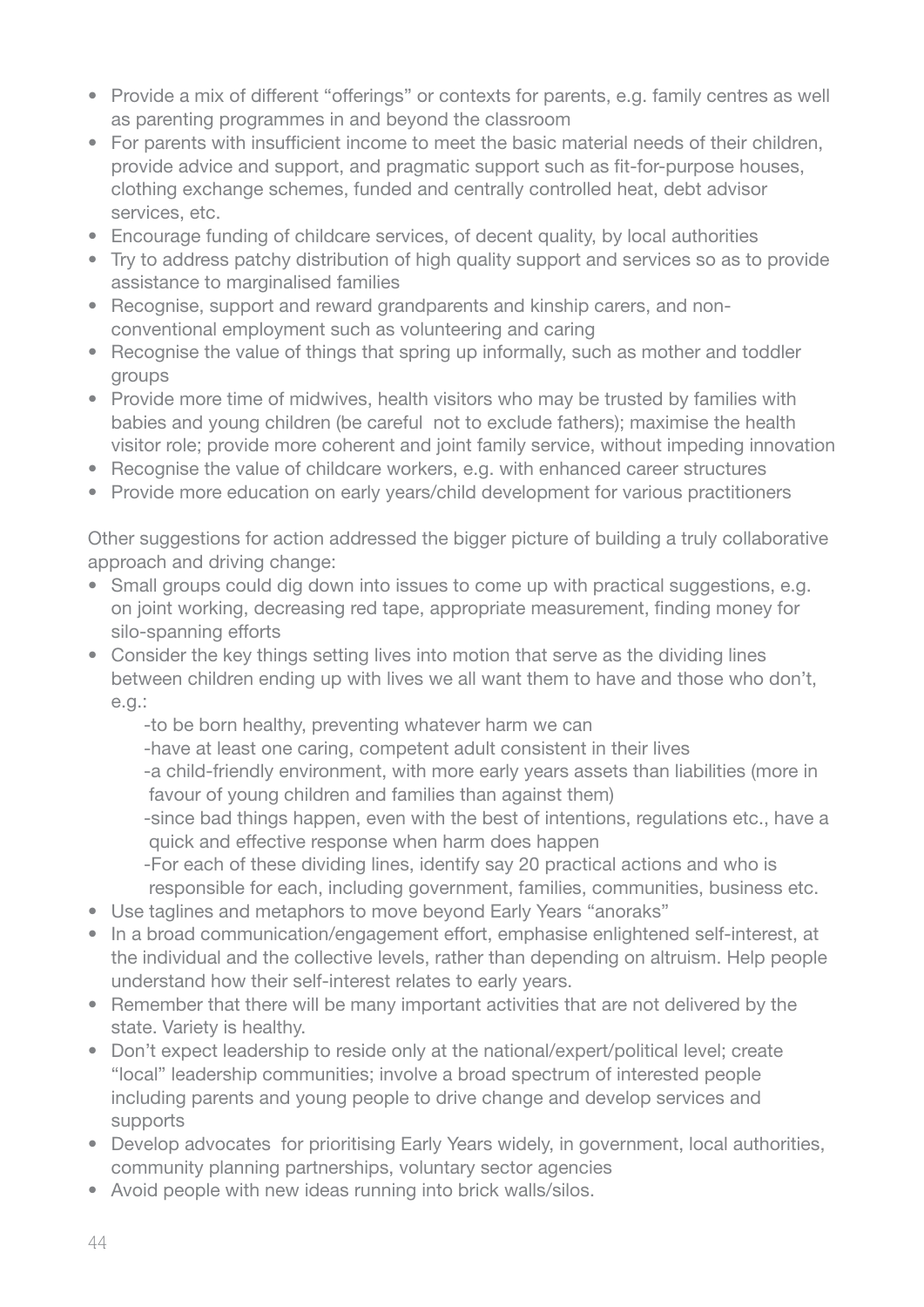# **An E xample of Input: Points raised by Early Years Practitioners**

A variety of events afforded opportunities for gathering insights and views concerning the early years of children in Scotland. As just one example, a Learning and Teaching Scotland Early Years Conference of around 150 early years practitioners was used as an opportunity to facilitate round table discussion around three key questions. Even just this brief "taster" of a few of the points raised, excerpted from session notes, should convey a sense of the thoughtful input provided.

## **What is the message that we want to get across?**

- All children deserve the best possible start in life. They are the future of our country and communities.
- From childhood we want to build/create an adult who is confident, innovative, respectful and respected
- Building blocks of the future are laid down in the early years
- Earliest experiences promote good citizenship, values; skills for life are practised at nursery level
- Giving children the best start in life for the knock-on effect for their future
- In the early years, you capture the whole family.... Creating an environment which builds family confidence about aspirations to education, learning and emotional well being.

## **How can we get that message across?**

- Positive publicity campaign encouraging people to value the early years
- Take the message out pre/ante-natally. Locally- through health visiting; nationallymedia, advertising, leaflets, DVDs. Parenting in curriculum.
- People (e.g. parents) need to know how big an impact they can have, and need encouragement, for instance to break a negative chain/cycle
- Total change in attitude to families and importance of children in society; parental responsibilities being supported and encouraged by government and society
- Make sure plans are carried out and support is there

# **How can we get better at providing support?**

- **•** Improve communication; take on board everyone's input. Open up!
- Co-ordinating services needs to be done at a local level.
- A range of health and social services available through centralised early years centres.
- Centres/Schools/Nurseries/Others: working in partnership to provide the best care for children and families
- Open nights, parenting workshops/encouragement, networking mums
- Health visitors highly available to all children 0-5
- Better multi-agency working, e.g. joint training, so people develop shared ethos and language before going to work in different agencies
- Volunteers/citizens, e.g. 'adopt a grandchild'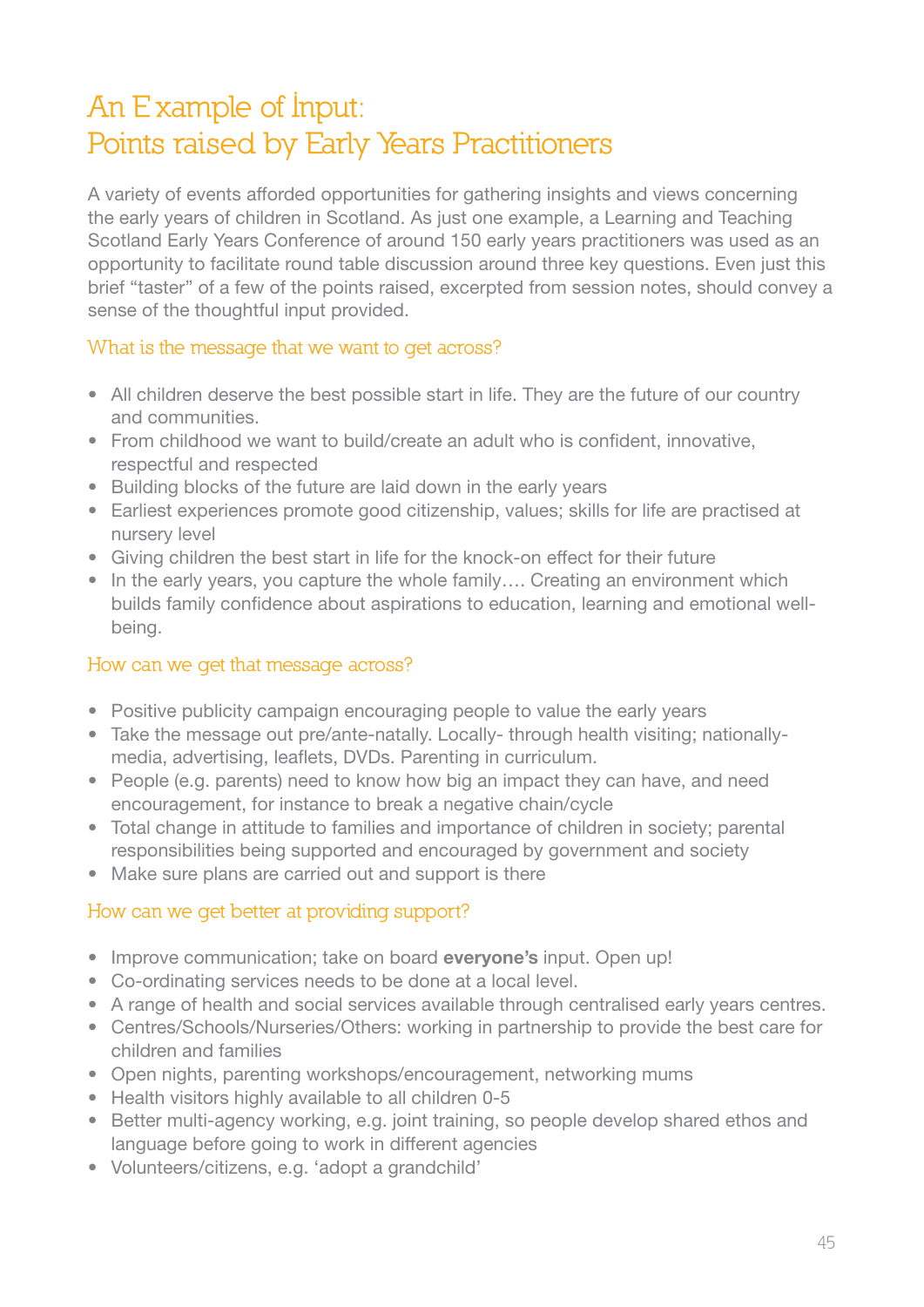# **Stakeholder Engagement & Acknowledgements**

My thanks go to the many people who have so willingly given of their time and shared their views, insights, experience and material during the course of this project. It is clear that there is a wealth of knowledge, enthusiasm and interest in how we improve children's early years in Scotland and an array of excellent 'champions' – from policymakers and professionals through to parents and children themselves. This is a very powerful base to build upon. I hope that this work has helped to raise the profile of early years and to encourage discussion, exploration and collaboration which can be built upon in the future.

#### **Conferences and Events**

My thanks go to the organisers of the following events for inviting me to participate variously, as speaker, facilitator and participant:-

**The Child's Curriculum Conference**, University of Edinburgh, 11 September 2010

**Life Stages – Improving the Support Conference**, West Lothian Council, 16 September 2010

**Playing Outside Conference**, Children in Scotland, 16 September 2010

**Dundee Partnership Forum GIRFEC Strategy Session**, 22 September, 2010

**Positive Coaching Scotland Conference**, Winning Scotland Foundation, 29 September 2010

**Creating Good Lives Conference**, Centre for Confidence and Wellbeing, 29 October, 2010

**'Same as You' Conference**, Scottish Consortium on Learning Disability, 2 November 2010

**Learning and Teaching Scotland**, National Early Years Local Authority Forum, 3 November 2010

**Launch of Healthier**, Wealthier Children, NHS Greater Glasgow and Clyde, 9 November 2010

**Learning and Teaching Scotland Early Years Conference**, 13 November 2010

**Association of Scottish Community Councils Annual Conference**, 20 November 2010

**Assets Alliance Scotland Conference**, 13 December 2010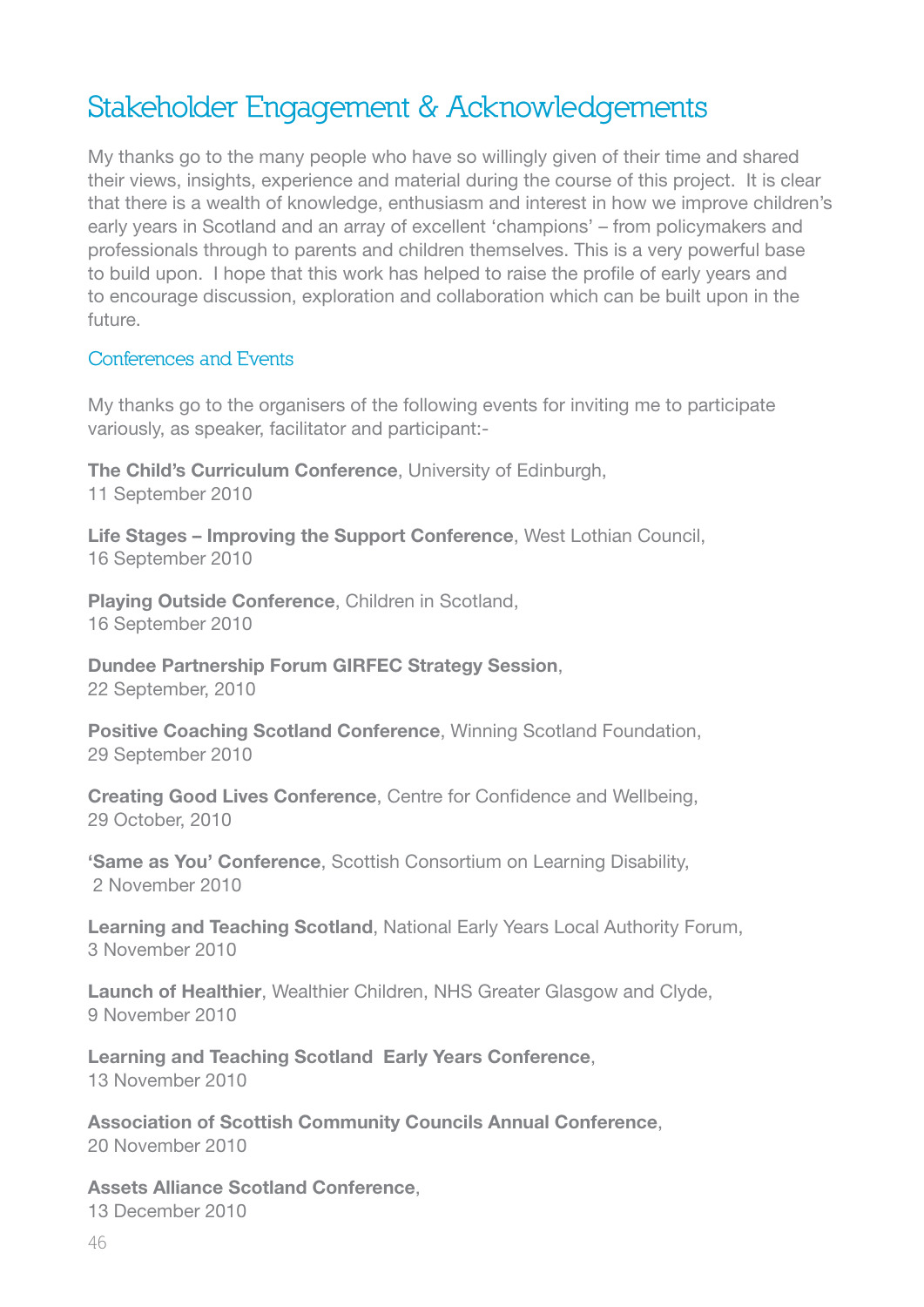## **Dialogue and Discussion Group Participants**

Theresa Allison, General Manager, North Edinburgh Childcare Graham Bell, Chief Executive Kibble Education and Care Centre Keir Bloomer, Chair, Tapestry Partnership Sue Bruce, Chief Executive, City of Edinburgh Council Sarah Burton, Policy Development Manager, Children in Scotland Colin Campbell, Development Manager, SENSCOT Paul Carberry, Operational Director, Children's Services, Action for Children, Scotland Helen Carlin, Development Manager, Rowan Alba Kate Cherry, HM Assistant Chief Inspector, HMIE Dr Carol Craig, Chief Executive, Centre for Confidence and Wellbeing Dr Alison Elliott, Convener, Scottish Council for Voluntary Organisations Garry Graham, Head Teacher, Auchinairn Primary School Karen Grieve, Programme Manager, Equally Well Leslie Gregory, Director, Open Door Accommodation Project Douglas Hamilton, Head of Policy and Research, Save the Children Scotland Richard Hellewell, Chief Executive, Royal Blind & Scottish War Blinded Ronnie Hill, Director of Children's Services Regulation, Care Commission Anne Houston, Chief Executive, Children 1st Barbara Hudson, Director, British Association of Adoption and Fostering Scotland Ann Hume, Research Practitioner, Queen Margaret University/East Lothian Council Barbara Hurst, Director of Performance Audit, Audit Scotland Dr Rosie Ilett, Deputy Director, Glasgow Centre for Population Health Susan Jackson, Senior Director, Winning Scotland Foundation Professor Lynn Jamieson, Centre for Research on Families and Relationships Kenny Kemp, Journalist and Director, Kemp Communications Prof. Richard Kerley, Queen Margaret University Romy Langeland, Honorary Professor, Scottish Institute for Residential Child Care Jane Liddell, Head of Education Quality and Development, North Lanarkshire Council Susan Lorimer, Project Co-ordinator, Cornerstone Community Care Dr Nancy Loucks, Chief Executive, Families Outside Ann Loughrey, Head of Corporate Social Responsibility, ScottishPower Ltd Ian McLaughlin, Chief Executive, Scottish Pre-School Play Association Mike McCarron, Chairman, Apex Trust Scotland Dr Jim McCormick, Scotland Adviser, Joseph Rowntree Foundation Prof. Ron McQuaid, Director, Employment Research Institute, Edinburgh Napier University Linda Middlemist, Service Development Officer, West Lothian Council Andy Milne, Chief Executive, Scottish Urban Regeneration Forum Andrew Muirhead, Chief Executive, Inspiring Scotland Esther Roberton, Chair, SACRO Dr Jonathan Sher, Director of Research, Children in Scotland Alan Sinclair, Associate, Centre for Confidence and Wellbeing Dr Michael Smith, Consultant Psychiatrist and Clinical Director, South Clyde Mental Health Services, NHS Greater Glasgow & Clyde Gillian Smith, Director, the Royal College of Midwives UK Board for Scotland Martin Stepek, Chief Executive, Scottish Family Business Association Dr Christine Stephen, Stirling Institute of Education, University of Stirling Pandora Summerfield, Director, Down's Syndrome Scotland Stuart Valentine, Chief Executive, Relationships Scotland Richard Waite, Practice Co-ordinator, Lillias Graham Trust David Watt, Director, Institute of Directors Scotland Steven Wray, Support from the Start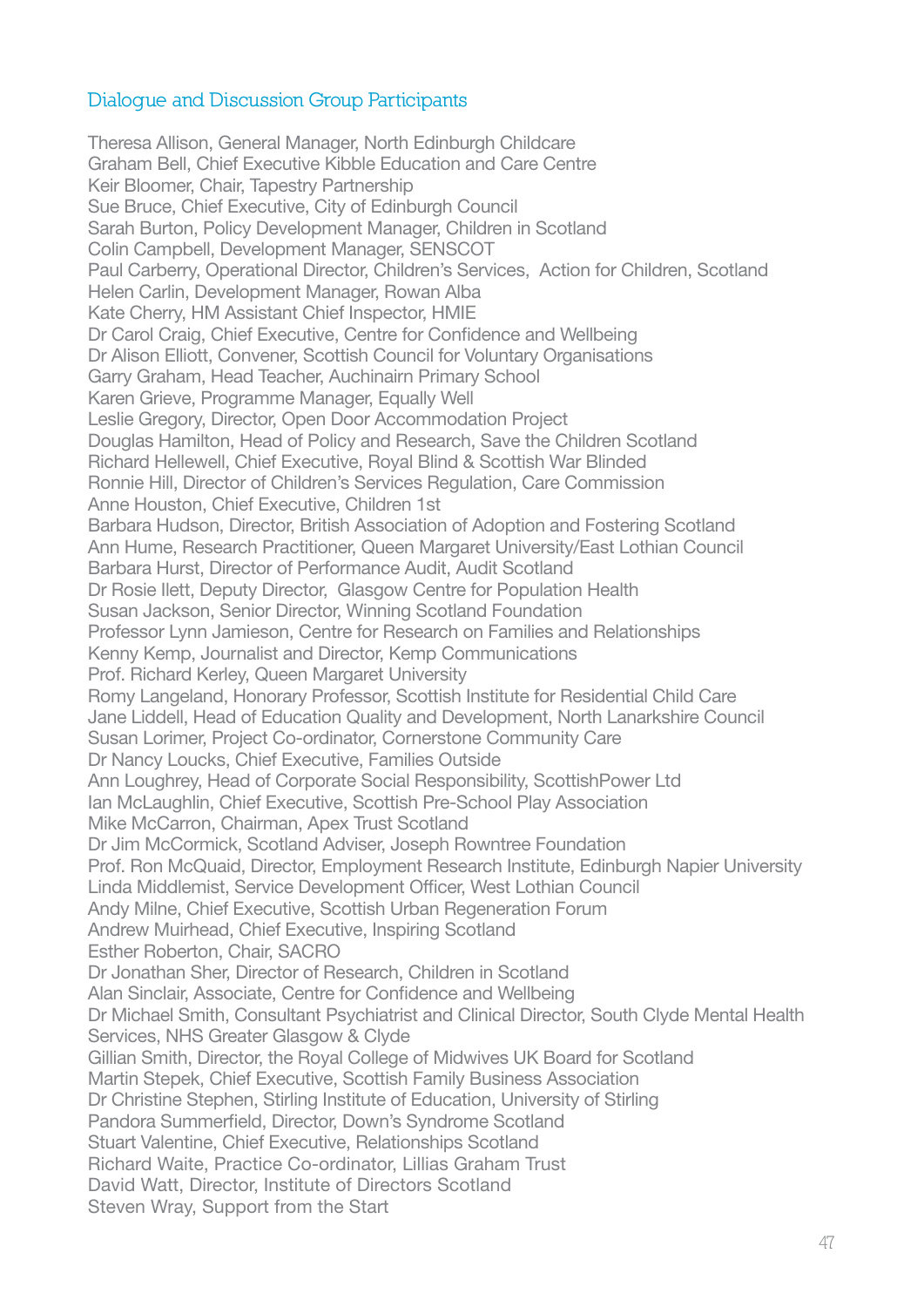## **Other Meetings, Discussions and Inputs**

Peter Allen, Policy Planning Manager & Bert Sandeman, Corporate Planning Manager, Dundee City Council Sally Amor, Child Health Commissioner and the Highland Integrated Early Years Team Tam Baillie, Scotland's Commissioner for Children and Young People, Barnardos Scotland Bob Black, Auditor General for Scotland Dr Harry Burns, Chief Medical Officer, Scottish Government Jean Carwood-Edwards and the early years team, Learning & Teaching Scotland Linda De Caestecker, Director of Public Health & Catriona Renfrew, Director of Planning & Community Care, NHS Greater Glasgow &Clyde Rosie Ilett, Deputy Director, Glasgow Centre for Population Health Bronwen Cohen, Chief Executive, Children in Scotland Martin Crewe, Director; Simon Watson, Head of Development & Mark Ballard, Assistant Director of Policy, Barnardos Scotland Zoe Dunhill, Retired Consultant Paediatrician, NHS Lothian Professor Aline Wendy Dunlop, Emeritus Professor within Childhood and Primary Studies, University of Strathclyde Sally Egan, Associate Director; Vanessa Strong, FNP lead and Val Alexander, Family Nurse Supervisor, Family Nurse Partnership, NHS Lothian Veronica Ferguson, Head of Programmes and Services & Jane Wood, Chief Executive, Scottish Business in the Community Matt Forde, Head of Service for Scotland, NSPCC Miles Hanson, Director, Collaboration Company Kim Hartley, Scotland Officer, Royal College of Speech and Language Therapists Marguerite Hunter Blair, Chief Executive, Play Scotland Ian Kyle, Head Teacher, Hilton Primary School, Inverness Angela Leitch, Chief Executive; Lesley Robertson, Interim Head of Education and Sharon Evenden, Early Years Manager, Clackmannanshire Council Alex Linkston, Chief Executive; Gordon Ford, Deputy Chief Executive, and Lorraine Gillies, Life Stages Programme Manager, West Lothian Council Michelle McCoy, Specialist in Public Health, NHS Lothian Fiona McKie, Communications Manager, Glasgow Centre for Population Health Colin Mair, Chief Executive, Improvement Service Robert Nicol, Policy Officer, COSLA Laurie O'Donnell, Learning and Technology Futures Robert Rae, Director, Scotlands Futures Forum Janice Reilly, Advisor, Winning Scotland Foundation Martin Sime, Chief Executive, Scottish Council for Voluntary Organisations Kenny Spence, Project Manager, Men in Childcare Purnima Tanuku, Chief Executive, National Day Nurseries Association Gillian Tee, Director of Children & Families; Aileen McLean, Head of Early Years;Mike Rosendale, Head of Schools and Community Services, Ron Waddell, Departmental Advisor to Education Convenor, City of Edinburgh Council Professor Colwyn Trevarthen, Emeritus Professor of Child Psychology and Psychobiology, University of Edinburgh Kolette Urquhart, Project Worker, Action for Children, Inverness Bruce Whyte, Public Health Programme Manager, Glasgow Centre for Population Health, Malcolm Wright, Chief Executive, NHS Education Scotland Dr Suzanne Zeedyk, Senior Lecturer in Psychology, University of Dundee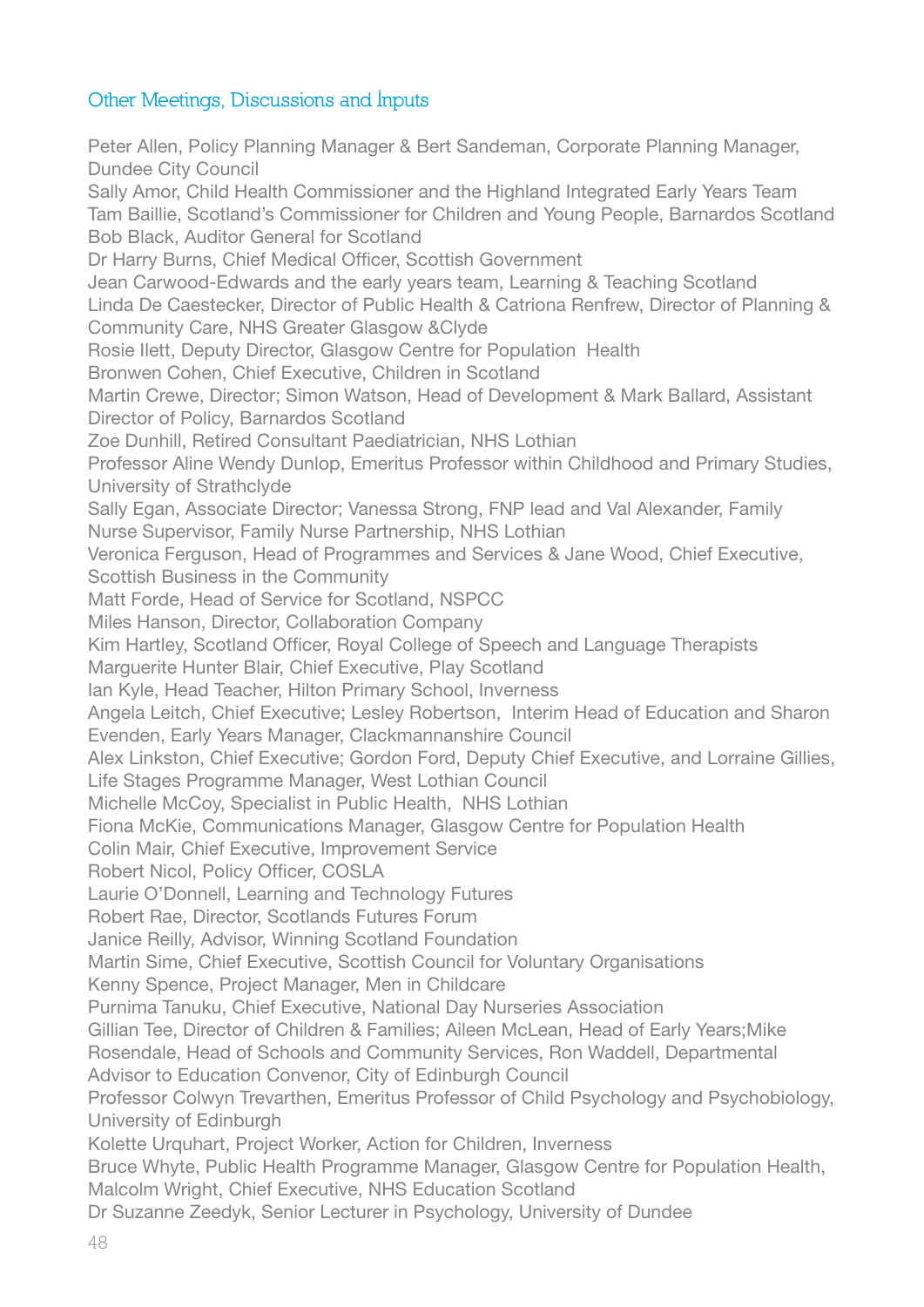## **Children's Parliament – Consultation Event with Children**

Thanks to all the children from Touch Primary, Duloch Primary, Lynburn Primary, Pittencrieff Primary, St. Margaret's Primary, Townhill Primary and Fife Members of the Children's Parliament who contributed to the consultation event held on 14 January 2011 and to the following adults for their participation:

Cathy Begley, Office of the Scottish Children's Commissioner for Young People Cara Blaisdell, Children in Scotland Trevor Chandler, Quarriers Sally Egan, NHS Lothian Mairi Ferris, Fife Council Lesley Fraser, Scottish Government Lisa Houston, Scottish Government Michelle McCoy, NHS Lothian Aileen McLean, Edinburgh City Council Liz Patterson, HMIE Heather Sim, Space Unlimited Lorraine Sanda, Scottish Government Malcolm Schaeffer, Scottish Children's Reporter Agency

## **Space Unlimited – Engagement Project with teenagers**

Thanks to the pupils from St Kentigern's Academy, Bathgate and to the young mums from the Renfrewshire Council's Community Learning and Development Group for their contribution and to the following for their attendance at the presentation on 19 January 2011:

Kaylie Allen, Performance Advisor, Inspiring Scotland Cathy Begley, Scotland's Commissioner for Children and Young People Jackie Brock, Learning from 3-8, Scottish Government Martin Crewe, Director, Barnardo's Scotland Sarah-Louise Davies, Scotland's Commissioner for Children and Young People Lesley Fordyce, PA Consulting Sharon Gallagher, Deputy Head, St Kentigern's High School Eleanor Gordon, Community Learning, Renfrewshire Council Annamarie Hassall, Director of 'Together for Children', SERCO Rosie Ilett, Deputy Director, Glasgow Centre for Population Health Sam King, Barnardo's Threads Jonny Lindsay, Violence Reduction/Community Safety Unit, Scottish Government Kathleen McDonagh, Education Officer, Renfrewshire Council Lynne O'Brien, Barnardo's Threads Dr. Wendy van Rijswijk, Education Analysts Division, Scottish Government Heather Sim, Chief Executive, Space Unlimited Bruce White, Public Health Programme Manager, Glasgow Centre for Population Health Carolyn Wilson, Head of Child and Maternal Health Division, Scottish Government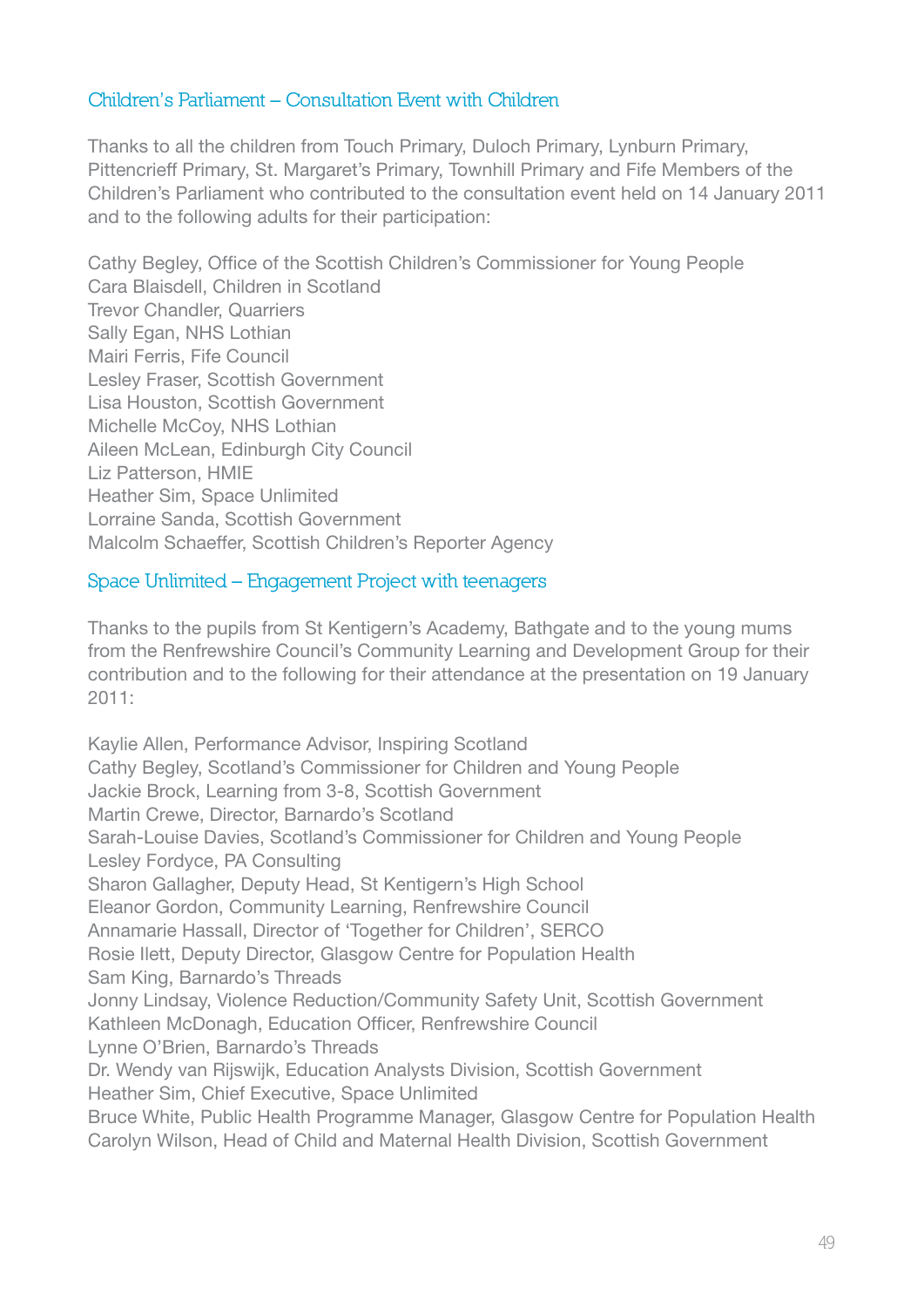## **Special Thanks**

My thanks go to Michael Russell MSP, Cabinet Secretary for Education and Lifelong Learning, for inviting me to carry out this work and to both him and Adam Ingram MSP, Minister for Children and Early Years, for their support and encouragement throughout.

I am grateful also to the University of Edinburgh and to the Scottish Funding Council for their support and to the various politicians, both national and local, as well as to a wide range of Scottish Government officials, who have shared their views and insights with me during the course of this work.

This project has also benefitted greatly from a number of in depth – and at times very candid - conversations with early years workers and with parents. In particular, I would like to record my appreciation to the staff and parents involved in:-

First Steps, Musselburgh Rosemount Learning Centre, Glasgow Stepping Forward, Penicuik

Special thanks must also go to the following for their significant contributions to this project:-

Dr Laura Meagher, Honorary Fellow, University of Edinburgh and Senior Partner, Technology Development Group Lorraine Spalding, Ossian Communications Ltd Steven Wray, Support from the Start Cathy McCulloch and Colin Morrison, Children's Parliament Heather Sim, Lisa Sloan, Owen Cook and Jen Stewart, Space Unlimited Dr Carol Craig and Alan Sinclair, Centre for Confidence and Wellbeing Alex Barr, Director, The BIG Partnership Elaine Simpson and Anna Marie Hassell, SERCO Lucinda Broadbent, Media Co-op Claire Shepherd, Ewe Design Ltd

## **Personal Footnote**

This project has been as demanding as it has been rewarding and I would like to record my appreciation to colleagues in my other areas of work for their patience and support. Also to my own family and especially my children, from whom I continue to learn by the day.